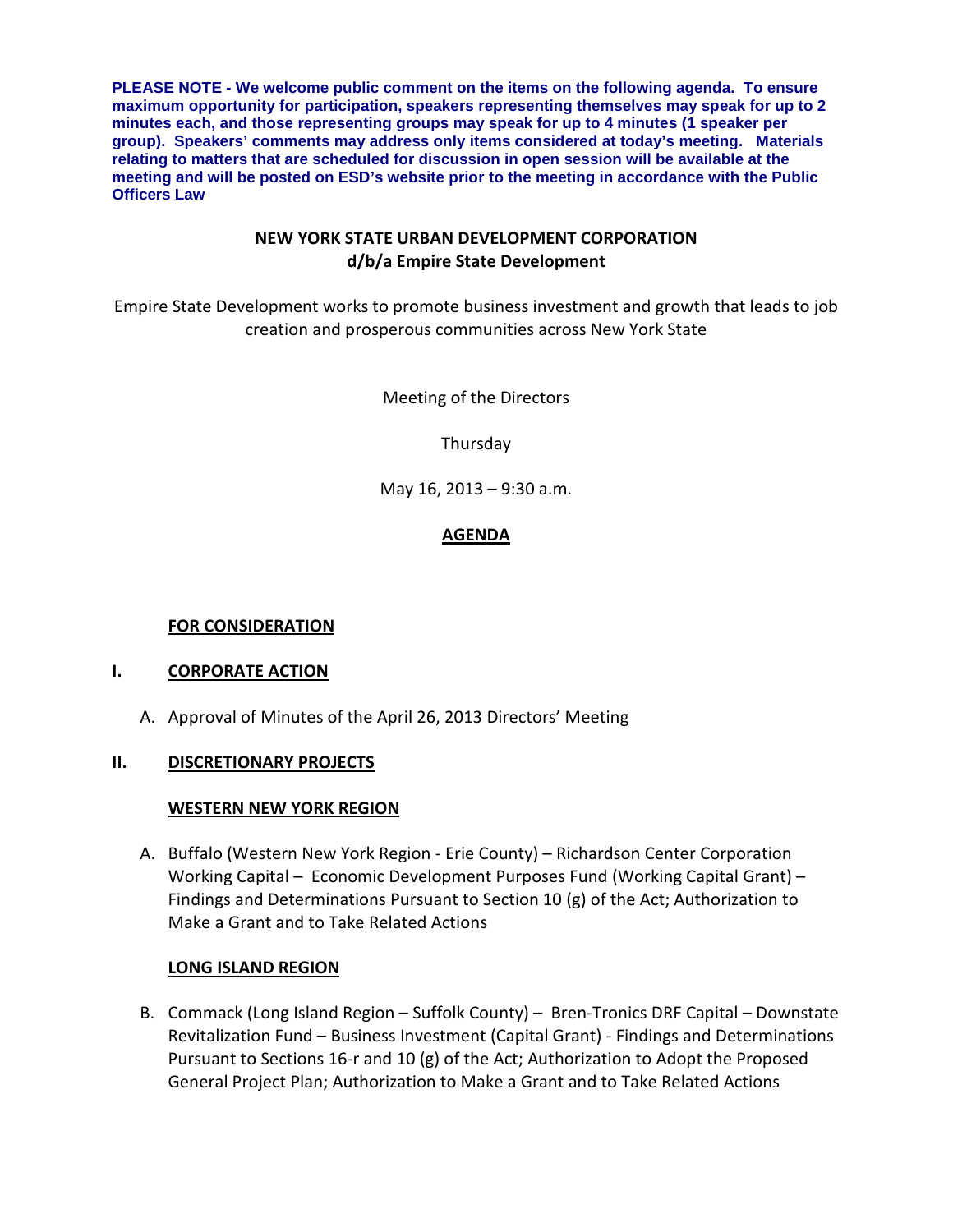## **III. NON-DISCRETIONARY PROJECT CONSENT CALENDAR**

A. Non-Discretionary Project – Land Use Improvement Findings and Determinations Pursuant to Sections 10 (c) and 10 (g) of the Act; Authorization to Adopt the Proposed General Project Plan; Authorization to Make a Grant and to Take Related Actions

Upstate City-by-City (Executive) A. City of Buffalo – Statler Upstate City-by-City Capital (Erie County) - \$5,300,000

### **IV. ADMINISTRATIVE ACTIONS**

- A. City of Buffalo (Erie County) Sublease of Space 95 Perry Street Authorization to Enter into Sublease and Take Related Actions
- B. Procurement of Consulting Services Buffalo Investment Development Strategy Authorization to Enter into a Contract for Consultant Services relating to the Buffalo Strategy Implementation Support Services; and Authorization to Take Related Actions

### **V. INFORMATION**

A. President's Report (Oral)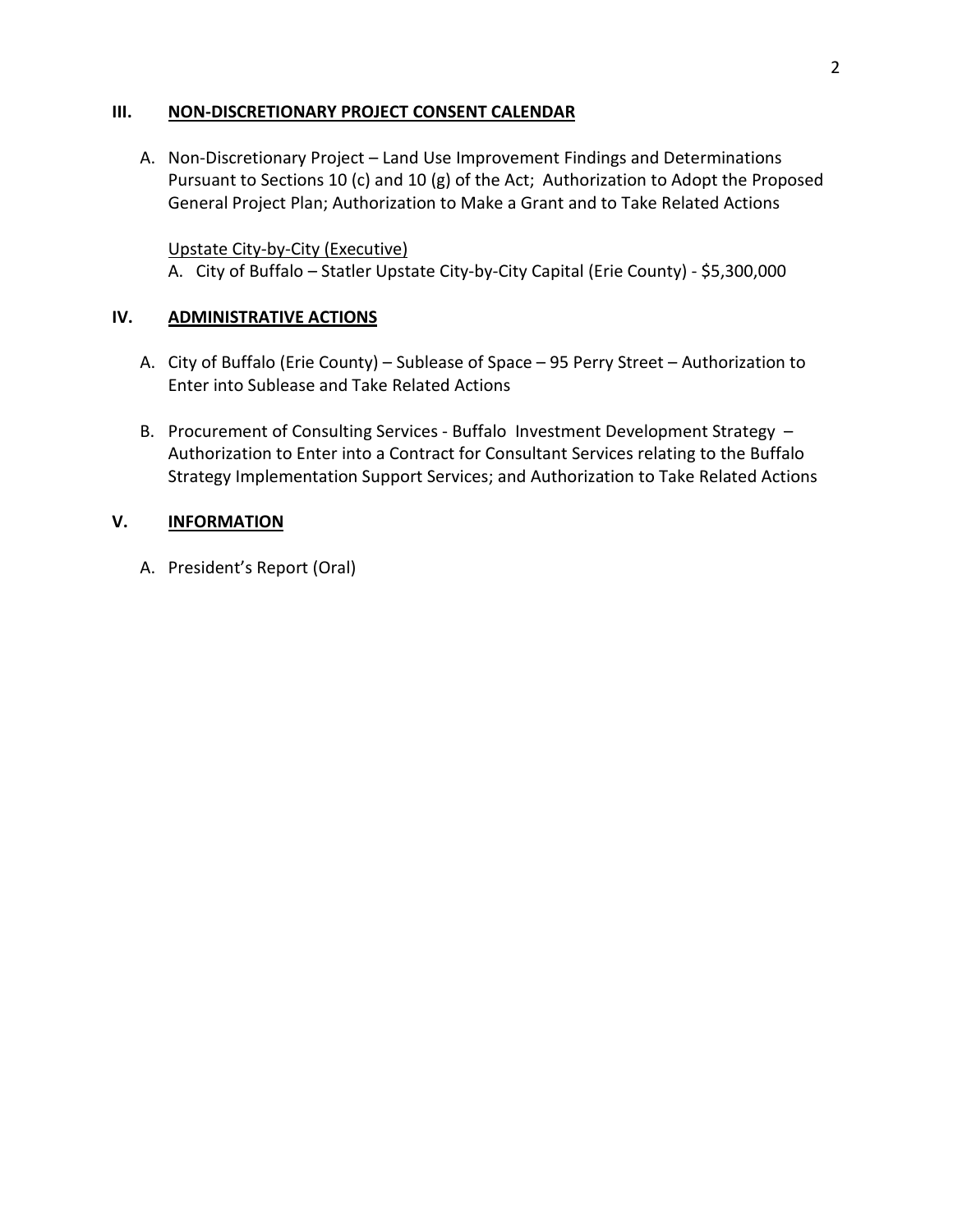# **NEW YORK STATE URBAN DEVELOPMENT CORPORATION**

d/b/a Empire State Development Meeting of the Directors New York City Regional Office 633 Third Avenue 37<sup>th</sup> Floor Conference Room New York, New York 10017

and

Buffalo Regional Office 95 Perry Street, Suite 500 Buffalo, New York 14203

and

Albany Regional Office 625 Broadway Albany, New York 12245

April 26, 2013

#### **MINUTES**

| In Attendance           |                                                                                                                                                                                                                                                                                           |  |  |
|-------------------------|-------------------------------------------------------------------------------------------------------------------------------------------------------------------------------------------------------------------------------------------------------------------------------------------|--|--|
| Directors:              | Kenneth Adams (Acting Chair)<br>Derrick D. Cephas<br>Paul F. Ciminelli<br>Anthony Albanese – Designee for Superintendent – Department<br>of Financial Services                                                                                                                            |  |  |
| <b>Present for ESD:</b> | Maria Cassidy, Deputy General Counsel<br>Andrew Flamm, Economic Development Program Specialist<br>Robert Godley, Treasurer<br>Steve Gold, Vice President - Industry Development<br>Eunice Jackson, Senior Counsel                                                                         |  |  |
|                         | Laurence Jacobs, Executive Vice President - Legal and<br><b>General Counsel</b><br>Edwin Lee, Assistant Vice President - Discretionary Projects<br>Sheri Lippowitsch, Vice President – Loans and Grants<br>Eileen McEvoy, Corporate Secretary<br>Kathleen Mize, Deputy CFO and Controller |  |  |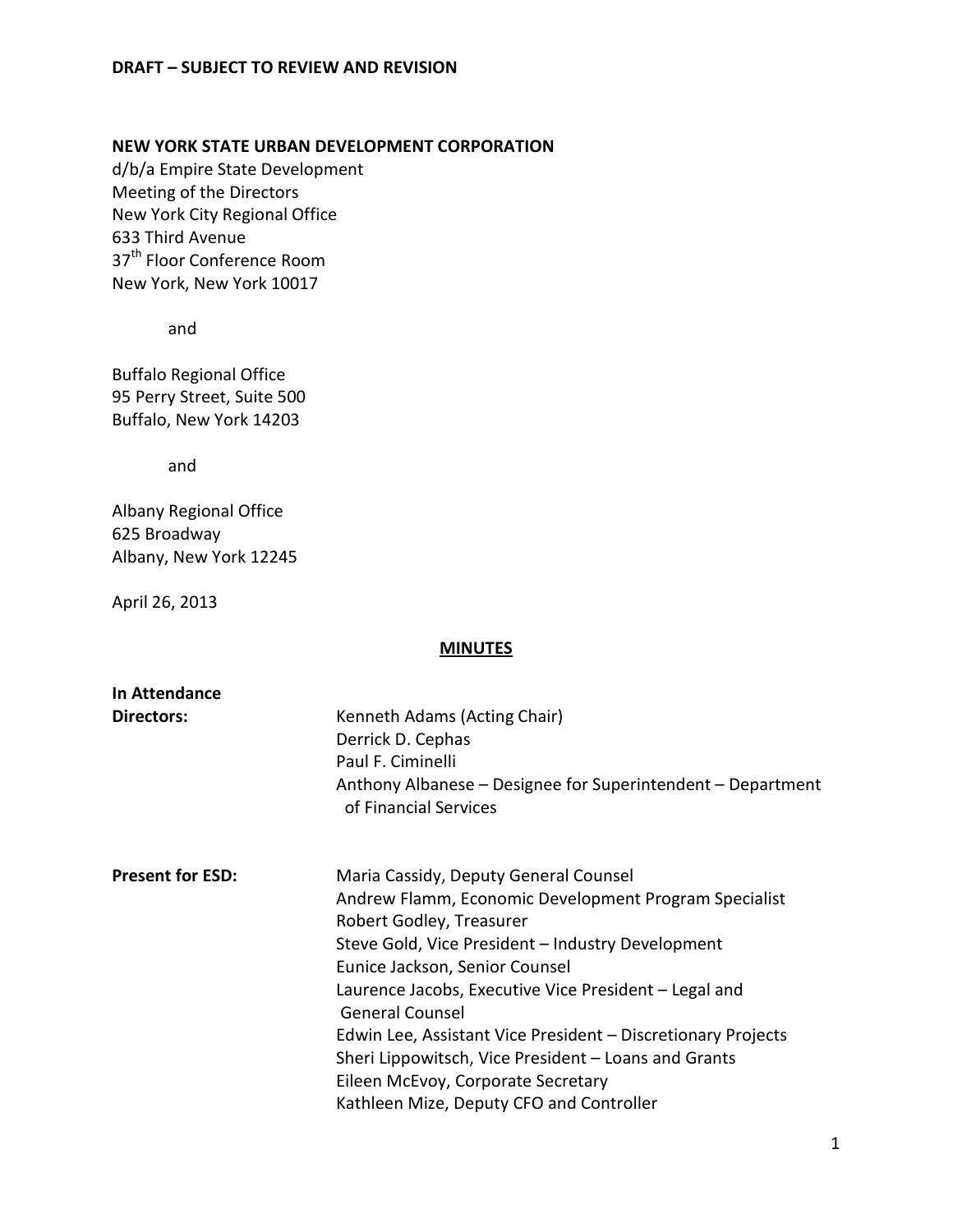|                      | Mehul Patel, Chief of Staff<br>Paul Roy, Vice President - Portfolio Management and Project<br>Finance<br>Susan Shaffer, Vice President - Loans and Grants<br>Rachel Shatz, Vice President - Planning and Environmental Review<br>Joseph Tazewell, Regional Director - New York City Region<br>Frances A. Walton, Chief Financial and Administrative Officer                                                                                                                       |
|----------------------|-----------------------------------------------------------------------------------------------------------------------------------------------------------------------------------------------------------------------------------------------------------------------------------------------------------------------------------------------------------------------------------------------------------------------------------------------------------------------------------|
| <b>Also Present:</b> | Curtis Archer, President - Harlem Community Development<br>Corporation<br>Michael Ball, Deputy Director - Regional Economic Development<br>Council - Western New York<br>James Fayle, Director - Central New York Regional Office<br>Patrick Hooker, Senior Director - Industry Development,<br>Agribusiness<br>Andrea Lohneiss, Director - Long Island Regional Office<br>Michael Morse, Director - Industry Development, SBD<br>David J. Wright, Assistant Commissioner, Albany |

Also Present: The Press The Media

The meeting of the Directors of the New York State Urban Development Corporation ("UDC") d/b/a Empire State Development ("ESD" or the "Corporation") was called to order at 9:38 a.m. by Acting Chair Adams. It was noted for the record that the time and place of the meeting had been given in compliance with the New York State Open Meetings Law.

Next, Acting Chair Adams set forth the guidelines regarding comments by the public on matters on the Agenda.

Acting Chair Adams then asked the Director's to approve the Minutes of the March 20,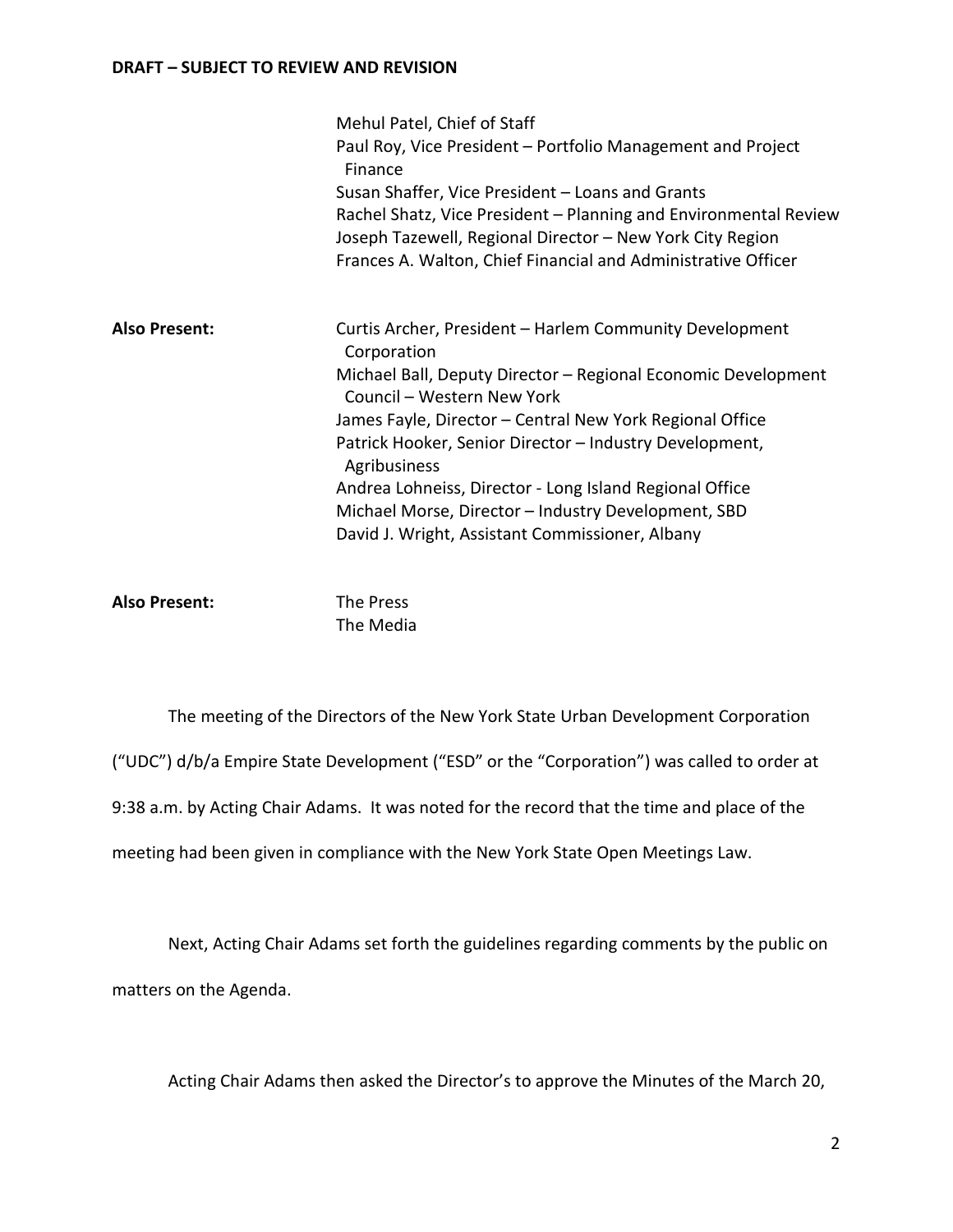2013 Directors' meeting. There being no changes or corrections, upon motion duly made and

seconded, the following resolution was unanimously adopted:

APPROVAL OF MINUTES AND RATIFICATION OF ACTIONS TAKEN AT THE MARCH 20, 2013 MEETING OF THE DIRECTORS OF THE NEW YORK STATE URBAN DEVELOPMENT **CORPORATION** 

RESOLVED, that the Minutes of the meeting of the Corporation held on March 20, 2013, as presented to this meeting, are hereby approved and all actions taken by the Directors presented at such meeting as set forth in such Minutes, are hereby in all respects ratified and approved as actions of the Corporation.

\* \* \*

Acting Chair Adams then asked the Directors to approve the appointment of

Lawrence A. Jacobs as the Executive Vice President – Legal and General Counsel of ESD.

Upon motion duly made and seconded, the following resolution was unanimously

adopted:

APPOINTMENT OF OFFICER – Executive Vice President – Legal and General Counsel, ESD

BE IT RESOLVED, that the following individual be, and he hereby is, appointed to the office that appears opposite his name, until his resignation or removal:

NAME OFFICE

Lawrence A. Jacobs Executive Vice President - Legal and General Counsel, ESD;

and be it further

RESOLVED, that in accordance with and for all the purposes of the New York State Urban Development Corporation (the "Corporation") Act and the bylaws of the Corporation, including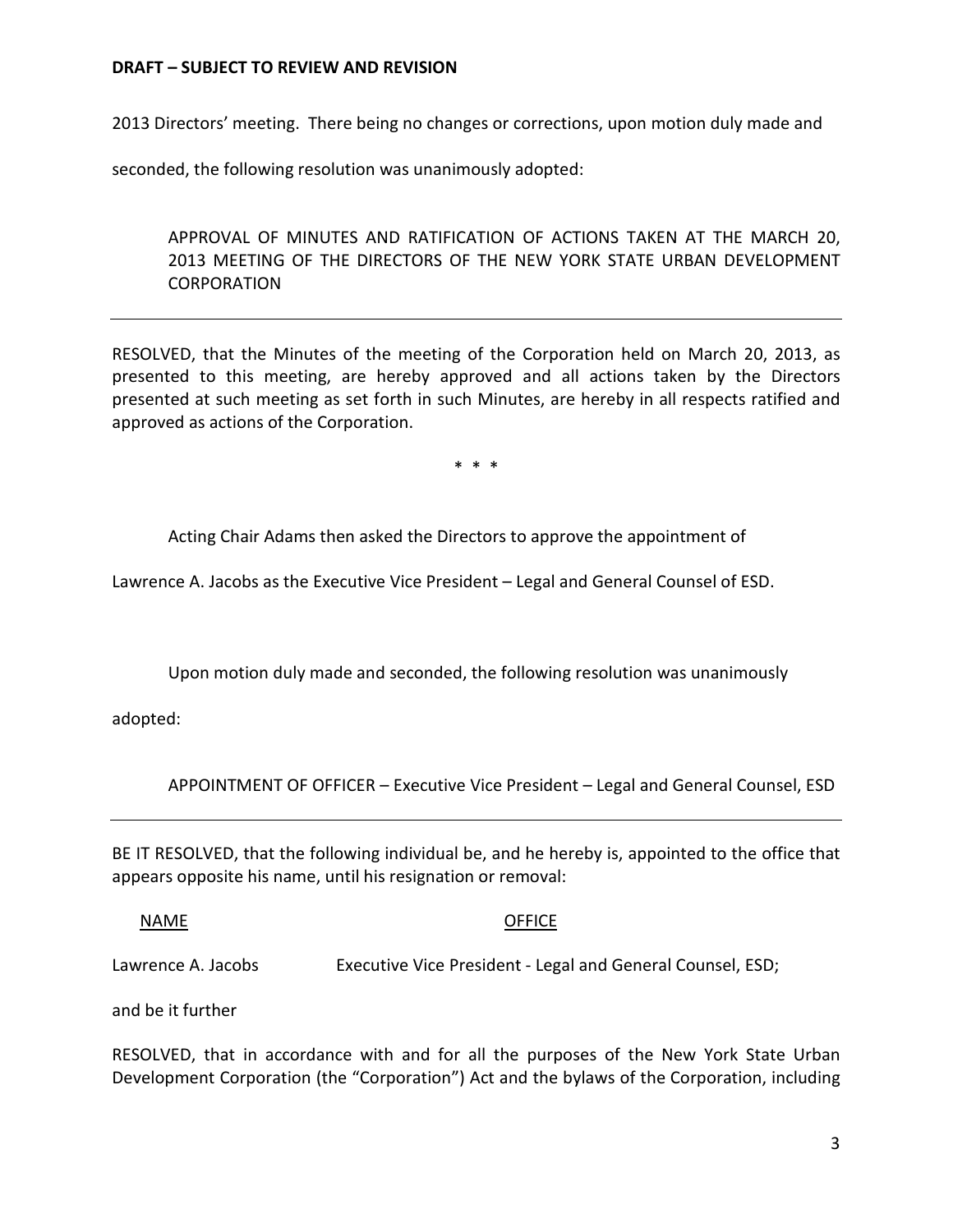but not limited to the indemnification provisions thereof, the foregoing individual is an "officer" of the Corporation; and be it further

RESOLVED, that any and all actions taken by the foregoing individual since his nomination, on April 1, 2013, to the office identified herein be and hereby are ratified as the acts and deeds of the Corporation.

\* \* \*

The Acting Chair then asked Mr. Lee to present a summary of the Discretionary Project items on the Agenda. The Acting Chair explained that following this brief presentation, he will call upon the individual Regional Directors or their representatives to present the projects from their region.

Mr. Lee noted that the Directors will be asked to approve 12 discretionary items including two Economic Development Purposes Fund grants totaling \$293,600 ; three Economic Development Fund grants totaling \$1,310,000; two JOBS Now grants totaling approximately \$7,500,000; one Restore grant for \$1,685,000 and two Urban and Community Development Program grants totaling approximately \$350,000. Mr. Lee added that three Regional Council Capital Fund grants totaling \$2,910,000 will also be presented for consideration.

Mr. Lee noted that these projects will leverage over \$500 million in additional investments and will assist in retaining 3,683 jobs and in creating approximately 584 jobs in New York State.

Following Mr. Lee's full report, the Acting Chair asked Mr. Tazewell, the Director of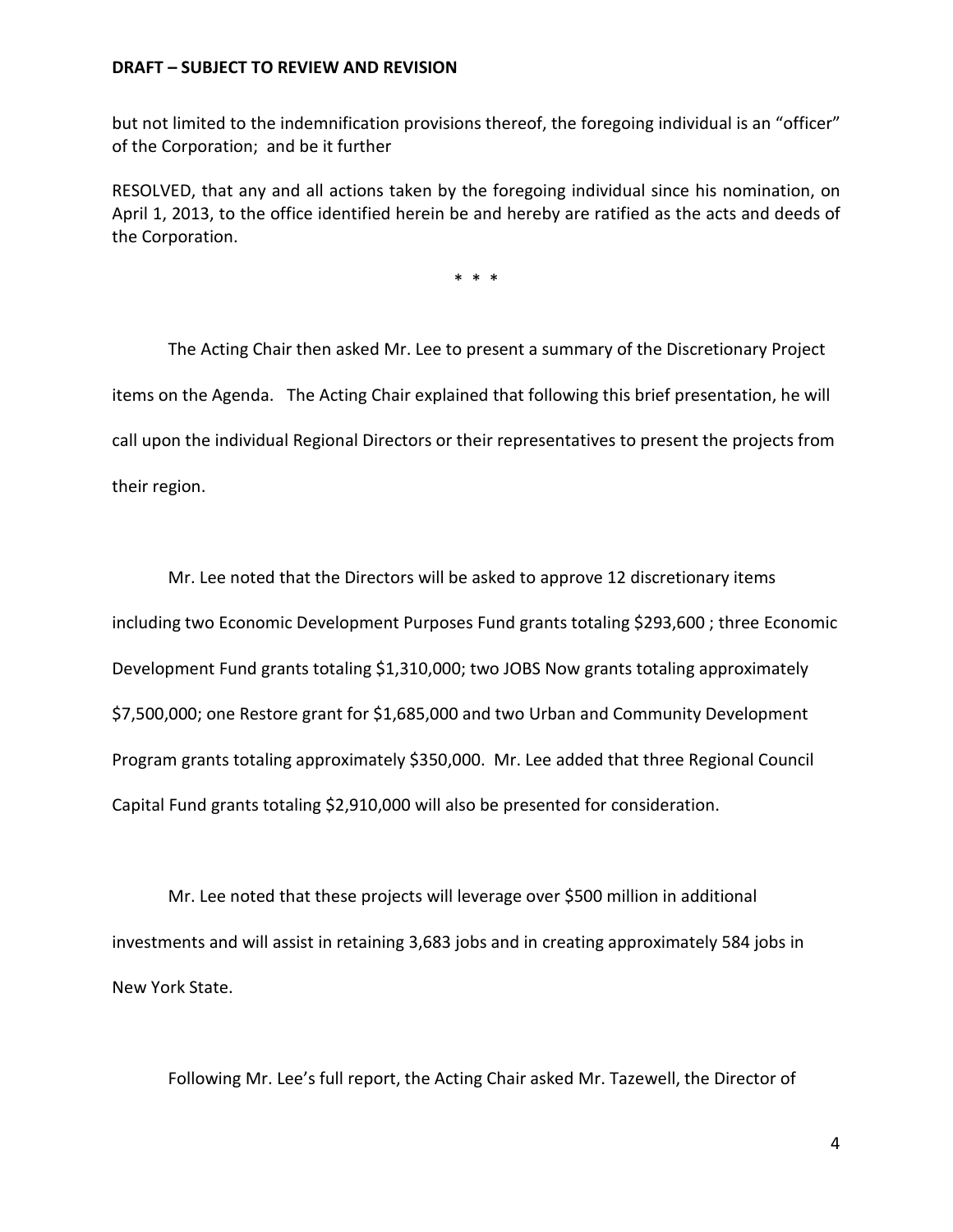ESD's New York City Regional Office, to present the GrowNYC Urban and Community Development Program Grant item for the Directors' consideration.

Mr. Tazewell explained that the Directors were being asked to approve a \$250,000 grant to GrowNYC for the establishment of a new open-air wholesale farmers' market and distribution hub in the Hunts Point Section of the Bronx.

Mr. Tazewell further explained that GrowNYC was founded 43 years ago as the Council on the Environment for New York City. Mr. Tazewell added that GrowNYC operates 53 green farmers markets, 11 youth-operated urban farm stands, over 70 community school gardens and four education programs that teach children healthy eating, gardening and recycling.

Mr. Tazewell went on to explain that in his 2011 State-of-the-State address, the Governor pledged to increase downstate market access for Upstate farmers to promote food distribution across New York State by investing in a large distribution hub that would expand food distribution in the underserved communities. With the assistance of this grant, Mr. Tazewell continued, GrowNYC will help to fulfill that pledge.

Following the full presentation, the Acting Chair called for questions or comments. Hearing none, and upon motion duly made and seconded, the following resolution was unanimously adopted:

Bronx (New York City Region – Bronx County) – GrowNYC Working Capital – Urban and

5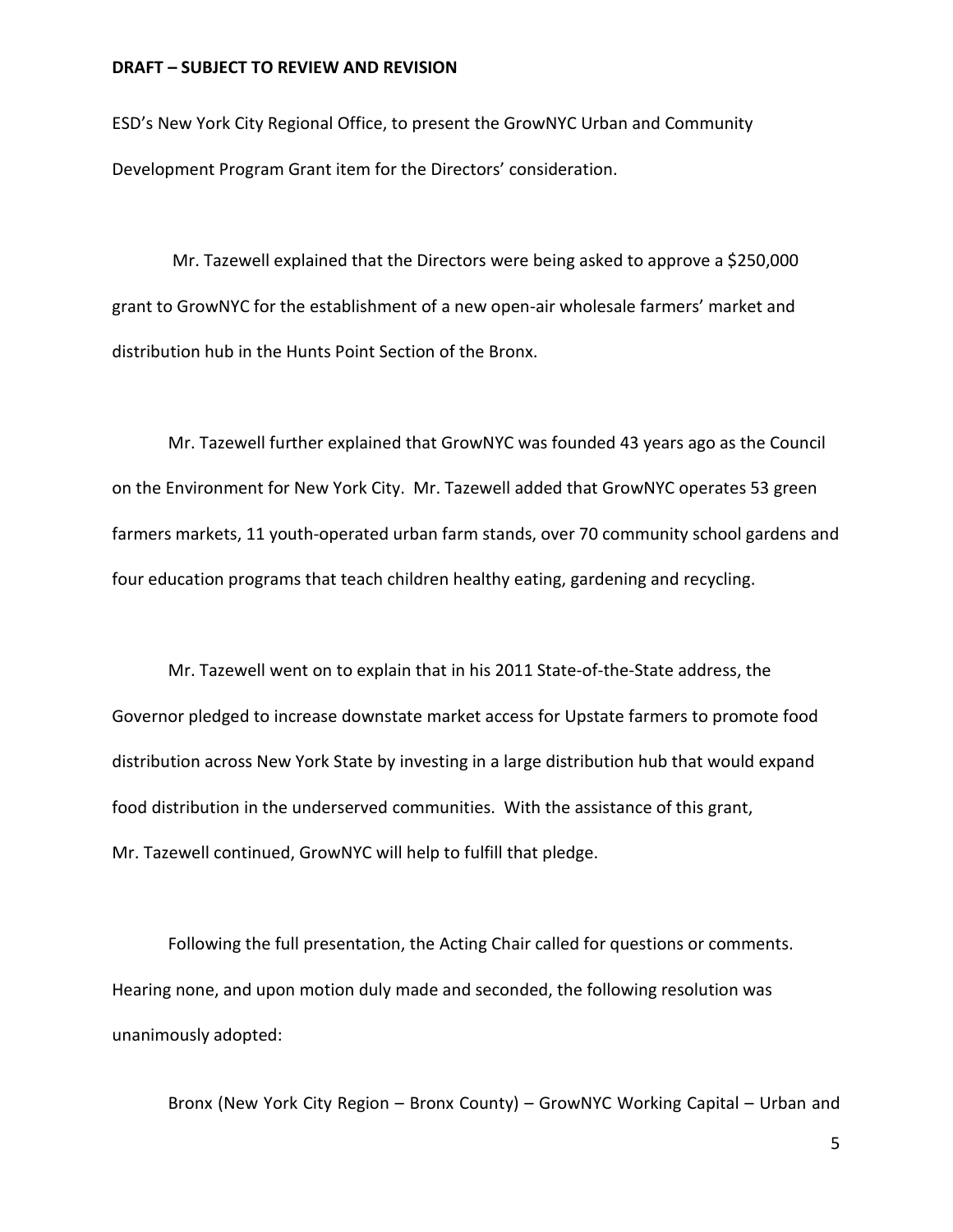Community Development Program – Urban and Community Technical Assistance (Working Capital Grant) – Findings and Determinations Pursuant to Sections 10 (g) of the Act; Authorization to Make a Grant and to Take Related Actions

RESOLVED, that on the basis of the materials presented to this meeting, a copy of which is hereby ordered filed with the records of the Corporation, relating to the GrowNYC Working Capital - Urban and Community Development Program (Working Capital Grant) Project (the "Project"), the Corporation hereby determines pursuant to Section 10 (g) of the New York State Urban Development Corporation Act of 1968, as amended (the "Act"), that there are no families or individuals to be displaced from the project area; and be it further

RESOLVED, that the President and Chief Executive Officer of the Corporation or his designee(s) be, and each of them hereby is, authorized to make to the Council on the Environment of New York, Inc. d/b/a GrowNYC a grant for a total amount not to exceed Two Hundred and Fifty Thousand Dollars (\$250,000) from the Urban and Community Development Program, for the purposes, and substantially on the terms and conditions, set forth in the materials presented to this meeting, with such changes as the President and Chief Executive Officer of the Corporation or his designee(s) may deem appropriate, subject to the availability of funds and the approval of the State Division of the Budget; and be it further

RESOLVED, that the President and Chief Executive Officer of the Corporation or his designee(s) be, subsequent to the making of the grant, and each of them hereby is, authorized to take such actions and make such modifications to the terms of the grant as he or she may deem necessary or appropriate in the administration of the grant; and be it further

RESOLVED, that the provision of ESD financial assistance is expressly contingent upon: (1) the approval of the Public Authorities Control Board, if applicable, and (2) receipt of all other necessary approvals; and be it further

RESOLVED, that the President and Chief Executive Officer or his designee(s) be, and each of them hereby is, authorized in the name and on behalf of the Corporation to execute and deliver any and all documents and to take all actions as he or she may in his or her sole discretion consider to be necessary or proper to effectuate the foregoing resolutions.

\* \* \*

Bronx (New York City Region – Bronx County) – GrowNYC Working Capital – Urban and Community Development Program – Urban and Community Technical Assistance (Working Capital grant) – Determination of No Significant Effect on the Environment

RESOLVED, that based on the material submitted to the Directors with respect to the GrowNYC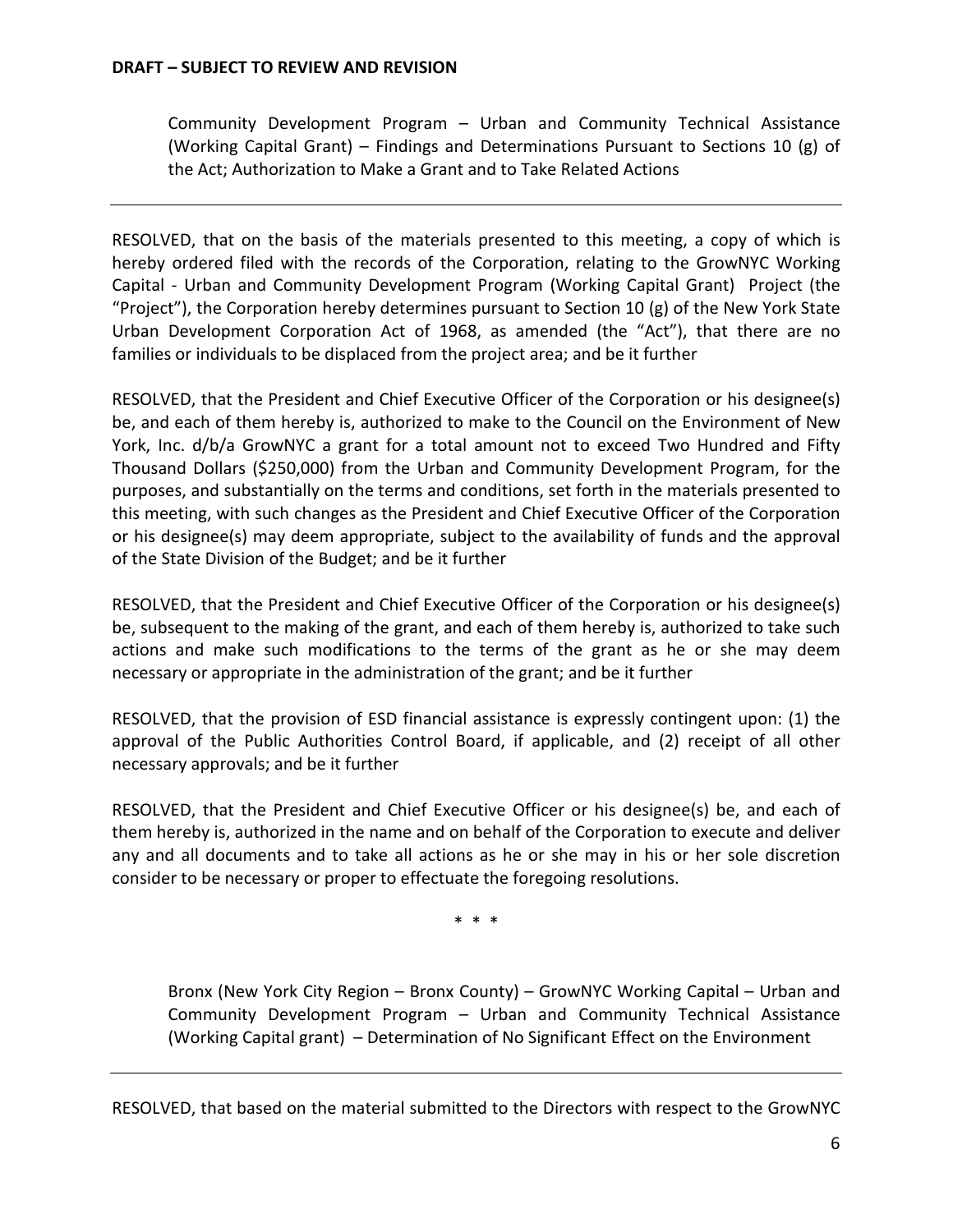Working Capital Project, the Corporation hereby determines that the proposed action will not have a significant effect on the environment.

\* \* \*

Next, Mr. Gold asked the Directors to authorize ESD to make a \$6,000,000 JOBS Now Program grant to JetBlue Airways for the construction, renovation and capital costs associated with relocating its central office to Long Island City, Queens, New York.

Mr. Gold provided the relevant background information noting, in part, that in June of 2009, JetBlue began to evaluate its relocation options and engaged several cities around the country in its extensive selection process to determine where to locate and expand its central office over the long term. Mr. Gold went on to explain the selection process in detail and noted that in March of 2010, JetBlue announced the new central office would be located in Long Island City, Queens.

Mr. Gold added that to date, JetBlue employs 1,110 at the new office and has made over \$40 million in capital improvements at the facility.

The Acting Chair spoke positively with regard to the project. He then discussed various aspects of previously approved grants to JetBlue with Mr. Gold and Ms. Miller.

Following the full presentation, Acting Chair then called for questions or comments. Hearing none, and upon motion duly made and seconded, the following resolution was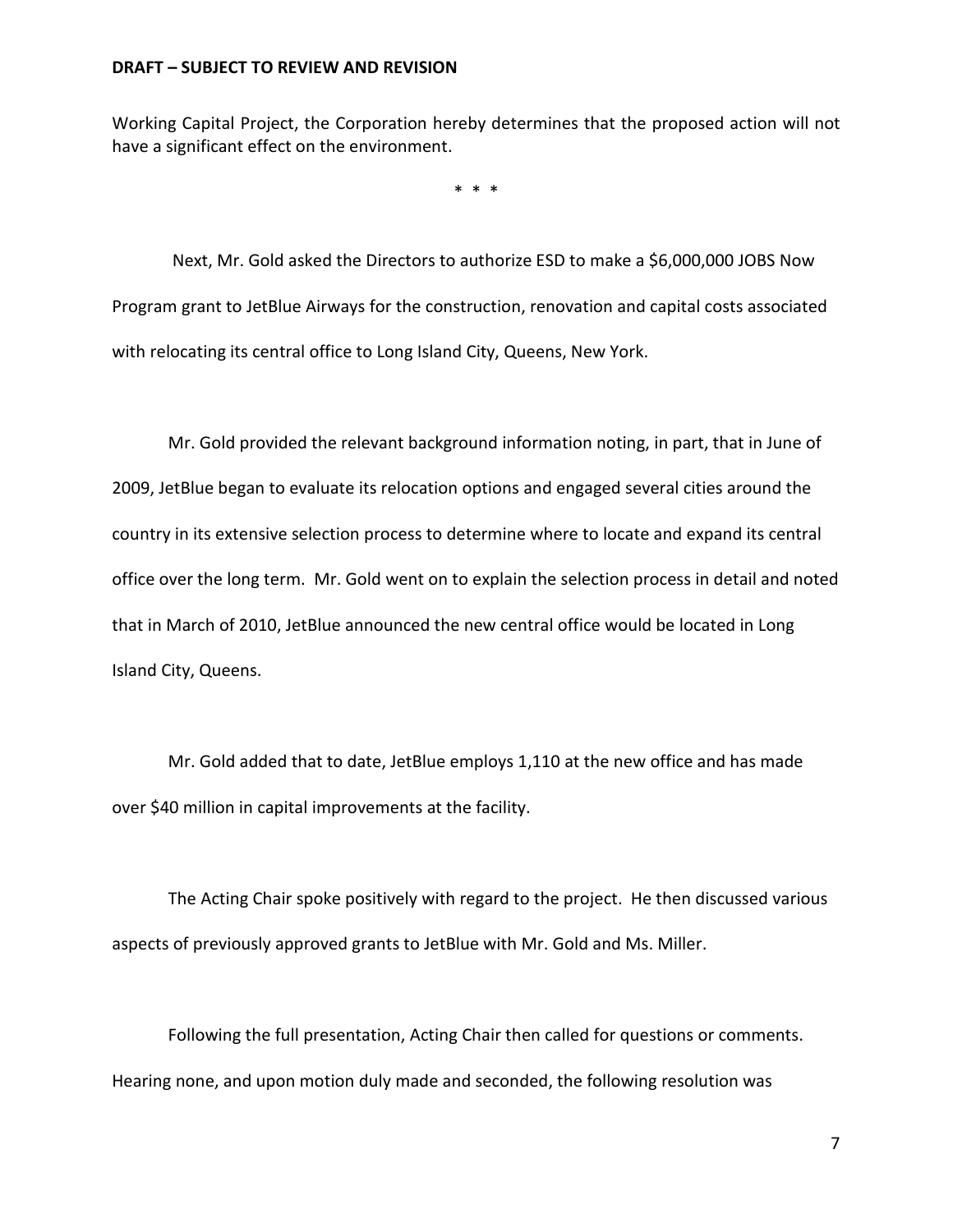unanimously adopted:

Long Island City (New York City Region – Queens County) – JetBlue Airways Capital – JOBS Now Progran (Capital Grant) – Findings and Determinations Pursuant to Section 10 (g) of the Act; Authorization to Adopt the Proposed General Project Plan; Authorization to Make a Grant and to Take Related Actions

RESOLVED, that on the basis of the materials presented to this meeting, a copy of which is hereby ordered filed with the records of the Corporation, relating to the JetBlue Airways Capital - JOBS Now Program (Capital Grant) Project (the "Project"), the Corporation hereby determines pursuant to Section 10 (g) of the New York State Urban Development Corporation Act of 1968, as amended (the "Act"), that there are no families or individuals to be displaced from the project area; and be it further

RESOLVED, that the Corporation does hereby adopt, subject to the requirements of Section 16(2) of the Act, the proposed General Project Plan (the "Plan") for the Project submitted to this meeting, together with such changes therein as the President and Chief Executive Officer of the Corporation or his designee(s) may deem appropriate, a copy of which Plan, together with such changes, is hereby ordered filed with the records of the Corporation; and be it further

RESOLVED, that upon written finding of the President and Chief Executive Officer of the Corporation or his designee(s) that no substantive negative testimony or comment has been received at the public hearing held on the Plan, such Plan shall be effective at the conclusion of such hearing, and that upon such written finding being made, the President and Chief Executive Officer of the Corporation or his designee(s) be, and each of them hereby is, authorized to make to JetBlue Airways Corporation a grant for a total amount not to exceed Six Million Dollars (\$6,000,000) from the JOBS Now Program, for the purposes, and substantially on the terms and conditions, set forth in the materials presented to this meeting, with such changes as the President and Chief Executive Officer of the Corporation or his designee(s) may deem appropriate, subject to the availability of funds and the approval of the State Division of the Budget; and be it further

RESOLVED, that the President and Chief Executive Officer of the Corporation or his designee(s) be, subsequent to the making of the grant, and each of them hereby is, authorized to take such actions and make such modifications to the terms of the grant as he or she may deem necessary or appropriate in the administration of the grant; and be it further

RESOLVED, that the provision of ESD financial assistance is expressly contingent upon: (1) the approval of the Public Authorities Control Board, if applicable, and (2) receipt of all other necessary approvals; and be it further

RESOLVED, that the President and Chief Executive Officer or his designee(s) be, and each of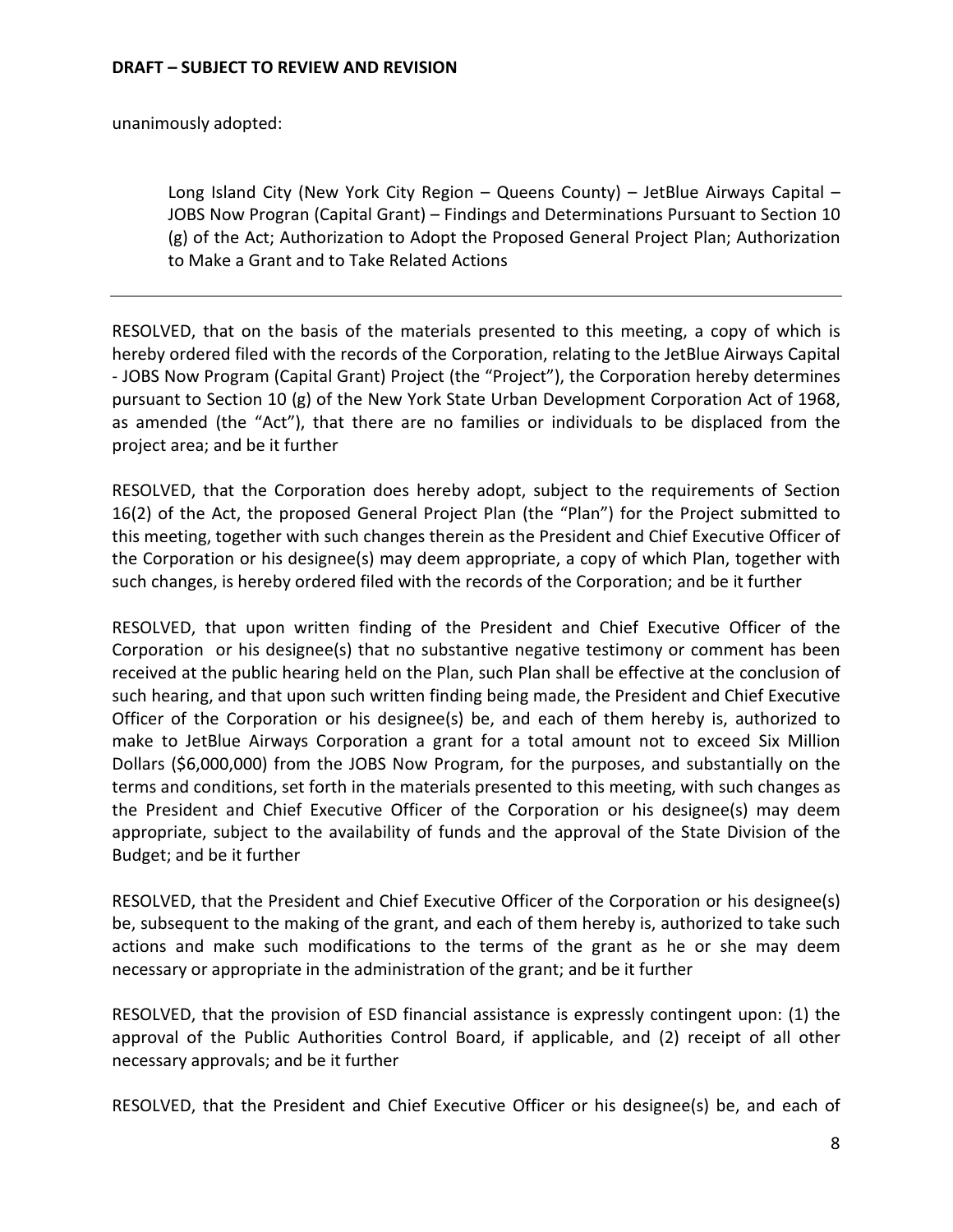them hereby is, authorized in the name and on behalf of the Corporation to execute and deliver any and all documents and to take all actions as he or she may in his or her sole discretion consider to be necessary or proper to effectuate the foregoing resolutions.

\* \* \*

Next, Mr. Morse asked the Directors to authorize ESD to make a \$1.5 million JOBS Now Program grant to Corning Incorporated.

Mr. Morse explained that Corning is a world leader in specialty glass and ceramics. Corning, he added, creates and makes keystone components that enable high technology systems for consumer electronics, mobile emissions control and telecommunications and life sciences.

Mr. Morse explained that the project entailed the construction of 170,000 square feet of space adjacent to Corning's existing 328,000 square foot global R&D Center. In addition, he continued, Corning has undertaken significant renovations and equipment upgrades of preexisting lot space.

Mr. Morse went on to explain that the project costs will ultimately total \$431.7 million and retain 1500 jobs at the site through 2017. Additionally, Mr. Morse stated, Corning is required to create 300 new jobs.

The Acting Chair asked Mr. Morse to confirm that the project is located in Sullivan Park and Mr. Morse stated that it is located there. The Acting Chair then asked if it was correct that

9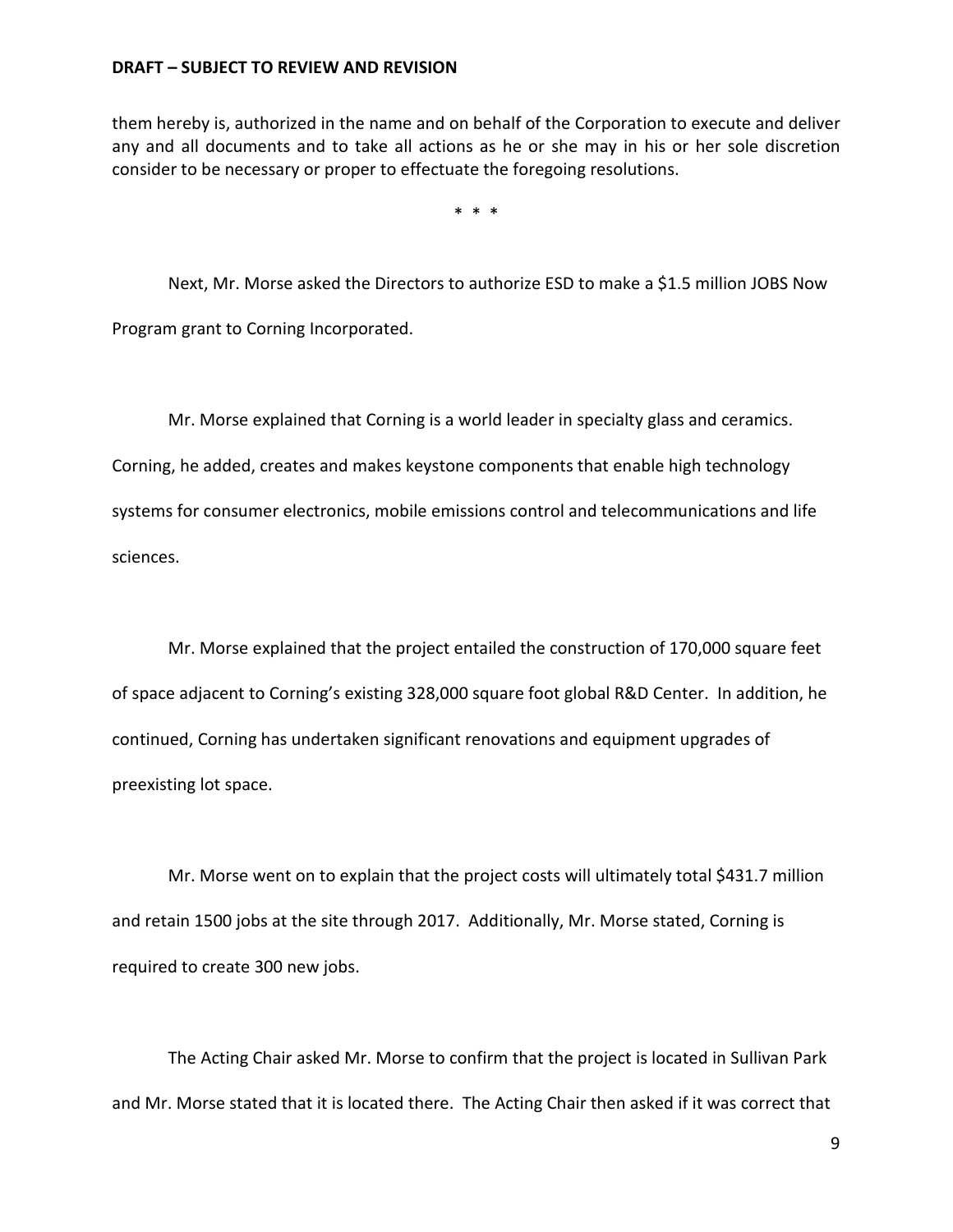there are over 2,000 people working there now. Mr. Morse stated that there are presently

2,015 employees. He added that Corning has already exceeded its job creation requirement

and that 215 of those jobs are salaried at close to \$100,000 a year.

The Acting Chair then called for questions or comments. Hearing none, and upon

motion duly made and seconded, the following resolution was unanimously adopted:

Painted Post (Southern Tier Region – Steuben County) – Corning Global Innovation Center Capital – JOBS Now Program (Capital Grant) – Findings and Determinations Pursuant to Section 10 (g) of the Act; Authorization to Adopt the Proposed General Project Plan; Authorization to Make a Grant and to Take Related Actions

RESOLVED, that on the basis of the materials presented to this meeting, a copy of which is hereby ordered filed with the records of the Corporation, relating to the Corning Global Innovation Center Capital - JOBS Now Program (Capital Grant) Project (the "Project"), the Corporation hereby determines pursuant to Section 10 (g) of the New York State Urban Development Corporation Act of 1968, as amended (the "Act"), that there are no families or individuals to be displaced from the project area; and be it further

RESOLVED, that the Corporation does hereby adopt, subject to the requirements of Section 16(2) of the Act, the proposed General Project Plan (the "Plan") for the Project submitted to this meeting, together with such changes therein as the President and Chief Executive Officer of the Corporation or his designee(s) may deem appropriate, a copy of which Plan, together with such changes, is hereby ordered filed with the records of the Corporation; and be it further

RESOLVED, that upon written finding of the President and Chief Executive Officer of the Corporation or his designee(s) that no substantive negative testimony or comment has been received at the public hearing held on the Plan, such Plan shall be effective at the conclusion of such hearing, and that upon such written finding being made, the President and Chief Executive Officer of the Corporation or his designee(s) be, and each of them hereby is, authorized to make to Corning Incorporated a grant for a total amount not to exceed One Million Five Hundred Thousand Dollars (\$1,500,000) from the JOBS Now Program, for the purposes, and substantially on the terms and conditions, set forth in the materials presented to this meeting, with such changes as the President and Chief Executive Officer of the Corporation or his designee(s) may deem appropriate, subject to the availability of funds and the approval of the State Division of the Budget; and be it further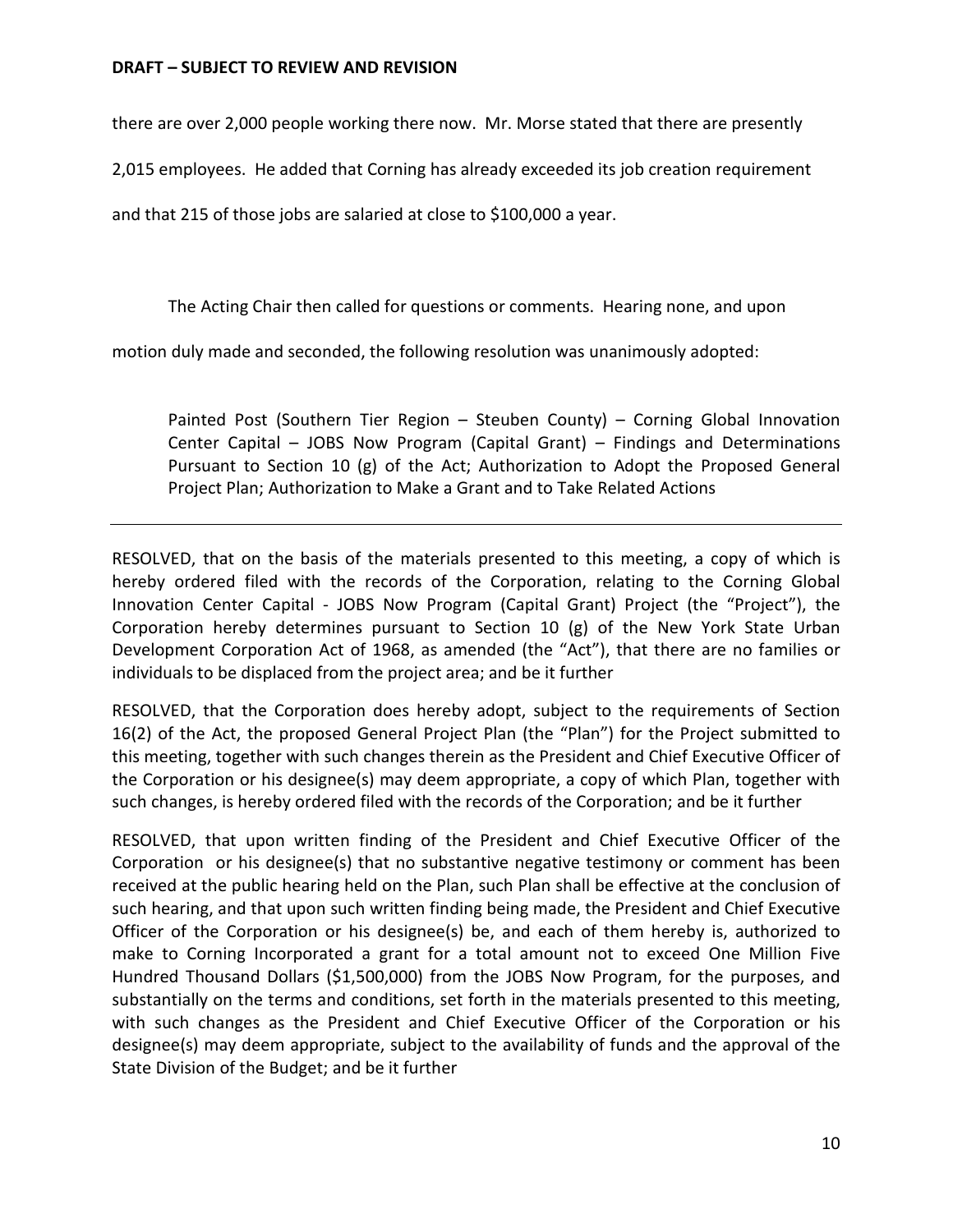RESOLVED, that the President and Chief Executive Officer of the Corporation or his designee(s) be, subsequent to the making of the grant, and each of them hereby is, authorized to take such actions and make such modifications to the terms of the grant as he or she may deem necessary or appropriate in the administration of the grant; and be it further

RESOLVED, that the provision of ESD financial assistance is expressly contingent upon: (1) the approval of the Public Authorities Control Board, if applicable, and (2) receipt of all other necessary approvals; and be it further

RESOLVED, that the President and Chief Executive Officer or his designee(s) be, and each of them hereby is, authorized in the name and on behalf of the Corporation to execute and deliver any and all documents and to take all actions as he or she may in his or her sole discretion consider to be necessary or proper to effectuate the foregoing resolutions.

\* \* \*

Painted Post (Southern Tier Region– Steuben County) – Corning Global Innovation Center Capital – JOBS Now Program (Capital Grant) – Determination of No Significant Effect on the Environment

RESOLVED, that based on the material submitted to the Directors with respect to the Corning Global Innovation Center Capital Project, the Corporation hereby determines that the proposed action will not have a significant effect on the environment.

\* \* \*

Mr. Fayle then asked the Directors to authorize ESD to make a grant of \$900,000 to

Anheuser Busch to assist in construction, renovation and the purchase of machinery and

equipment related to its facility in Baldwinsville to move a 24-ounce canning line from its

Newark, New Jersey plant to Baldwinsville.

Mr. Fayle added that when the Company approached ESD, there were 12 breweries

across the United States and the Company was going to be closing one of them. At that time,

he further stated, this brewery was the most expensive operating brewery as well as the least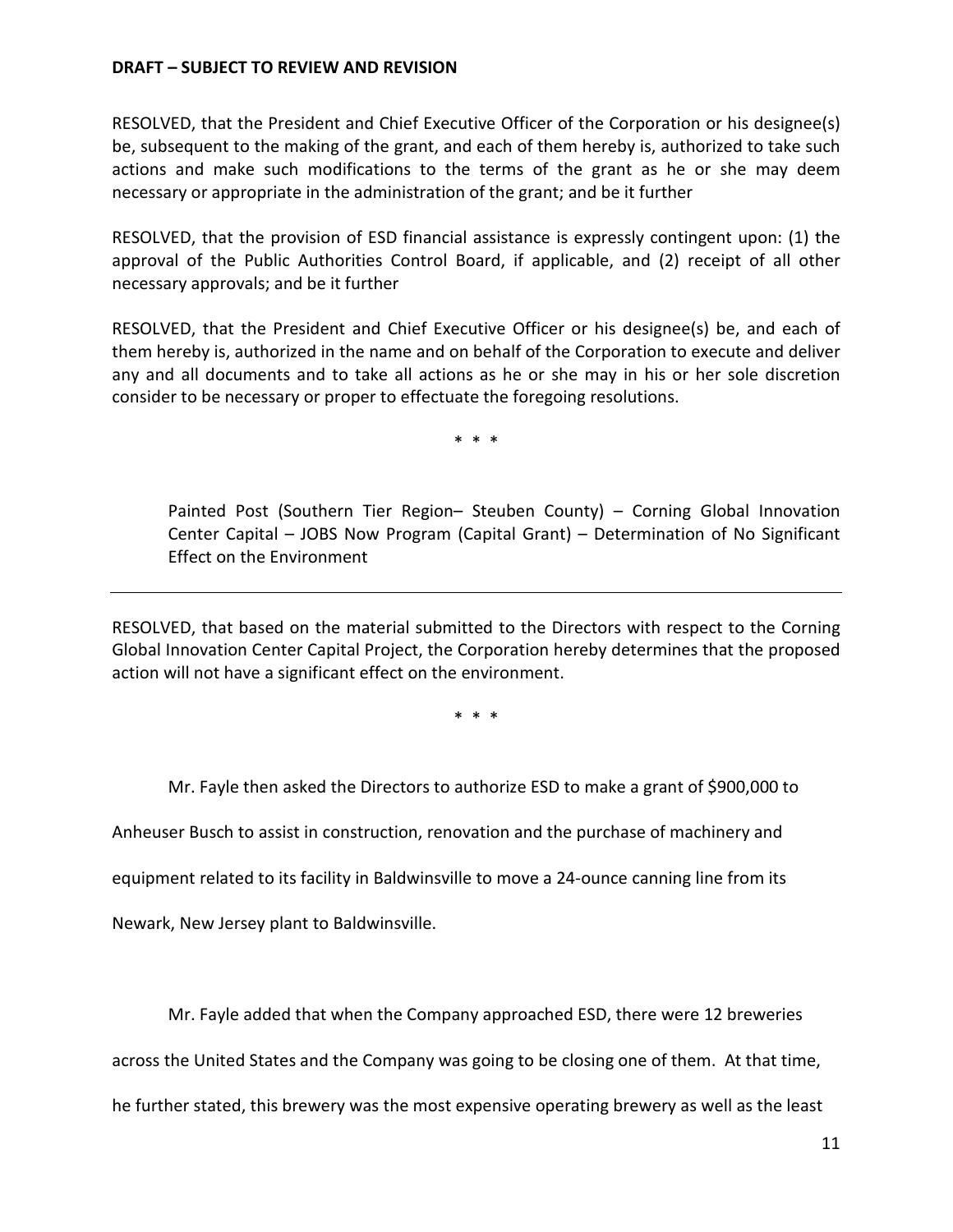utilized. As a result of this project, Mr. Fayle stated, the brewery's capacity has been up to 85

percent and it has become the fourth most efficient cost effective brewery in the United States.

Following the full presentation, the Acting Chair called for questions or comments.

Hearing none, and upon motion duly made and seconded, the following resolution was

unanimously adopted:

Baldwinsville (Central New York Region – Onondaga County) – Anheuser-Busch Capital – Empire State Economic Development Fund – General Development Financing (Capital Grant) – Findings and Determinations Pursuant to Sections 16-m and 10 (g) of the Act; Authorization to Adopt the Proposed General Project Plan; Authorization to Make a Grant and to Take Related Actions

RESOLVED, that on the basis of the materials presented to this meeting, a copy of which is hereby ordered filed with the records of the Corporation, relating to the Anheuser-Busch Capital – Empire State Economic Development Fund – General Development Financing (Capital Grant) Project (the "Project"), the Corporation hereby determines pursuant to Sections 16-m and 10 (g) of the New York State Urban Development Corporation Act of 1968, as amended (the "Act"), that

- 1. The proposed project would promote the economic health of New York State by facilitating the creation or retention of jobs or would increase activity within a municipality or region of the state or would enhance or help to maintain the economic viability of family farms;
- 2. The project would be unlikely to take place in New York State without the requested assistance;
- 3. The project is reasonably likely to accomplish its stated objectives and that the likely benefits of the project exceed costs;
- 4. There are no families or individuals to be displaced from the project area; and be it further

RESOLVED, that the Corporation does hereby adopt, subject to the requirements of Section 16(2) of the Act, the proposed General Project Plan (the "Plan") for the Project submitted to this meeting, together with such changes therein as the President and Chief Executive Officer of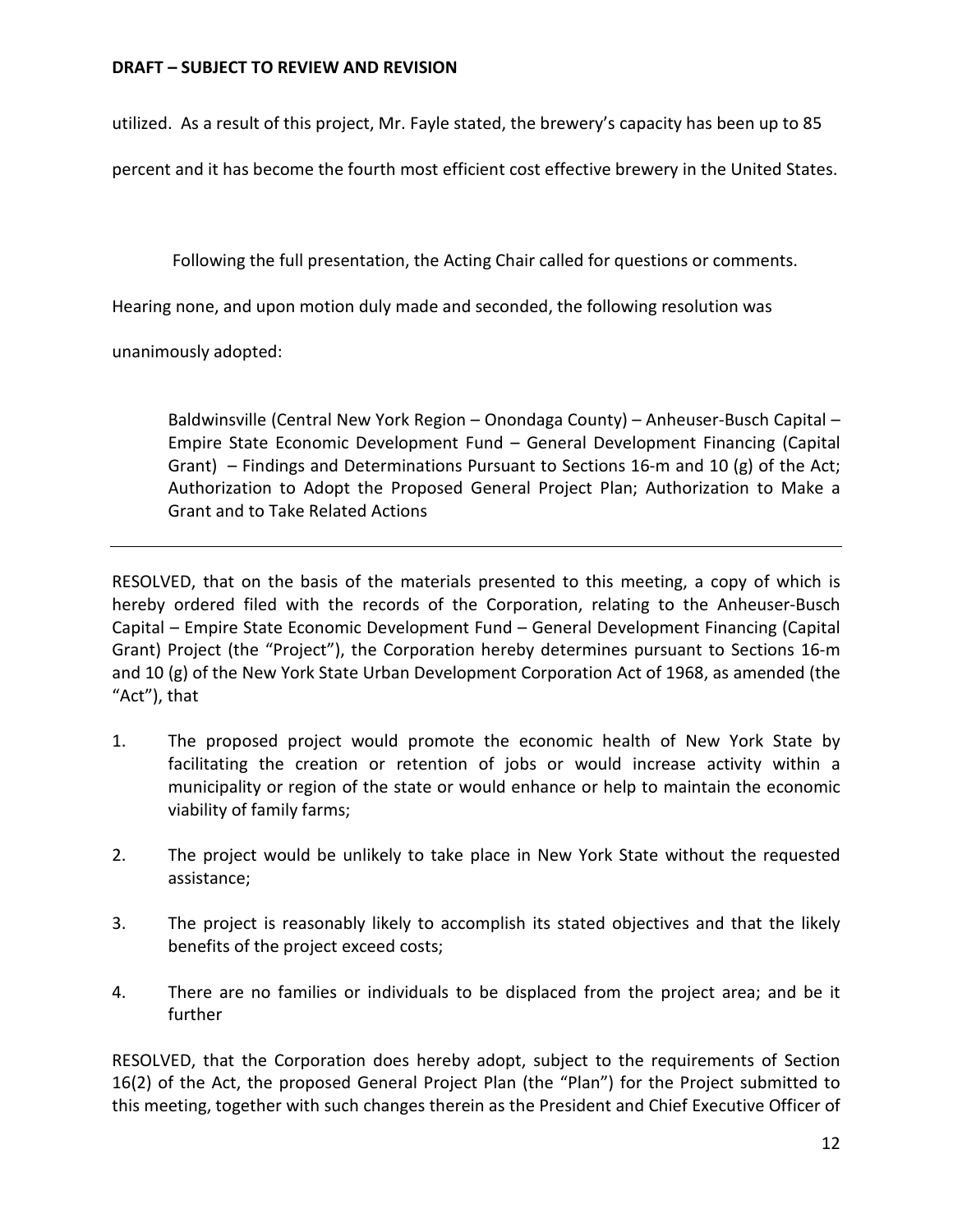the Corporation or his designee(s) may deem appropriate, a copy of which Plan, together with such changes, is hereby ordered filed with the records of the Corporation; and be it further

RESOLVED, that upon written finding of the President and Chief Executive Officer of the Corporation or his designee(s) that no substantive negative testimony or comment has been received at the public hearing held on the Plan, such Plan shall be effective at the conclusion of such hearing, and that upon such written finding being made, the President and Chief Executive Officer of the Corporation or his designee(s) be, and each of them hereby is, authorized to make to Anheuser-Busch, Inc., a grant for a total amount not to exceed Nine Hundred Thousand Dollars (\$900,000) from the Empire State Economic Development Fund, for the purposes, and substantially on the terms and conditions, set forth in the materials presented to this meeting, with such changes as the President and Chief Executive Officer of the Corporation or his designee(s) may deem appropriate, subject to the availability of funds and the approval of the State Division of the Budget; and be it further

RESOLVED, that the President and Chief Executive Officer of the Corporation or his designee(s) be, subsequent to the making of the grant, and each of them hereby is, authorized to take such actions and make such modifications to the terms of the grant as he or she may deem necessary or appropriate in the administration of the grant; and be it further

RESOLVED, that the provision of ESD financial assistance is expressly contingent upon: (1) the approval of the Public Authorities Control Board, if applicable, and (2) receipt of all other necessary approvals; and be it further

RESOLVED, that the President and Chief Executive Officer or his designee(s) be, and each of them hereby is, authorized in the name and on behalf of the Corporation to execute and deliver any and all documents and to take all actions as he or she may in his or her sole discretion consider to be necessary or proper to effectuate the foregoing resolutions.

\* \* \*

Baldwinsville (Central New York Region – Onondaga County) – Anheuser-Busch Capital – Empire State Economic Development Fund – General Development Financing (Capital Grant) – Determination of No Significant Effect on the Environment

RESOLVED, that based on the material submitted to the Directors with respect to the Anheuser-Busch Capital Project, the Corporation hereby determines that the proposed action will not have a significant effect on the environment.

\* \* \*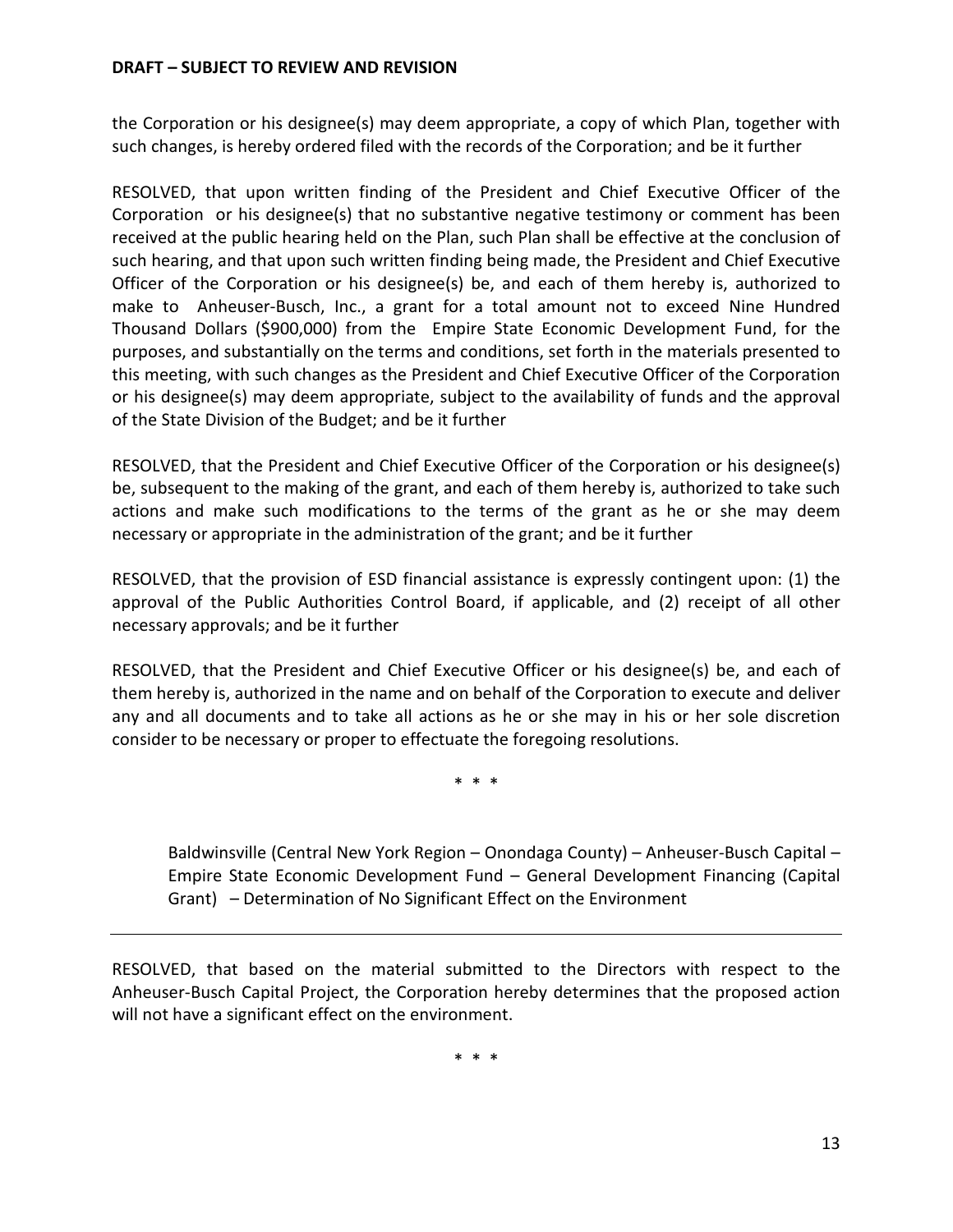Next, Mr. Fayle asked the Directors to authorize ESD to make a \$250,000 capital grant to D&W Diesel to assist in the construction of a 30,000 square foot manufacturing warehouse and in the purchase of new machinery and equipment. He noted that the total project cost was \$1,293,000.

Mr. Fayle also explained that the Company distributes and remanufactures and repairs

diesel engines and related components that it sells to trucking, transportation and other

industries.

Following the full presentation, the Acting Chair called for questions or comments.

Hearing none, and upon motion duly made and seconded, the following resolutions were

unanimously adopted:

Auburn (Central New York Region – Cayuga County) – D&W Diesel Capital – Empire State Economic Development Fund – General Development Financing (Capital Grant) – Findings and Determinations Pursuant to Sections 16-m and 10 (g) of the Act; Authorization to Adopt the Proposed General Project Plan; Authorization to Make a Grant and to Take Related Actions

RESOLVED, that on the basis of the materials presented to this meeting, a copy of which is hereby ordered filed with the records of the Corporation, relating to the D&W Diesel Capital – Empire State Economic Development Fund – General Development Financing (Capital Grant) Project (the "Project"), the Corporation hereby determines pursuant to Sections 16-m and 10 (g) of the New York State Urban Development Corporation Act of 1968, as amended (the "Act"), that

1. The proposed project would promote the economic health of New York State by facilitating the creation or retention of jobs or would increase activity within a municipality or region of the state or would enhance or help to maintain the economic viability of family farms;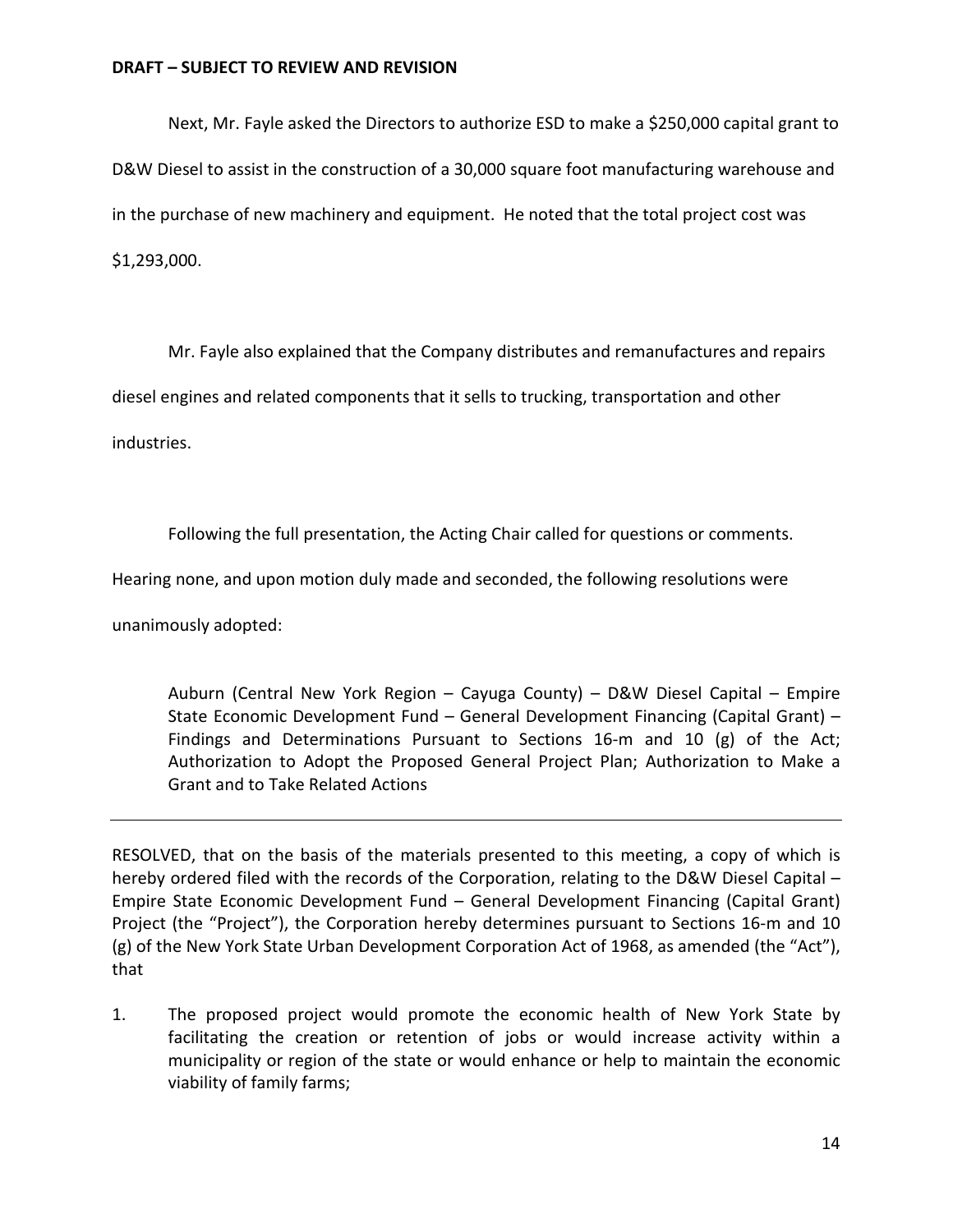- 2. The project would be unlikely to take place in New York State without the requested assistance;
- 3. The project is reasonably likely to accomplish its stated objectives and that the likely benefits of the project exceed costs;
- 4. There are no families or individuals to be displaced from the project area; and be it further

RESOLVED, that the Corporation does hereby adopt, subject to the requirements of Section 16(2) of the Act, the proposed General Project Plan (the "Plan") for the Project submitted to this meeting, together with such changes therein as the President and Chief Executive Officer of the Corporation or his designee(s) may deem appropriate, a copy of which Plan, together with such changes, is hereby ordered filed with the records of the Corporation; and be it further

RESOLVED, that upon written finding of the President and Chief Executive Officer of the Corporation or his designee(s) that no substantive negative testimony or comment has been received at the public hearing held on the Plan, such Plan shall be effective at the conclusion of such hearing, and that upon such written finding being made, the President and Chief Executive Officer of the Corporation or his designee(s) be, and each of them hereby is, authorized to make to D&W Diesel, Inc., a grant for a total amount not to exceed Two Hundred Fifty Thousand Dollars (\$250,000) from the Empire State Economic Development Fund, for the purposes, and substantially on the terms and conditions, set forth in the materials presented to this meeting, with such changes as the President and Chief Executive Officer of the Corporation or his designee(s) may deem appropriate, subject to the availability of funds and the approval of the State Division of the Budget; and be it further

RESOLVED, that the President and Chief Executive Officer of the Corporation or his designee(s) be, subsequent to the making of the grant, and each of them hereby is, authorized to take such actions and make such modifications to the terms of the grant as he or she may deem necessary or appropriate in the administration of the grant; and be it further

RESOLVED, that the provision of ESD financial assistance is expressly contingent upon: (1) the approval of the Public Authorities Control Board, if applicable, and (2) receipt of all other necessary approvals; and be it further

RESOLVED, that the President and Chief Executive Officer or his designee(s) be, and each of them hereby is, authorized in the name and on behalf of the Corporation to execute and deliver any and all documents and to take all actions as he or she may in his or her sole discretion consider to be necessary or proper to effectuate the foregoing resolutions.

\* \* \*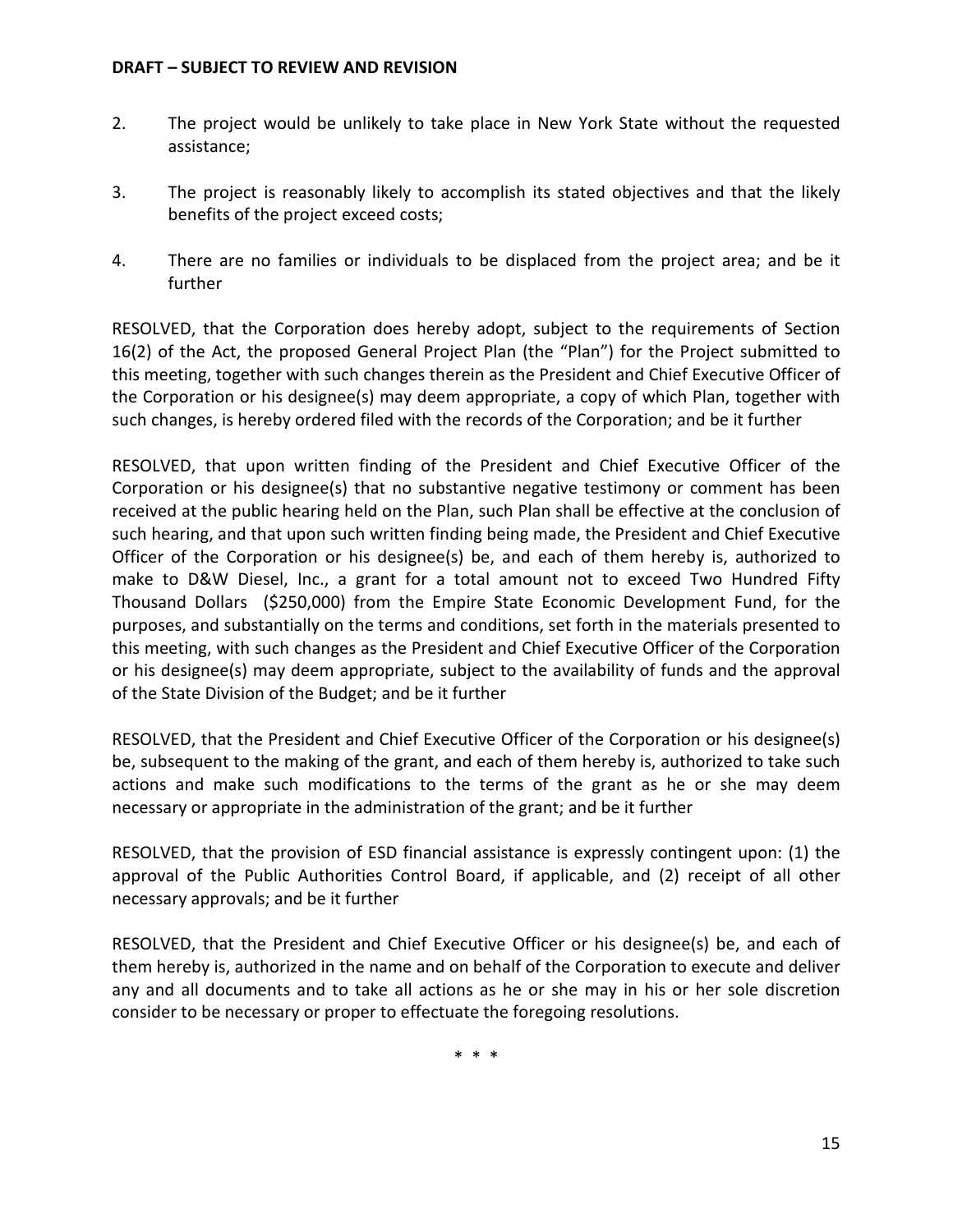Auburn (Central New York Region – Cayuga County) – D&W Diesel Capital – Empire State Economic Development Fund – General Development Financing (Capital Grant) – Determination of No Significant Effect on the Environment

RESOLVED, that based on the material submitted to the Directors with respect to the D&W Diesel Capital Project, the Corporation hereby determines that the proposed action will not have a significant effect on the environment.

\* \* \*

Mr. Fayle then asked the Directors to authorize ESD to make a \$160,000 Capital grant to

the International Control Corporation to support a \$1.6 million machinery and equipment

upgrade. This upgrade, he added, will allow the Company to become more competitive

especially with the overseas market.

Mr. Fayle explained that the Company manufactures electronic controls for heating and ventilation air conditioning, cooling and refrigeration industries.

Mr. Fayle added that this project will allow the Company to retain 30 jobs and to create an additional 25 jobs.

Following the full presentation, the Acting Chair called for questions or comments.

Hearing none, and upon motion duly made and seconded, the following resolution was

unanimously adopted:

North Syracuse (Central New York Region – Onondaga County) – International Controls Capital – Empire State Economic Development Fund – General Development Financing (Capital Grant) – Findings and Determinations Pursuant to Sections 16-m and 10 (g) of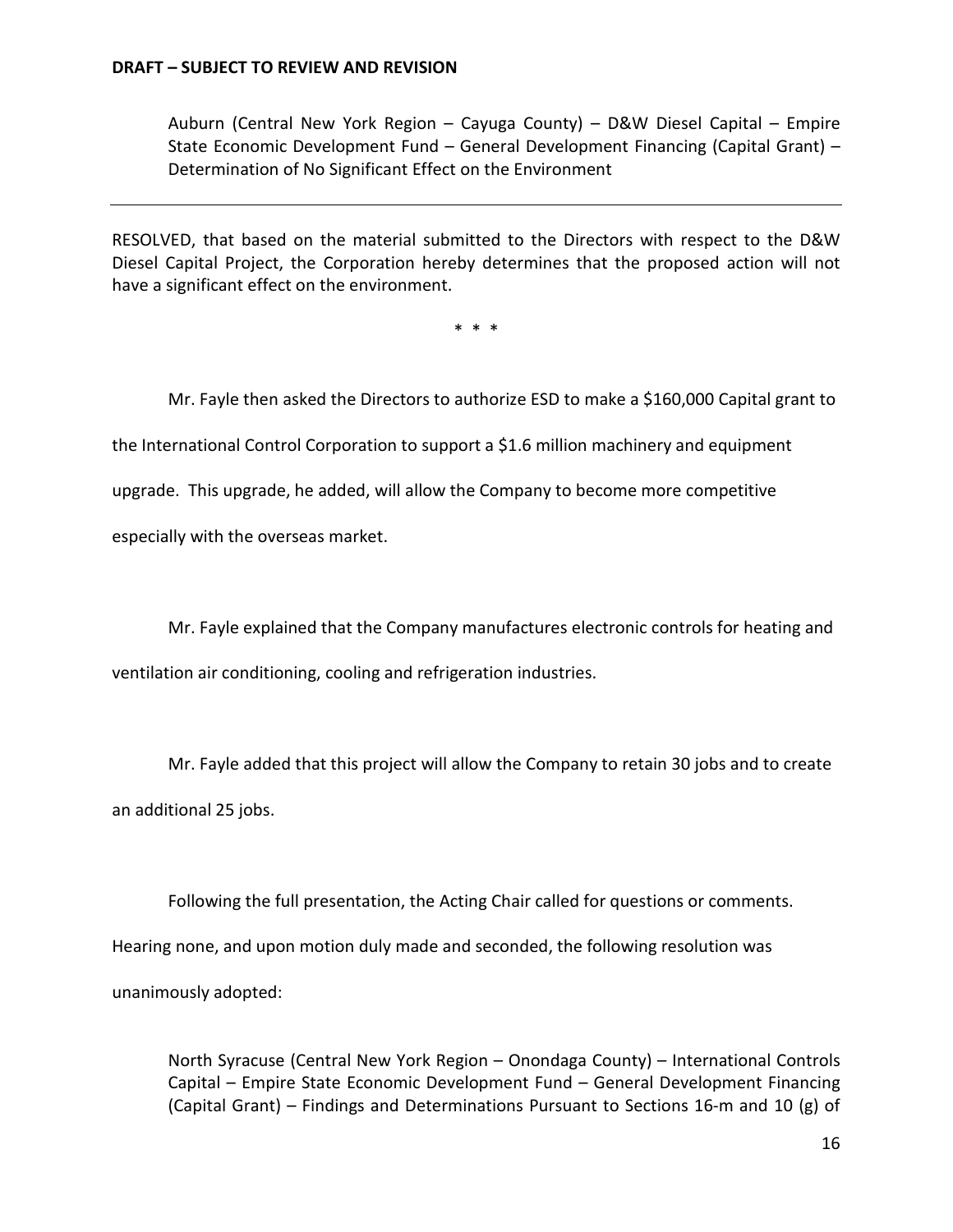the Act; Authorization to Adopt the Proposed General Project Plan; Authorization to Make a Grant and to Take Related Actions

RESOLVED, that on the basis of the materials presented to this meeting, a copy of which is hereby ordered filed with the records of the Corporation, relating to the International Controls Capital – Empire State Economic Development Fund – General Development Financing (Capital Grant) Project (the "Project"), the Corporation hereby determines pursuant to Sections 16-m and 10 (g) of the New York State Urban Development Corporation Act of 1968, as amended (the "Act"), that

- 1. The proposed project would promote the economic health of New York State by facilitating the creation or retention of jobs or would increase activity within a municipality or region of the state or would enhance or help to maintain the economic viability of family farms;
- 2. The project would be unlikely to take place in New York State without the requested assistance;
- 3. The project is reasonably likely to accomplish its stated objectives and that the likely benefits of the project exceed costs;
- 4. There are no families or individuals to be displaced from the project area; and be it further

RESOLVED, that the Corporation does hereby adopt, subject to the requirements of Section 16(2) of the Act, the proposed General Project Plan (the "Plan") for the Project submitted to this meeting, together with such changes therein as the President and Chief Executive Officer of the Corporation or his designee(s) may deem appropriate, a copy of which Plan, together with such changes, is hereby ordered filed with the records of the Corporation; and be it further

RESOLVED, that upon written finding of the President and Chief Executive Officer of the Corporation or his designee(s) that no substantive negative testimony or comment has been received at the public hearing held on the Plan, such Plan shall be effective at the conclusion of such hearing, and that upon such written finding being made, the President and Chief Executive Officer of the Corporation or his designee(s) be, and each of them hereby is, authorized to make to International Controls Coporation a grant for a total amount not to exceed One Hundred Sixty Thousand Dollars (\$160,000) from the Empire State Economic Development Fund, for the purposes, and substantially on the terms and conditions, set forth in the materials presented to this meeting, with such changes as the President and Chief Executive Officer of the Corporation or his designee(s) may deem appropriate, subject to the availability of funds and the approval of the State Division of the Budget; and be it further

RESOLVED, that the President and Chief Executive Officer of the Corporation or his designee(s)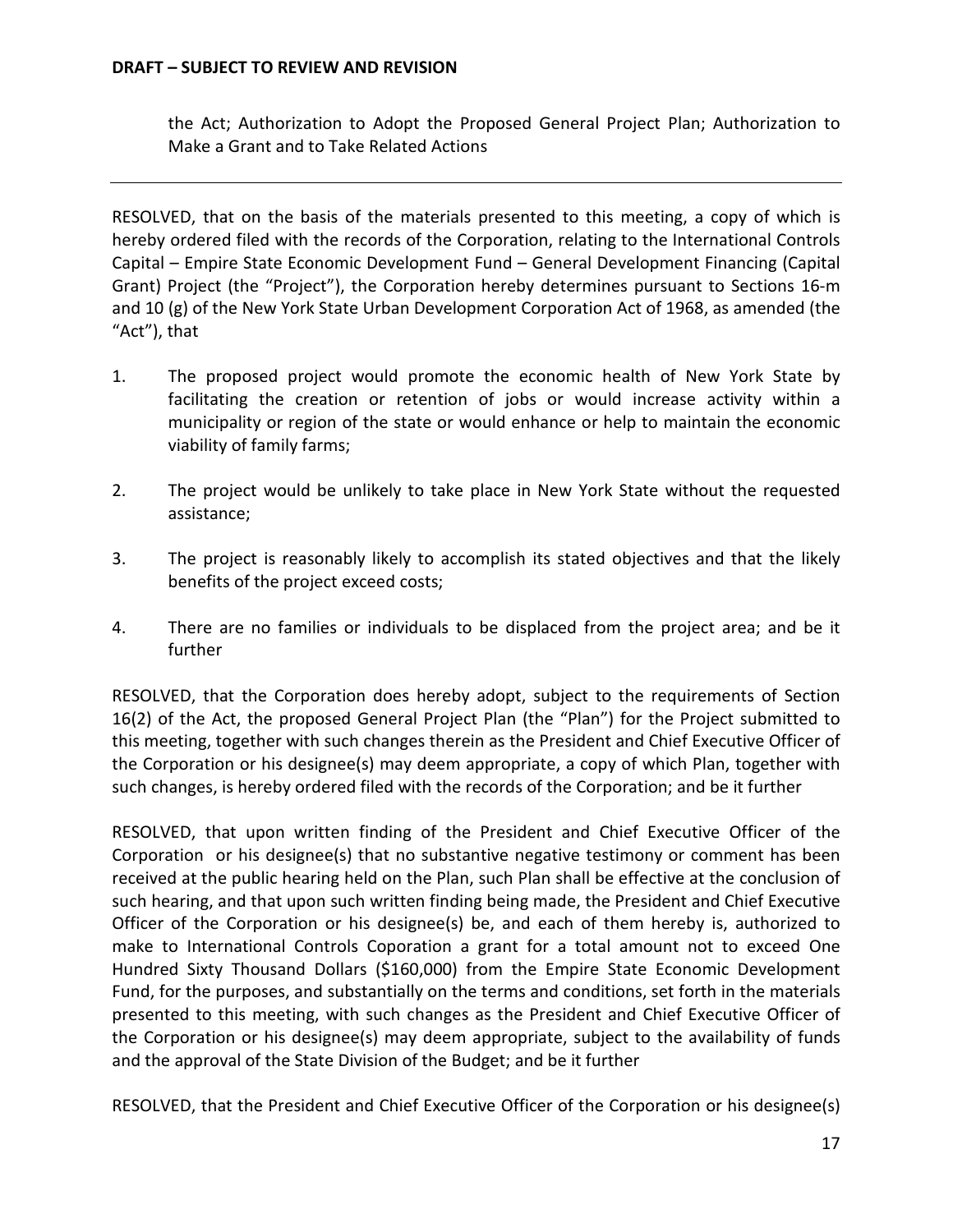be, subsequent to the making of the grant, and each of them hereby is, authorized to take such actions and make such modifications to the terms of the grant as he or she may deem necessary or appropriate in the administration of the grant; and be it further

RESOLVED, that the provision of ESD financial assistance is expressly contingent upon: (1) the approval of the Public Authorities Control Board, if applicable, and (2) receipt of all other necessary approvals; and be it further

RESOLVED, that the President and Chief Executive Officer or his designee(s) be, and each of them hereby is, authorized in the name and on behalf of the Corporation to execute and deliver any and all documents and to take all actions as he or she may in his or her sole discretion consider to be necessary or proper to effectuate the foregoing resolutions.

\* \* \*

Ms. Lohneiss, the Director of the Long Island Regional Office, then asked the Directors to

approve a \$250,000 grant to GSE Dynamics, located in Hauppauge, Long Island.

Ms. Lohneiss explained that this is a second generation, family-run New York State

Women-Owned Business that manufactures mechanical and structural components for the

military.

Ms. Lohneiss further noted that GSE will spend \$1.75 million in building renovations and have special-edge equipment used for composite manufacturing.

ESD's grant, she added, will reimburse GSE for building renovations and equipment.

Ms. Lohneiss further noted that ten new jobs were added as a result of this project.

Following the full presentation, the Acting Chair called for questions or comments.

18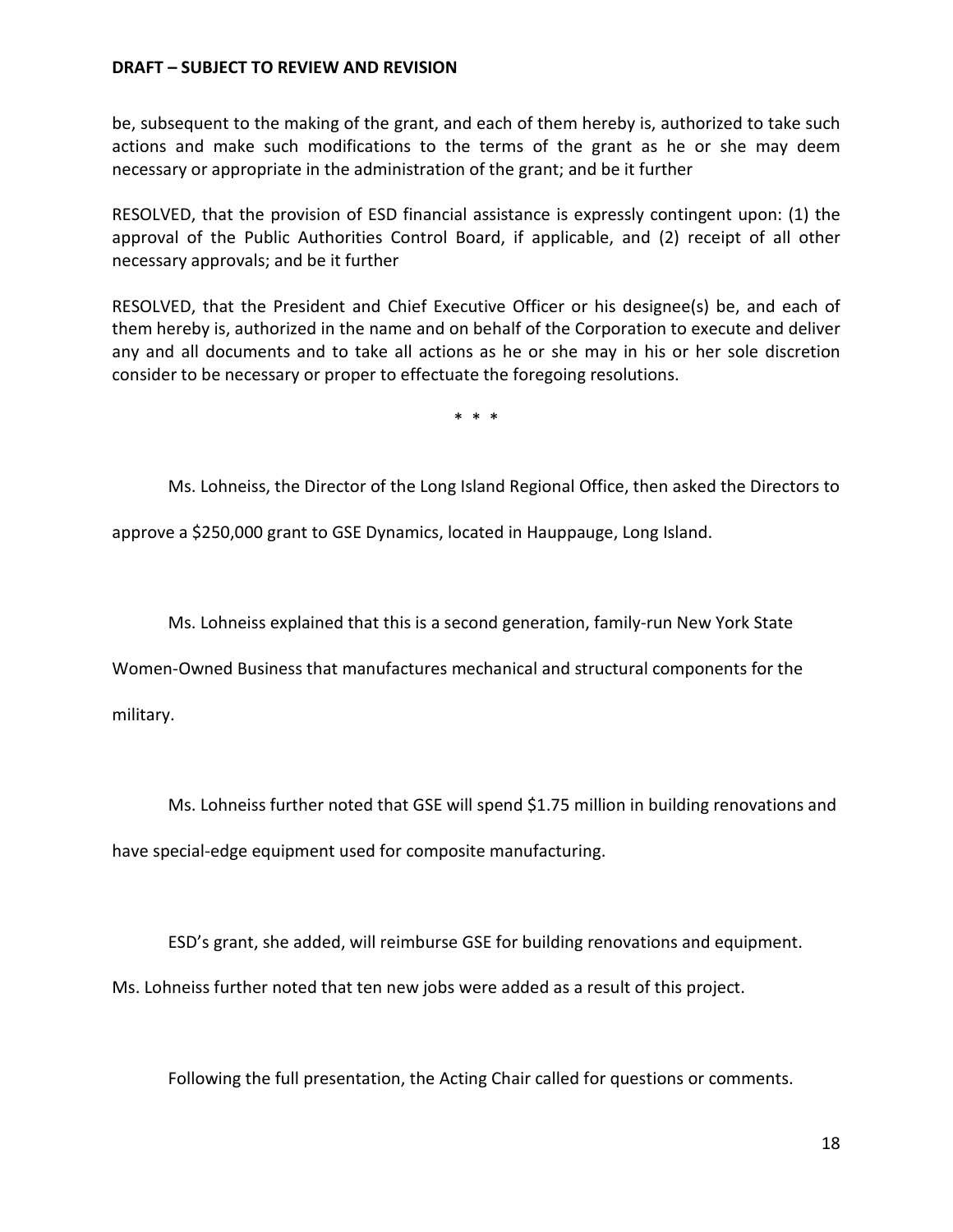Hearing none, and upon motion duly made and seconded, the following resolution was

unanimously adopted:

Hauppauge (Long Island Region – Suffolk County) – GSE Dynamics Capital – Economic Development Purposes Fund 12-13 – Business Investment (Capital Grant) – Findings and Determinations Pursuant to Section 10 (g) of the Act; Authorization to Adopt the Proposed General Project Plan; Authorization to Make a Grant and to Take Related Actions

RESOLVED, that on the basis of the materials presented to this meeting, a copy of which is hereby ordered filed with the records of the Corporation, relating to the GSE Dynamics Capital - Economic Development Purposes Fund 12-13 – Business Investment (Capital Grant) Project (the "Project"), the Corporation hereby determines pursuant to Section 10 (g) of the New York State Urban Development Corporation Act of 1968, as amended (the "Act"), that there are no families or individuals to be displaced from the project area; and be it further

RESOLVED, that the Corporation does hereby adopt, subject to the requirements of Section 16(2) of the Act, the proposed General Project Plan (the "Plan") for the Project submitted to this meeting, together with such changes therein as the President and Chief Executive Officer of the Corporation or his designee(s) may deem appropriate, a copy of which Plan, together with such changes, is hereby ordered filed with the records of the Corporation; and be it further

RESOLVED, that upon written finding of the President and Chief Executive Officer of the Corporation or his designee(s) that no substantive negative testimony or comment has been received at the public hearing held on the Plan, such Plan shall be effective at the conclusion of such hearing, and that upon such written finding being made, the President and Chief Executive Officer of the Corporation or his designee(s) be, and each of them hereby is, authorized to make to GSE Dynamics, Inc., a grant for a total amount not to exceed Two Hundred Fifty Thousand Dollars (\$250,000) from the Economic Development Purposes Fund 12-13, for the purposes, and substantially on the terms and conditions, set forth in the materials presented to this meeting, with such changes as the President and Chief Executive Officer of the Corporation or his designee(s) may deem appropriate, subject to the availability of funds and the approval of the State Division of the Budget; and be it further

RESOLVED, that the President and Chief Executive Officer of the Corporation or his designee(s) be, subsequent to the making of the grant, and each of them hereby is, authorized to take such actions and make such modifications to the terms of the grant as he or she may deem necessary or appropriate in the administration of the grant; and be it further

RESOLVED, that the provision of ESD financial assistance is expressly contingent upon: (1) the approval of the Public Authorities Control Board, if applicable, and (2) receipt of all other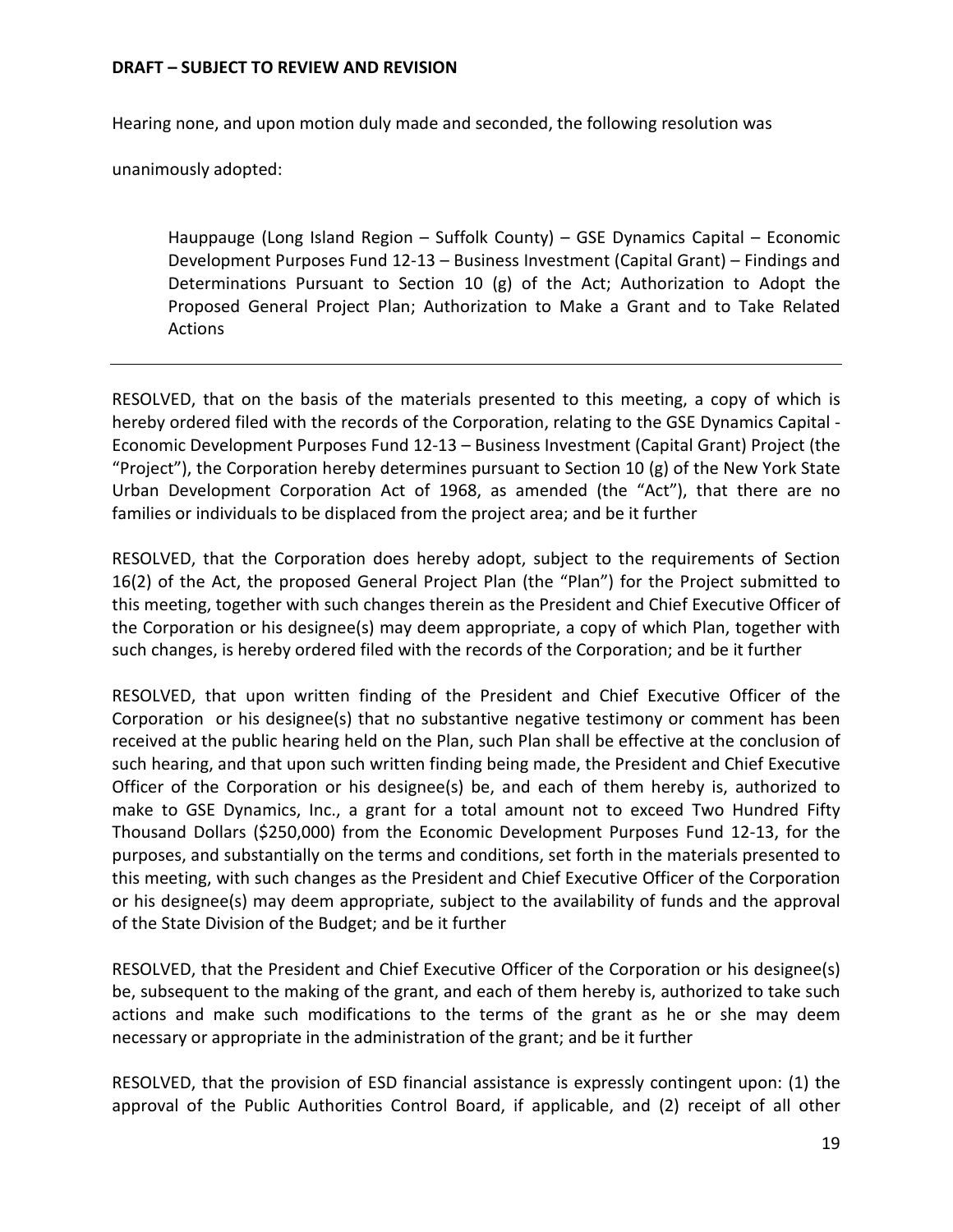necessary approvals; and be it further

RESOLVED, that the President and Chief Executive Officer or his designee(s) be, and each of them hereby is, authorized in the name and on behalf of the Corporation to execute and deliver any and all documents and to take all actions as he or she may in his or her sole discretion consider to be necessary or proper to effectuate the foregoing resolutions.

\* \* \*

Next, Mr. Lee presented the Discretionary Projects Consent Calendar for the Directors' consideration. Mr. Lee noted that there was one item for consideration  $-$  a \$100,000 grant to The New York Philharmonic.

Mr. Lee explained that in order to expand its performance to underserved areas in New

York State, the Philharmonic is currently exploring opportunities to build a new amphitheater.

Mr. Lee further explained that the Philharmonic engaged a consultant group to conduct a feasibility study of park land along the Hudson River and a privately-owned parcel across from the Culinary Institute in Hyde Park to determine a potential location for the amphitheater.

ESD's grant, he continued, will fund up to \$100,000 or 50% of the feasibility study, whichever is less.

The Acting Chair then noted, among other things, that this grant is very supportive of the Governor's emphasis on cultural tourism.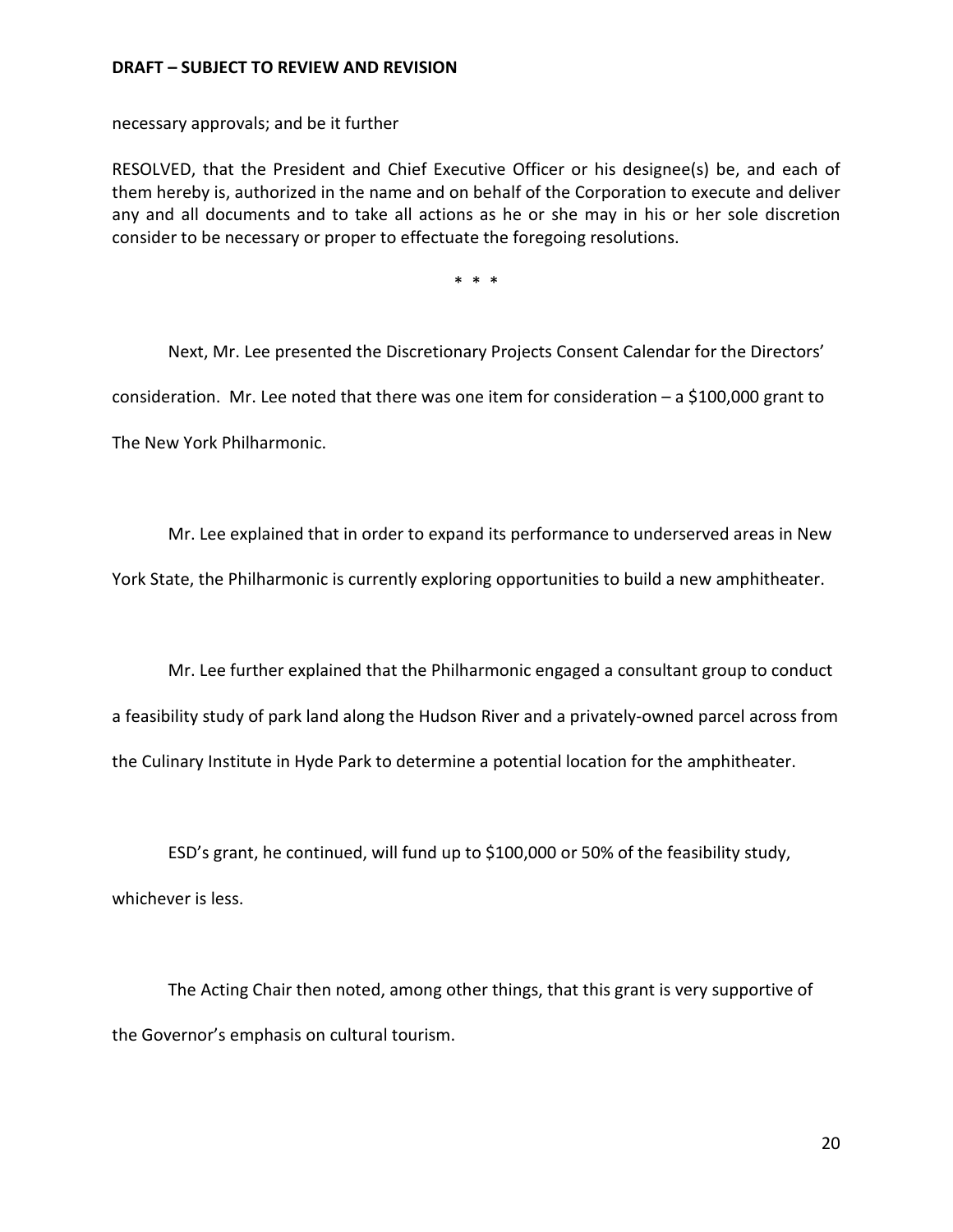The Acting Chair then called for questions or comments. Hearing none, and upon

motion duly made and seconded, the following resolution was unanimously adopted:

Urban and Community Development Program - Findings and Determinations Pursuant to Sections 10(g), 5(4) and 16-d of the Act; Authorization to Make a Grant and to Take Related Actions

RESOLVED, that on the basis of the materials presented to this meeting, a copy of which is hereby ordered filed with the records of the Corporation, relating to the Urban and Community Development Program Project (the "Project"), the Corporation hereby determines pursuant to Section 10 (g) of the New York State Urban Development Corporation Act of 1968, as amended (the "Act"), that there are no families or individuals to be displaced from the project area(s); and be it further

RESOLVED, that the President and Chief Executive Officer of the Corporation or his designee(s) be, and each of them hereby is, authorized to make a grant to the party and for the amount listed below from the Urban and Community Development Program, for the purposes, and substantially on the terms and conditions, set forth in the Materials, with such changes as the President and Chief Executive Officer of the Corporation or his designee(s) may deem appropriate, subject to the availability of funds and the approval of the State Division of the Budget; and be it further

RESOLVED, that the President and Chief Executive Officer of the Corporation or his designee(s) be, subsequent to the making of the grant, and each of them hereby is, authorized to take such actions and make such modifications to the terms of the grant as he or she may deem necessary or appropriate in the administration of the grant; and be it further

RESOLVED, that the provision of ESD financial assistance is expressly contingent upon: (1) the approval of the Public Authorities Control Board, if applicable, and (2) receipt of all other necessary approvals;

|    | <b>Project Name</b>                  | Proj# | Grantee               | Assistance up |
|----|--------------------------------------|-------|-----------------------|---------------|
|    |                                      |       |                       | to            |
|    | Urban<br>Community<br>and            |       |                       |               |
|    | Development Assistance               |       |                       |               |
| А. | New York Philharmonic Working   Y175 |       | New York Philharmonic | \$100,000     |
|    | Capital                              |       |                       |               |
|    |                                      |       | <b>TOTAL</b>          | \$100,000     |

## **Urban and Community Development Program**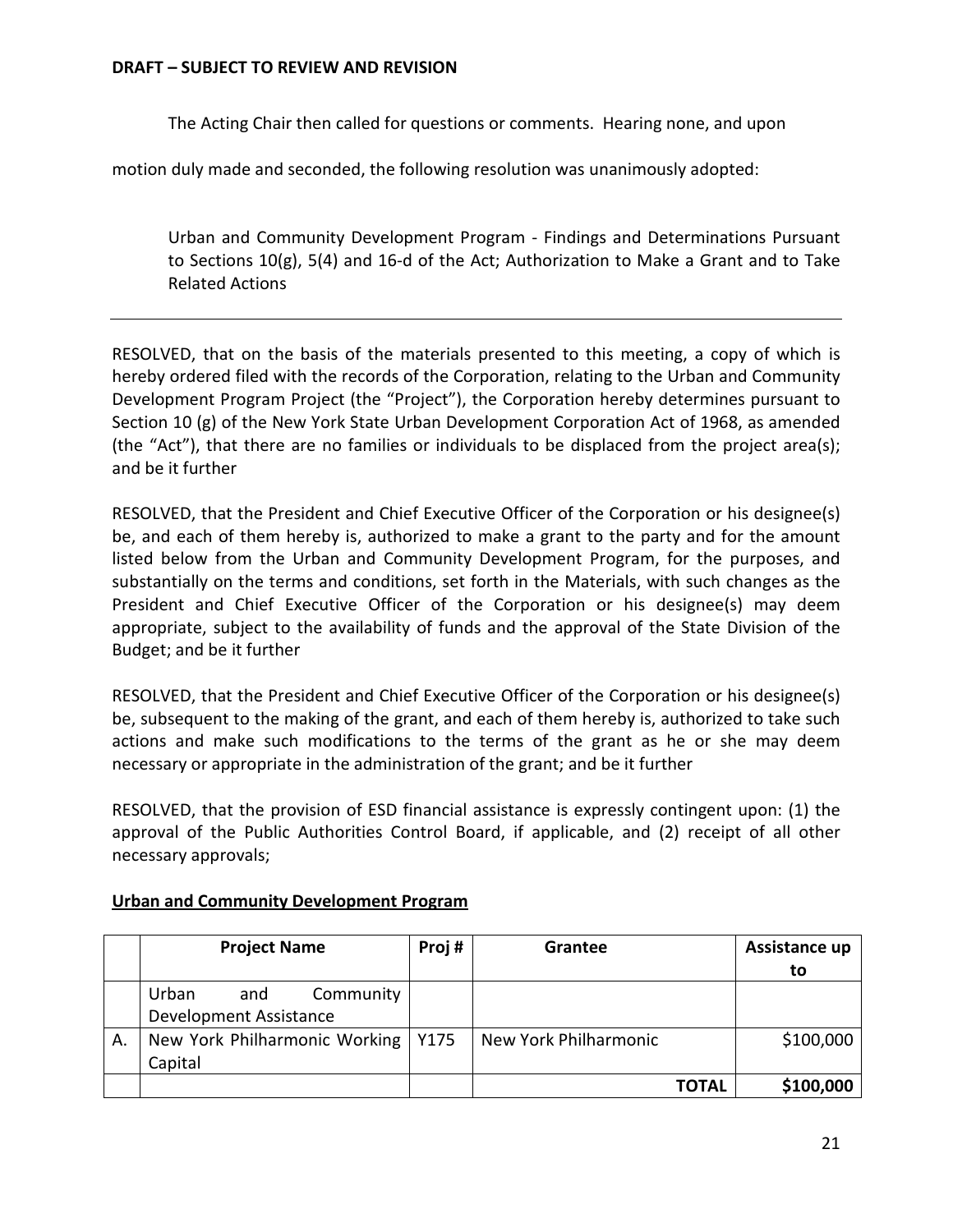and be it further

RESOLVED, that the President and Chief Executive Officer of the Corporation or his designee(s) be, and each of them hereby is, authorized in the name and on behalf of the Corporation to execute and deliver any and all documents and to take all actions as he or she may in his or her sole discretion consider to be necessary or proper to effectuate the foregoing resolutions.

\* \* \*

Next, Mr. Fayle presented two grant items related to the Growing Upstate Food Hub Initiative.

Mr. Fayle explained that the Growing Upstate Food Hub is a consortium of farmer

owned agribusiness entities that have joined forces to address capital expense, management

and logistical challenges associated with the processing of agricultural products.

Mr. Fayle went on to explain that the first phase of the initiative involves a \$1,685,000 Restore grant that will go to the Village of Canastota for the benefit of Growing Upstate Food Hub.

Mr. Fayle then explained that the \$810,000 working capital grant will go for building out and providing equipment for this facility.

The Acting Chair stressed the importance of this project in meeting the challenge of connecting upstate agricultural communities and growers of various New York State products with the power of the downstate market.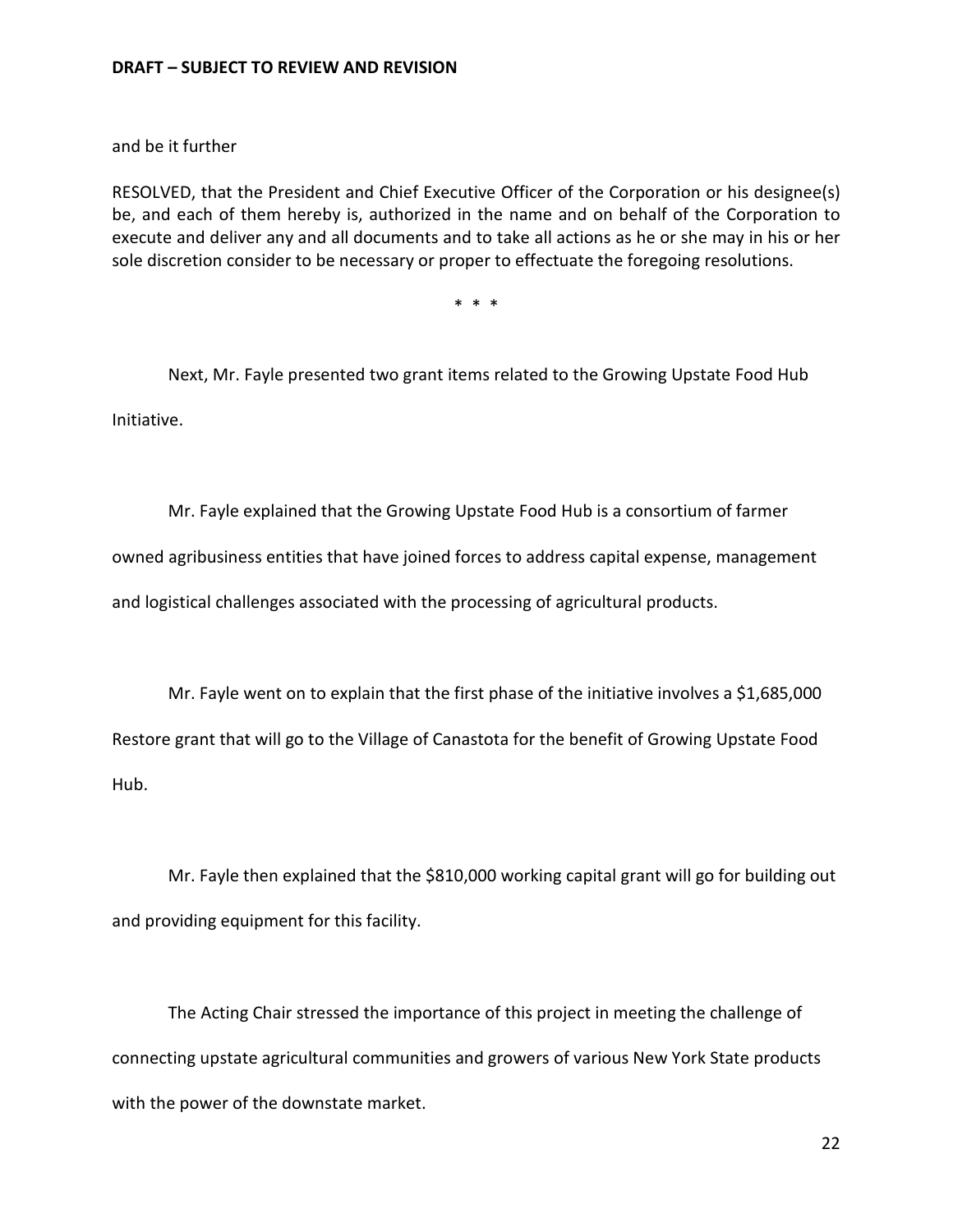The Acting Chair then called for questions or comments. Hearing none, and upon

motion duly made and seconded, the following resolutions were unanimously adopted:

Regional Council Award – Priority Project – Canastota (Central New York Region – Madison County) – Growing Upstate Food Hub Capital and Working Capital – Regional Council Capital Fund and Economic Development Purposes Fund 12-13 (Capital and Working Capital Grant) – Findings and Determinations Pursuant to Sections 10 (g) of the Act; Authorization to Adopt the Proposed General Project Plan; Authorization to Make a Grant and to Take Related Actions

RESOLVED, that on the basis of the materials presented to this meeting, a copy of which is hereby ordered filed with the records of the Corporation, relating to the Growing Upstate Food Hub Capital and Working Capital -- Regional Council Capital Fund and Economic Development Purposes Fund 12-13 Project (the "Project"), the Corporation hereby determines pursuant to Section 10 (g) of the New York State Urban Development Corporation Act of 1968, as amended (the "Act"), that there are no families or individuals to be displaced from the project area; and be it further

RESOLVED, that the Corporation does hereby adopt, subject to the requirements of Section 16(2) of the Act, the proposed General Project Plan (the "Plan") for the Project submitted to this meeting, together with such changes therein as the President and Chief Executive Officer of the Corporation or his designee(s) may deem appropriate, a copy of which Plan, together with such changes, is hereby ordered filed with the records of the Corporation; and be it further

RESOLVED, that upon written finding of the President and Chief Executive Officer of the Corporation or his designee(s) that no substantive negative testimony or comment has been received at the public hearing held on the Plan, such Plan shall be effective at the conclusion of such hearing, and that upon such written finding being made, President and Chief Executive Officer of the Corporation or his designee(s) be, and each of them hereby is, authorized to make to the Growing Upstate Food Hub, LLC a grant for a total amount not to exceed Fortythree Thousand Six Hundred Dollars (\$43,600) from the Economic Development Purposes Fund 12-13 and a grant for a total amount not to exceed Eight Hundred Ten Thousand Dollars (\$810,000) from the Regional Council Capital Fund, for the purposes, and substantially on the terms and conditions, set forth in the materials presented to this meeting, with such changes as the President and Chief Executive Officer of the Corporation or his designee(s) may deem appropriate, subject to the availability of funds and the approval of the State Division of the Budget; and be it further

RESOLVED, that the President and Chief Executive Officer or his designee(s) be, subsequent to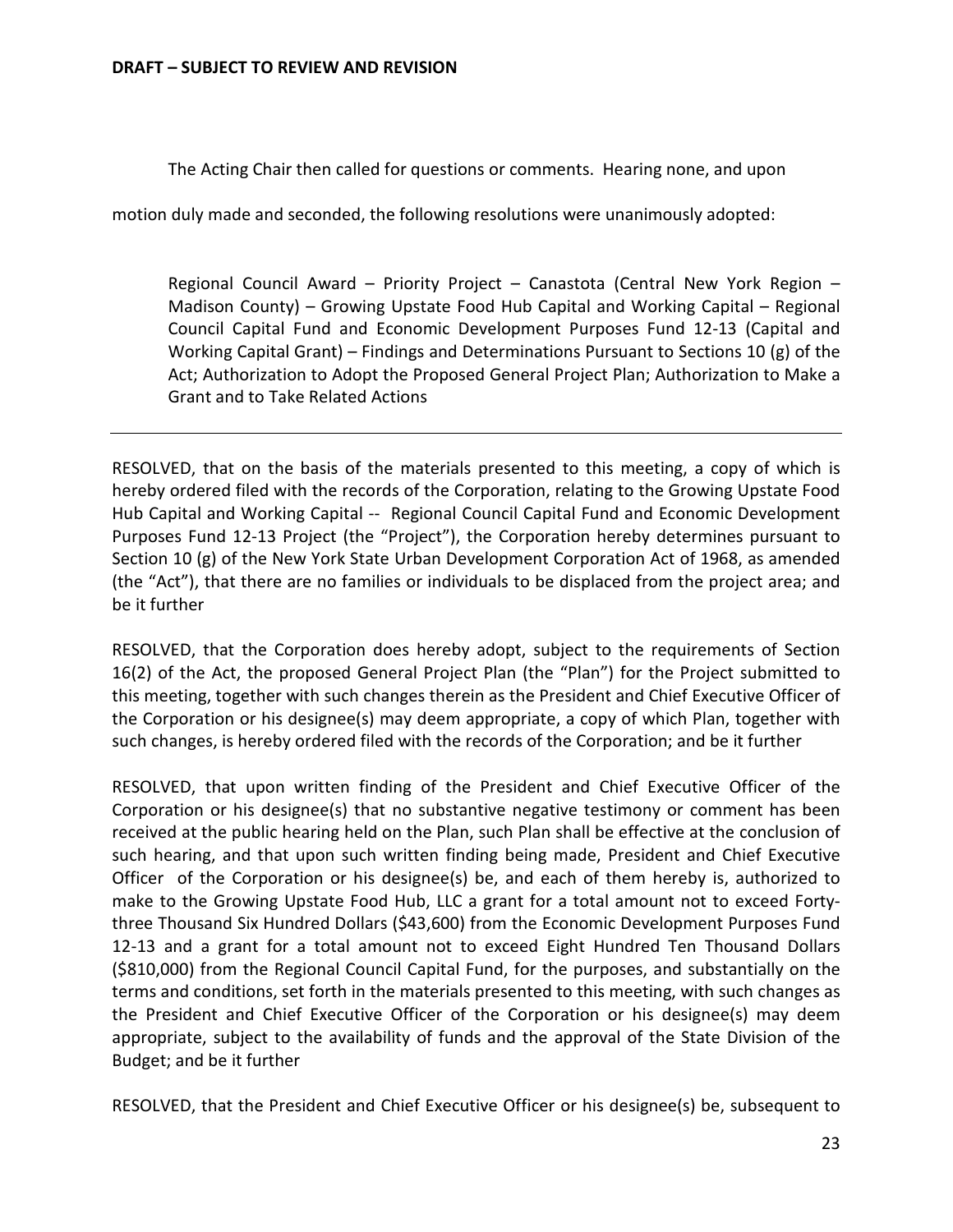the making of the grant, and each of them hereby is, authorized to take such actions and make such modifications to the terms of the grant as he or she may deem necessary or appropriate in the administration of the grant; and be it further

RESOLVED, that the provision of ESD financial assistance is expressly contingent upon: (1) the approval of the Public Authorities Control Board, if applicable, and (2) receipt of all other necessary approvals; and be it further

RESOLVED, that the President and Chief Executive Officer or his designee(s) be, and each of them hereby is, authorized in the name and on behalf of the Corporation to execute and deliver any and all documents and to take all actions as he or she may in his or her sole discretion consider to be necessary or proper to effectuate the foregoing resolutions.

\* \* \*

Regional Council Award – Priority Project – Canastota (Central New York Region – Madison County) – Growing Upstate Food Hub Capital and Working Capital – Regional Council Capital Fund and Economic Development Purposes Fund 12-13 (Capital and Working Capital Grant) – Determination of No Significant Effect on the Environment

RESOLVED, that based on the material submitted to the Directors with respect to the Growing Upstate Food Hub Capital and Working Capital Project, the Corporation hereby determines that the proposed action will not have a significant effect on the environment.

\* \* \*

Canastota (Central New York Region – Madison County) – Canastota – RESTORE III – Growing Upstate Food Hub – Restore NY Communities 08-09 (Capital Grant) – Findings and Determinations Pursuant to Sections 10 (c), 10 (g), and 16-n of the Act; Authorization to Adopt the Proposed General Project Plan; Authorization to Make a Grant and to Take Related Actions

RESOLVED, that on the basis of the materials presented to this meeting, a copy of which is hereby ordered filed with the records of the Corporation, relating to the Canastota – RESTORE III – Growing Upstate Food Hub – Restore NY Communities 08-09 Project (the "Project"), (the "Project"), the Corporation hereby determines pursuant to Sections 16-n and 10 of the New York State Urban Development Corporation Act of 1968, as amended (the "Act"), that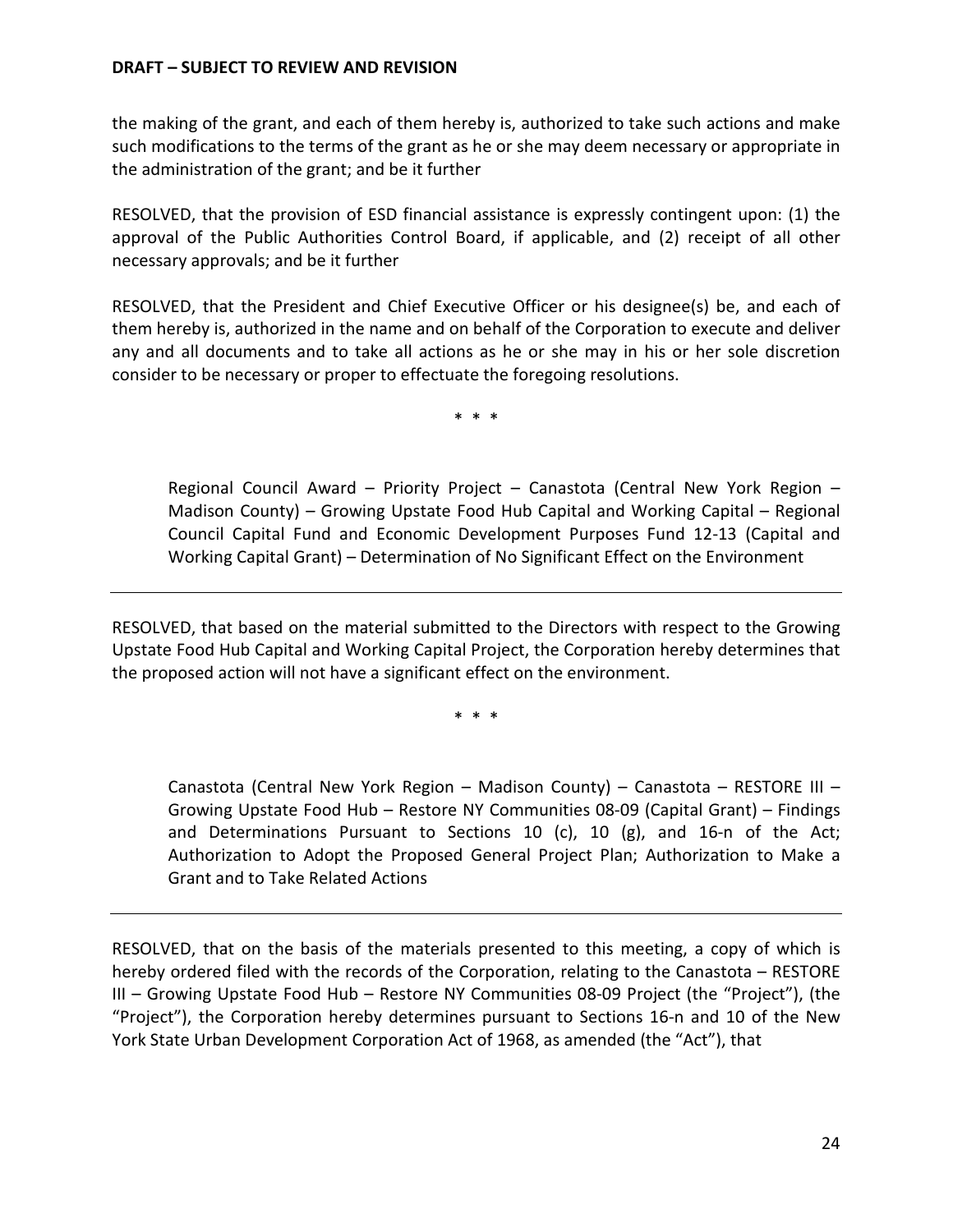- 1. The area in which the project is to be located is a substandard or unsanitary area, or is in danger of becoming a substandard or unsanitary area and tends to impair or arrest sound growth and development of the municipality.
- 2. The project consists of a plan or undertaking for the clearance, replanning, reconstruction and rehabilitation of such area and for recreational and other facilities incidental or appurtenant thereto.
- 3. The plan or undertaking affords maximum opportunity for participation by private enterprise, consistent with the sound needs of the municipality as a whole.
- 4. There are no families or individuals displaced from the Project area; and be it further

RESOLVED, that the Corporation does hereby adopt, subject to the requirements of Section 16(2) of the Act, the proposed General Project Plan (the "Plan") for the Project submitted to this meeting, together with such changes therein as the President and Chief Executive Officer of the Corporation or his designee(s) may deem appropriate, a copy of which Plan, together with such changes, are hereby ordered filed with the records of the Corporation; and be it further

RESOLVED, that upon written finding of the President and Chief Executive Officer of the Corporation or his designee(s) that no substantive negative testimony or comment has been received at the public hearing held on the Plan, such Plan shall be effective at the conclusion of such hearing, and that upon such written finding being made, President and Chief Executive Officer of the Corporation or his designee(s) be, and each of them hereby is, authorized to make to the Village of Canastota a grant for a total amount not to exceed One Million Six hundred Eighty-Five Thousand Dollars (\$1,685,000) from Restore NY Communities 08-09, for the purposes, and substantially on the terms and conditions, set forth in the materials presented to this meeting, with such changes as the President and Chief Executive Officer of the Corporation or his designee(s) may deem appropriate, subject to the availability of funds and the approval of the State Division of the Budget; and be it further

RESOLVED, that the President and Chief Executive Officer or his designee(s) be, subsequent to the making of the grant, and each of them hereby is, authorized to take such actions and make such modifications to the terms of the grant as he or she may deem necessary or appropriate in the administration of the grant; and be it further

RESOLVED, that the provision of ESD financial assistance is expressly contingent upon: (1) the approval of the Public Authorities Control Board, if applicable, and (2) receipt of all other necessary approvals; and be it further

RESOLVED, that the President and Chief Executive Officer or his designee(s) be, and each of them hereby is, authorized in the name and on behalf of the Corporation to execute and deliver any and all documents and to take all actions as he or she may in his or her sole discretion consider to be necessary or proper to effectuate the foregoing resolutions.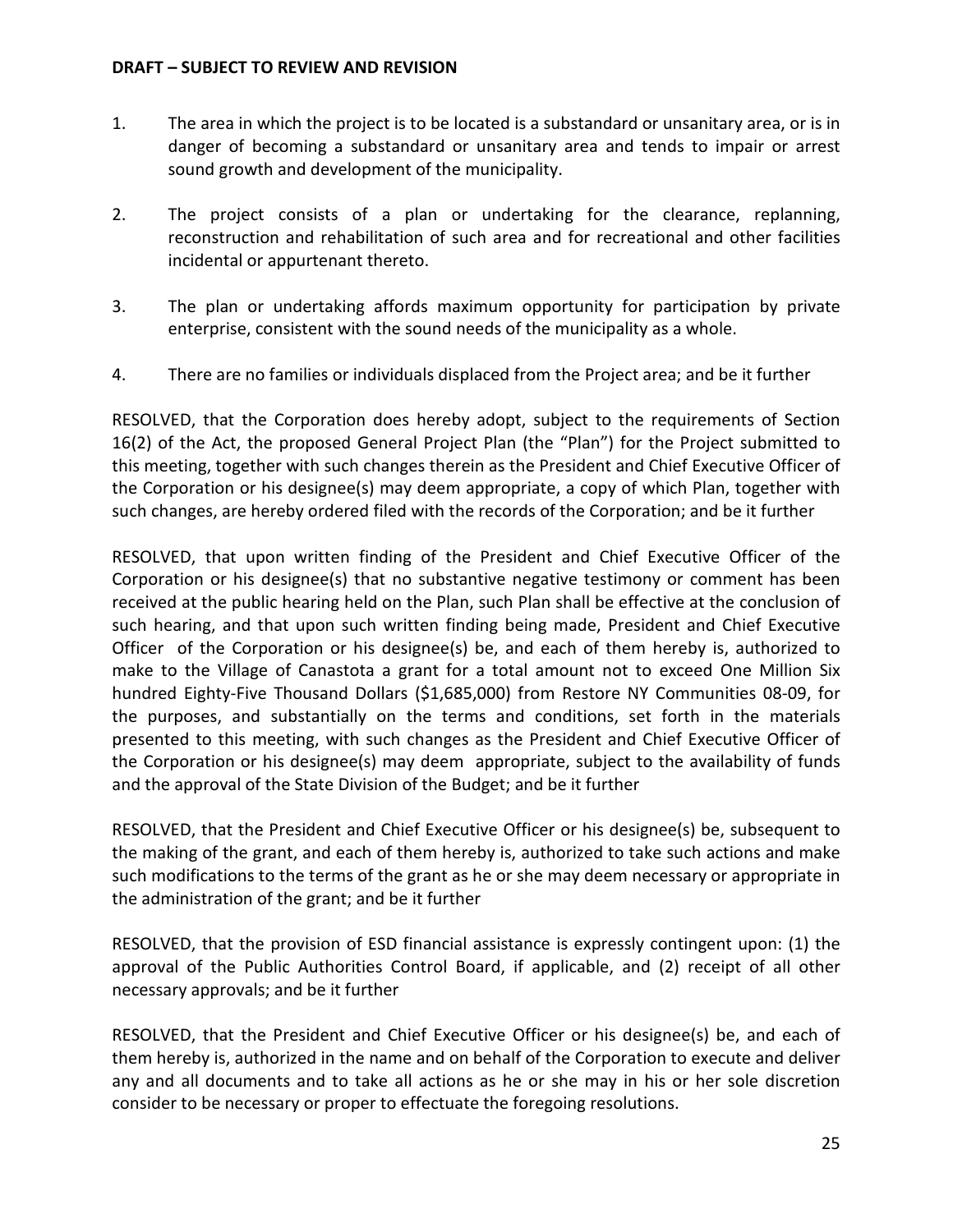\* \* \*

Canastota (Central New York Region – Madison County) – RESTORE III – GrowingUpstate Food Hub – Restore NY Communities 08-09 (Capital Grant) – Determination of No Significant Effect on the Environment

RESOLVED, that based on the material submitted to the Directors with respect to the Canastota - RESTORE III – Growing Upstate Food Hub Project, the Corporation hereby determines that the proposed action will not have a significant effect on the environment.

\* \* \*

Mr. Ball then presented the Niagara Community College Regional Council Awards item for the Directors' consideration.

Mr. Ball explained that this \$21 million project involves Niagara Community College developing and fitting out approximately 90,000 square feet of space which would be adaptive re-use of the former Rainbow Center Mall in Niagara Falls as their Culinary Institute. The grant, he continued, is to be used for reimbursement of a portion of the construction costs of a Small Business Development Center, Business Incubator and Test Kitchen.

Mr. Ball went on to note that the Community College and the Small Business Development Center will work closely together to develop and promote economic growth and entrepreneurships in the urban core of Niagara Falls and Western New York.

Mr. Ball further noted that the project is expected to be completed in May 2013 and will

26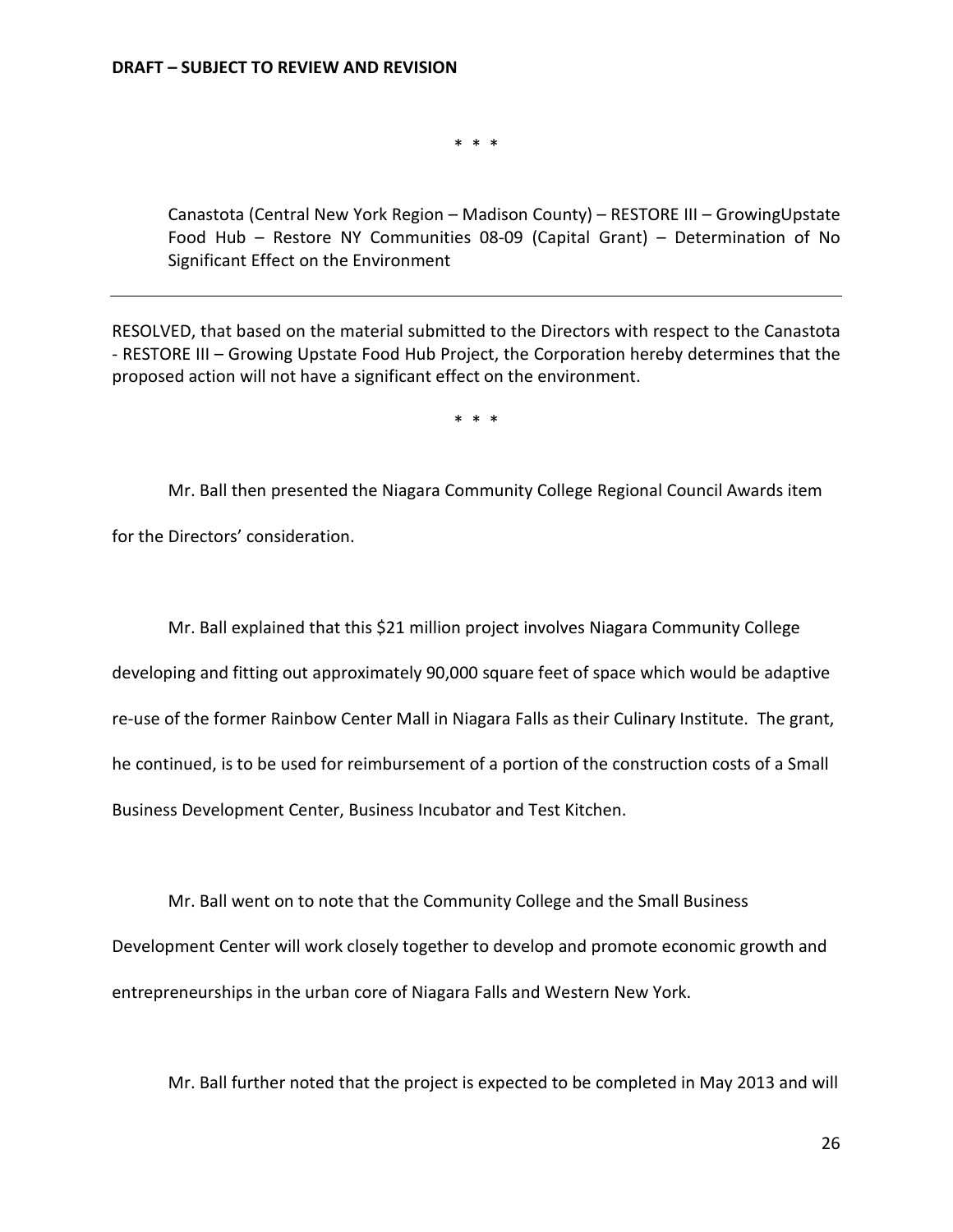retain 365 jobs and create 30 new jobs.

The Acting Chair then spoke positively with regard to this project. He then called for

questions or comments. Hearing none, and upon motion duly made and seconded, the

following resolution was unanimously adopted:

Regional Council Award – Priority Project – Niagara Falls (Western New York Region – Niagara County) – Niagara County Community College Culinary Institute Capital – Regional Council Capital Fund (Capital Grant) – Findings and Determinations Pursuant to Section 10 (g) of the Act; Authorization to Adopt the Proposed General Project Plan; Authorization to Make a Grant and to Take Related Actions

RESOLVED, that on the basis of the materials presented to this meeting, a copy of which is hereby ordered filed with the records of the Corporation, relating to the Niagara County Community College Culinary Institute Capital – Regional Council Capital Fund (Capital Grant) Project (the "Project"), the Corporation hereby determines pursuant to Section 10 (g) of the New York State Urban Development Corporation Act of 1968, as amended (the "Act"), that there are no families or individuals to be displaced from the project area; and be it further

RESOLVED, that the Corporation does hereby adopt, subject to the requirements of Section 16(2) of the Act, the proposed General Project Plan (the "Plan") for the Project submitted to this meeting, together with such changes therein as the President and Chief Executive Officer of the Corporation or his designee(s) may deem appropriate, a copy of which Plan, together with such changes, is hereby ordered filed with the records of the Corporation; and be it further

RESOLVED, that upon written finding of the President and Chief Executive Officer of the Corporation or his designee(s) that no substantive negative testimony or comment has been received at the public hearing held on the Plan, such Plan shall be effective at the conclusion of such hearing, and that upon such written finding being made, the President and Chief Executive Officer of the Corporation or his designee(s) be, and each of them hereby is, authorized to make to Niagara County Community College a grant for a total amount not to exceed Two Million Dollars (\$2,000,000) from the Regional Council Capital Fund, for the purposes, and substantially on the terms and conditions, set forth in the materials presented to this meeting, with such changes as the President and Chief Executive Officer of the Corporation or his designee(s) may deem appropriate, subject to the availability of funds and the approval of the State Division of the Budget; and be it further

RESOLVED, that the President and Chief Executive Officer of the Corporation or his designee(s)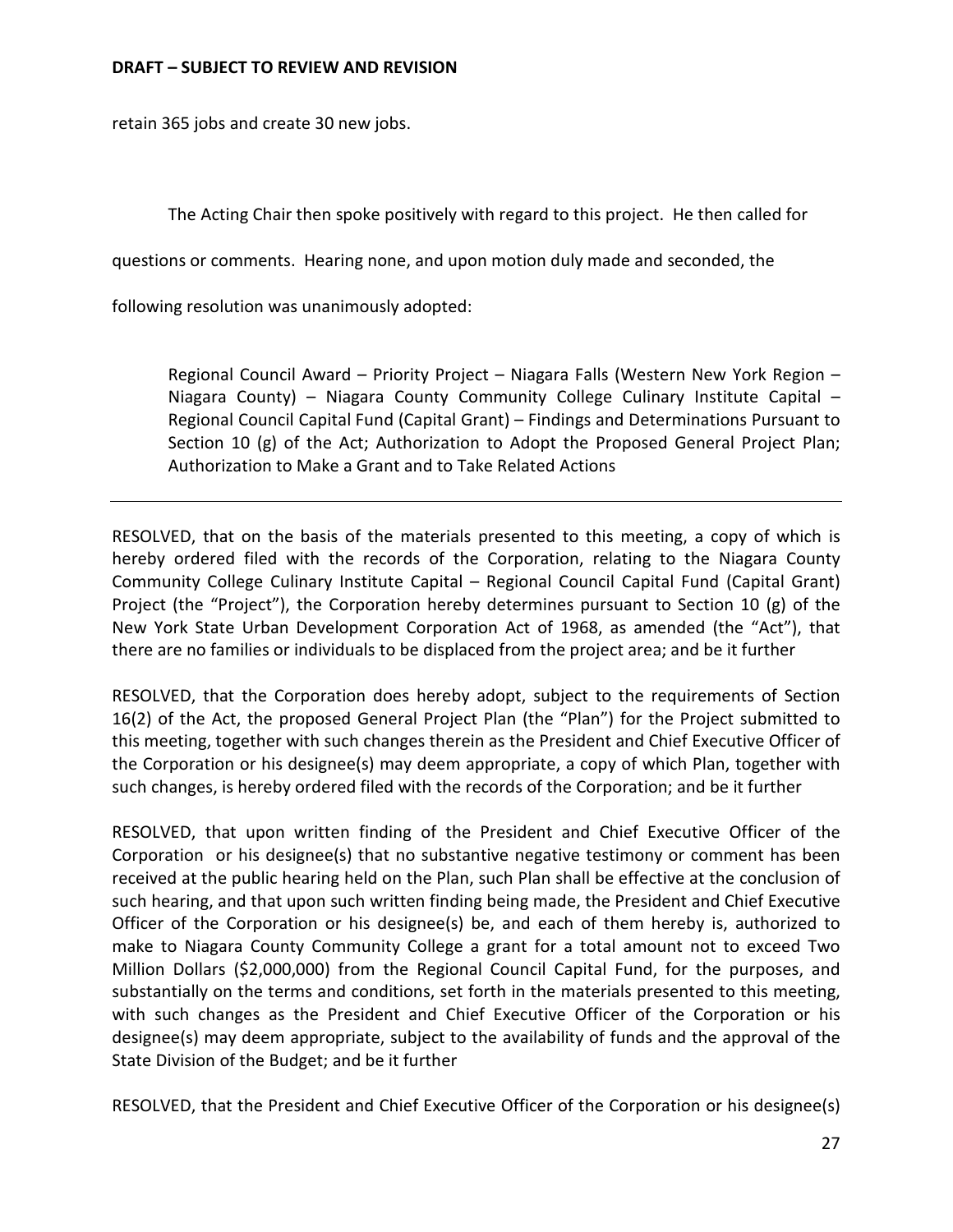be, subsequent to the making of the grant, and each of them hereby is, authorized to take such actions and make such modifications to the terms of the grant as he or she may deem necessary or appropriate in the administration of the grant; and be it further

RESOLVED, that the provision of ESD financial assistance is expressly contingent upon: (1) the approval of the Public Authorities Control Board, if applicable, and (2) receipt of all other necessary approvals; and be it further

RESOLVED, that the President and Chief Executive Officer or his designee(s) be, and each of them hereby is, authorized in the name and on behalf of the Corporation to execute and deliver any and all documents and to take all actions as he or she may in his or her sole discretion consider to be necessary or proper to effectuate the foregoing resolutions.

\* \* \*

Next, Ms. Lippowitsch presented the Regional Council Awards Consent Calendar for the Directors' consideration.

Ms. Lippowitsch explained that the Directors were being asked to approve a \$100,000 grant to Val Tech Holdings in Monroe County. She further explained that the Company designs and manufactures plastic injection molds and the parts produced are used in a variety of industries, including medical and automotive.

Val Tech, she added, needed to purchase an injection molding machine to increase its capacity in order to accept new business from one of its automotive customers and considered sub-contracting the work out to a business partner in Indiana.

Val Tech, Ms. Lippowitsch further noted, has invested more than \$450,000 in the project and will retain 189 jobs and create 18 new jobs as a result of the project.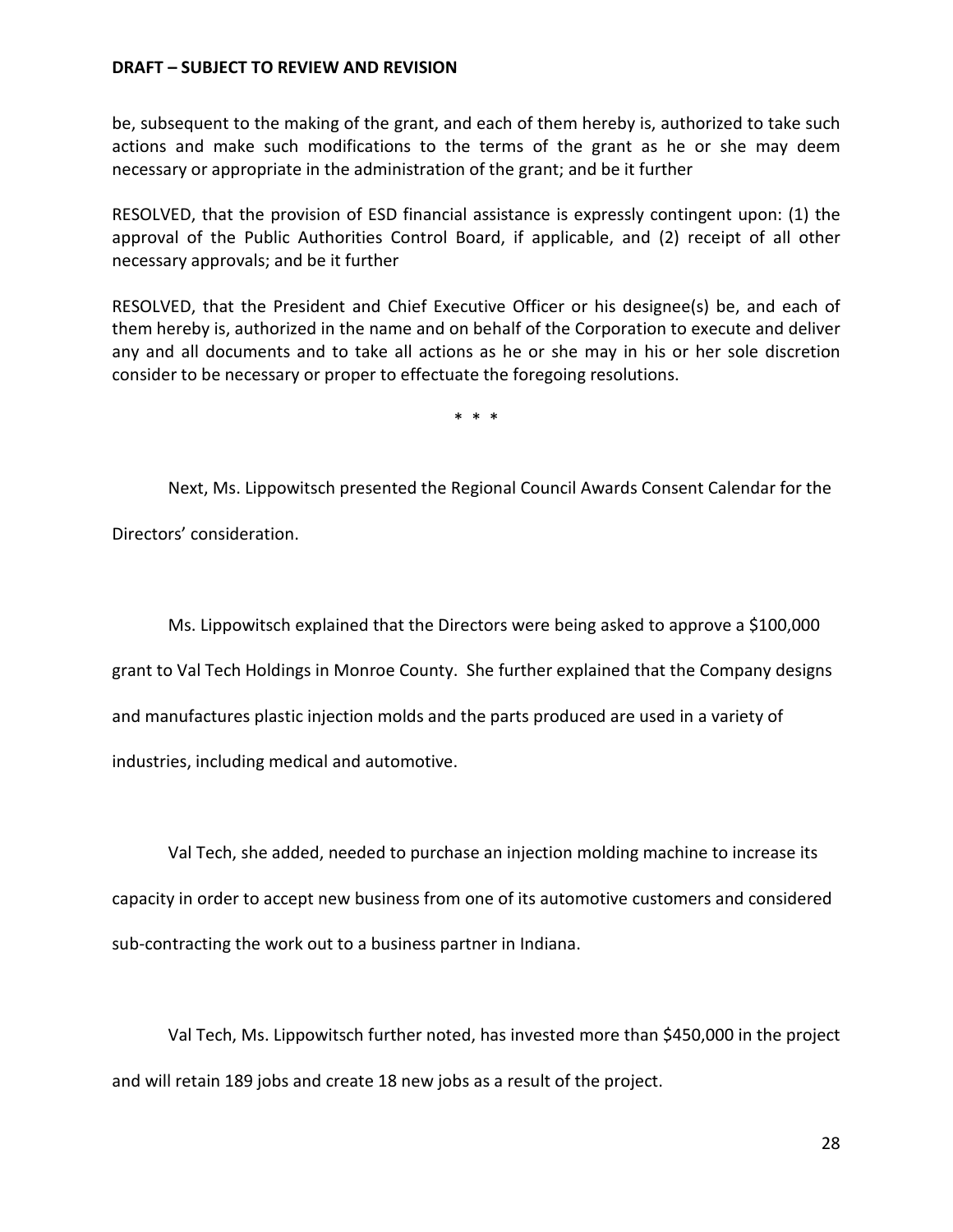Following the full presentation, the Acting Chair called for questions or comments.

Hearing none, and upon motion duly made and seconded, the following resolution was

unanimously adopted:

Regional Council Capital Fund – Findings and Determinations Pursuant to Section 10 (g) of the Act; Authorization to Adopt the Proposed General Project Plan; Authorization to Make a Grant and to Take Related Actions

RESOLVED, that on the basis of the materials presented to this meeting, a copy of which is hereby ordered filed with the records of the Corporation, relating to the Regional Council Capital Fund Project identified below (the "Project"), the Corporation hereby determines pursuant to Section 10 (g) of the New York State Urban Development Corporation Act of 1968, as amended (the "Act"), that there are no families or individuals to be displaced from the project area; and be it further

RESOLVED, that the Corporation does hereby adopt, subject to the requirements of Section 16(2) of the Act, the proposed General Project Plan (the "Plan") for the Project submitted to this meeting, together with such changes therein as the President and Chief Executive Officer of the Corporation or his designee(s) may deem appropriate, a copy of which Plan, together with such changes, are hereby ordered filed with the records of the Corporation; and be it further

RESOLVED, that upon written finding of the President and Chief Executive Officer of the Corporation or his designee(s), that no substantive negative testimony or comment has been received at the public hearings held on the Plan, such Plan shall be effective at the conclusion of such hearings, and that upon such written findings being made, the President and Chief Executive Officer of the Corporation or his designee(s) be, and each of them hereby is, authorized to make a grant to the party and for the amount listed below from the Regional Council Capital Fund, for the purposes, and substantially on the terms and conditions, set forth in the materials presented to this meeting, with such changes as the President and Chief Executive Officer of the Corporation or his designee(s) may deem appropriate, subject to the availability of funds and the approval of the State Division of the Budget; and be it further

RESOLVED, that the President and Chief Executive Officer of the Corporation or his designee(s) be, subsequent to the making of the grant, and each of them hereby is, authorized to take such actions and make such modifications to the terms of the grant as he or she may deem necessary or appropriate in the administration of the grant; and be it further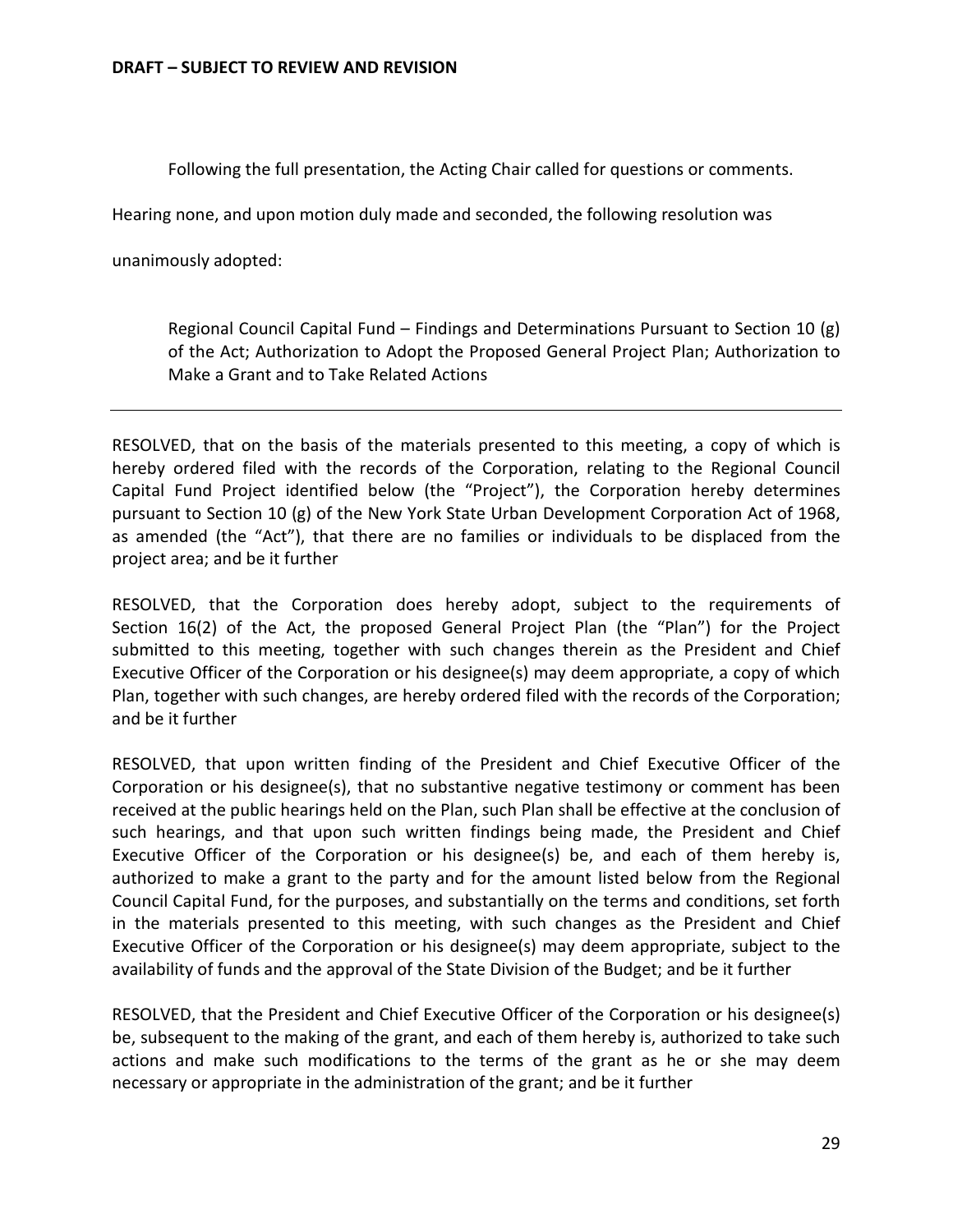RESOLVED, that the provision of ESD financial assistance is expressly contingent upon: (1) the approval of the Public Authorities Control Board, if applicable, and (2) receipt of all other necessary approvals;

## **Regional Council Capital Fund**

| <b>Project Name</b>       | Proj# | Grantee                 | Assistance up<br>τo |
|---------------------------|-------|-------------------------|---------------------|
| Val Tech Holdings Capital | Y097  | Val Tech Holdings, Inc. | 100,000             |
|                           |       | <b>TOTAL</b>            | \$100,000           |

and be it further

RESOLVED, that the President and Chief Executive Officer of the Corporation or his designee(s) be, and each of them hereby is, authorized in the name and on behalf of the Corporation to execute and deliver any and all documents and to take all actions as he or she may in his or her sole discretion consider to be necessary or proper to effectuate the foregoing resolutions.

\* \* \*

Regional Council Award – Rochester (Finger Lakes – Monroe County) – Val Tech Holdings Capital – Regional Council Capital Fund (Capital Grant) – Determination of No Significant Effect on the Environment

RESOLVED, that based on the material submitted to the Directors with respect to the Val Tech Holdings Capital – Regional Council Capital Fund (Capital Grant) Project, the Corporation hereby determines that the proposed action will not have a significant effect on the environment.

\* \* \*

Following the approval of the Val Tech resolutions, the Acting Chair noted that this was

Ms. Lippowitsch's last ESD Directors' meeting as she was leaving the Corporation to pursue

other endeavors. Acting Chair Adams thanked Ms. Lippowitsch for her 15 years of dedicated

service to ESD and to New York State.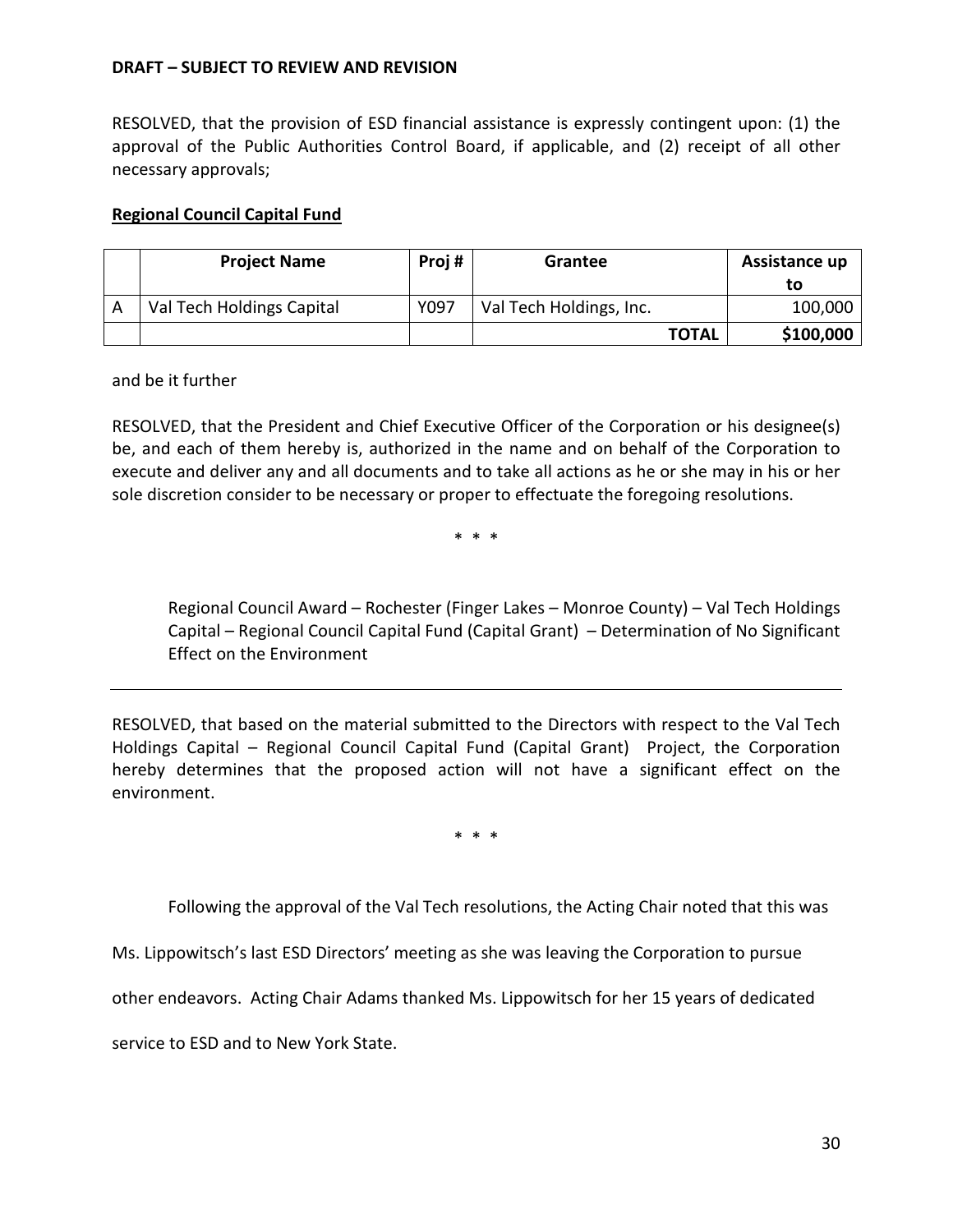Next, Ms. Roy asked the Directors to authorize the transfer of UDC's remaining Mitchell Lama Housing Portfolio along with certain related accounts with revenue from ESD to the New York State Housing Finance Agency ("HFA").

Ms. Roy opened her presentation by providing a detailed account of ESD's historical involvement with Mitchell Lama to date.

Ms. Roy went on the note that at the request of the Governor, ESD's remaining housing portfolio will be assigned to the HFA on or about June 1, 2013 to allow for the consolidation of the State's portfolio subsidized mortgages for affordable housing.

Among other things, Ms. Roy noted that an appraisal conducted of ESD mortgage interest determined that the discounted value of the portfolio is approximately \$200 million.

Ms. Roy explained that the basic terms of the transfer as agreed to by the HFA and ESD include the one-time payment to ESD of approximately \$45 million which may be used by ESD for operations. Ms. Roy further noted that the projects that have previously closed or refinanced in the past and that have continuing obligations to ESD in the form of cash flow payments, will remain at ESD and ESD will be entitled to those revenues in the future.

Ms. Roy then noted that in order to complete this transfer, ESD required specialized counsel to ensure bond holders and the Corporation are in compliance with the bond

31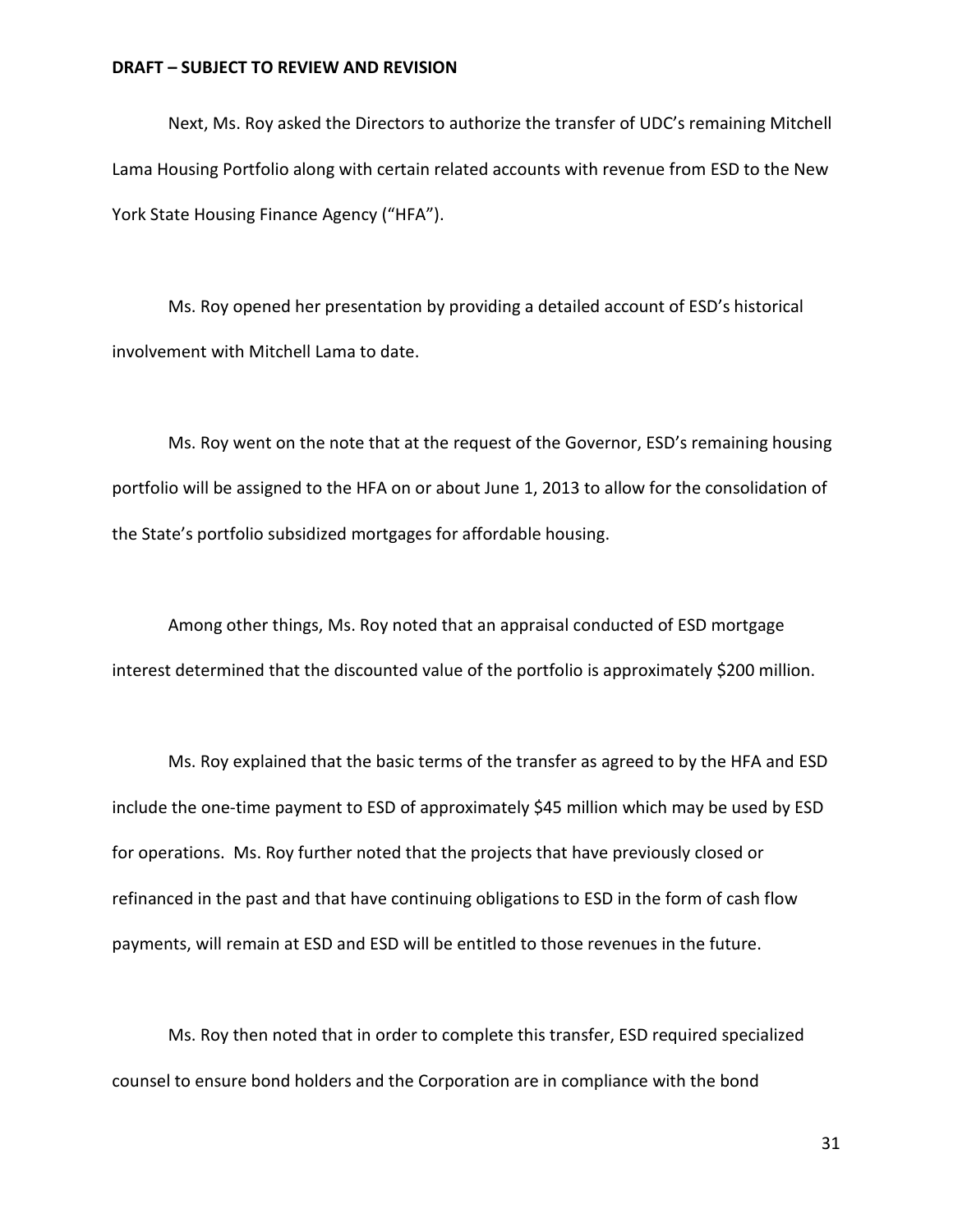documents and to provide further assistance on the assignment of the individual loan documents.

Ms. Roy explained that a Contract Reporter advertisement was posted on September 12, 2012 and that Harris Beach was selected for this task.

Mr. Godley then provided the Directors with a detailed synopsis of the relevant information regarding the specifics of the housing portfolio related bonds.

Following the presentation, the Acting Chair called for questions or comments. Director Cephas asked when this transfer was first started and if it was done in stages.

Ms. Walton explained that as the projects have been refinanced by HFA they have left the portfolio one by one but that this transfer is the whole scale.

Ms. Roy added that conversations on the transfer were entered into with the Division of Budget in December 2012 and that the Governor made the announcement in January and that is when negotiations were entered into.

There being no further questions or comments, and upon motion duly made and seconded, the following resolution was unanimously adopted: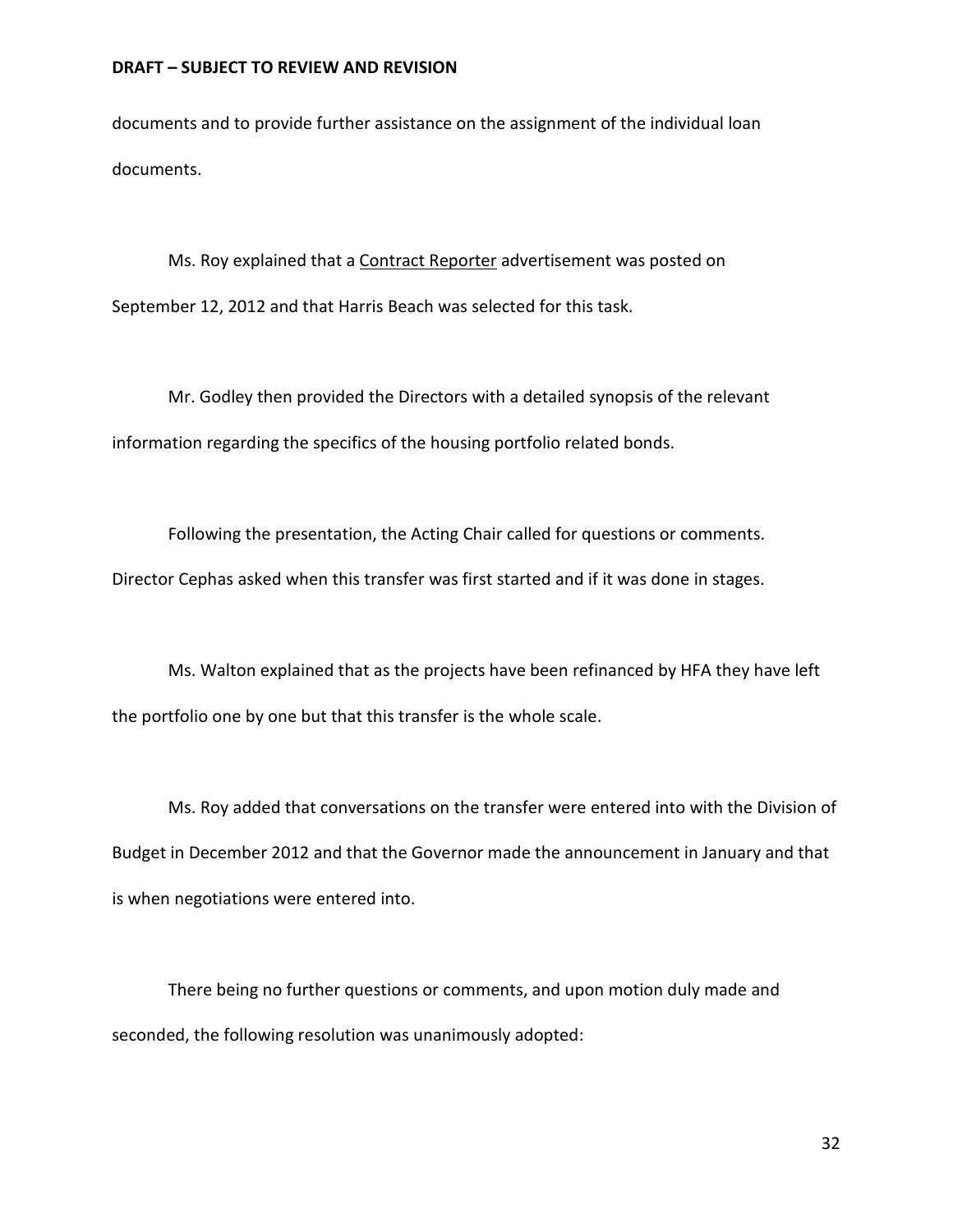EMPIRE STATE DEVELOPMENT – Authorization to (I) Transfer the Housing Portfolio from Empire State Development to the New York State Housing Finance Agency in accordance with the Public Authorities Law, (II) Enter into a Contract for Bond Counsel and Real Estate Counsel Services, and (III) Take All Related Actions.

RESOLVED, that, based on the materials submitted to this meeting and ordered filed with the records of the New York State Urban Development Corporation ("Corporation") relating to the transfer of the Housing Portfolio to the New York State Housing Finance Agency, the Corporation be and hereby is authorized to transfer the Housing Portfolio to the New York State Housing Finance Agency ("HFA"), and be it further

RESOLVED, that there is no reasonable alternative to the proposed below market value transfer without bids that would achieve the same purpose of revitalizing affordable housing; and be it further

RESOLVED, that the Corporation is hereby authorized to enter into a contract for bond counsel and real estate counsel in an amount not to exceed Eighty Thousand (\$80,000) Dollars for the purposes and services, and substantially on the terms and conditions, set forth in the Materials; and be it further

RESOLVED, that the Officers of the Corporation, be, and each of them hereby is authorized and directed to take any and all actions necessary to carry out the foregoing resolutions and to carry out any authority or delegation granted to the Corporation or in conjunction with such authorizations, including, but not limited to, the preparation and execution of any agreements, instrumentation and/or documents as such authorized officer may deem necessary or appropriate. Any and all acts or determinations heretofore taken or made by any officer or other employee of the Corporation in furtherance of, or related to, any action authorized herein is hereby authorized and ratified.

\* \* \*

Mr. Hooker then asked the Directors to authorize ESD to sell 28.6 acres of land in the

Radisson Community to Agrana Fruit U.S., Inc. Mr. Hooker noted that Agrana is a worldwide

leader in the manufacture of stabilized fruit preparations for chilled and frozen dairy desserts

and yogurt.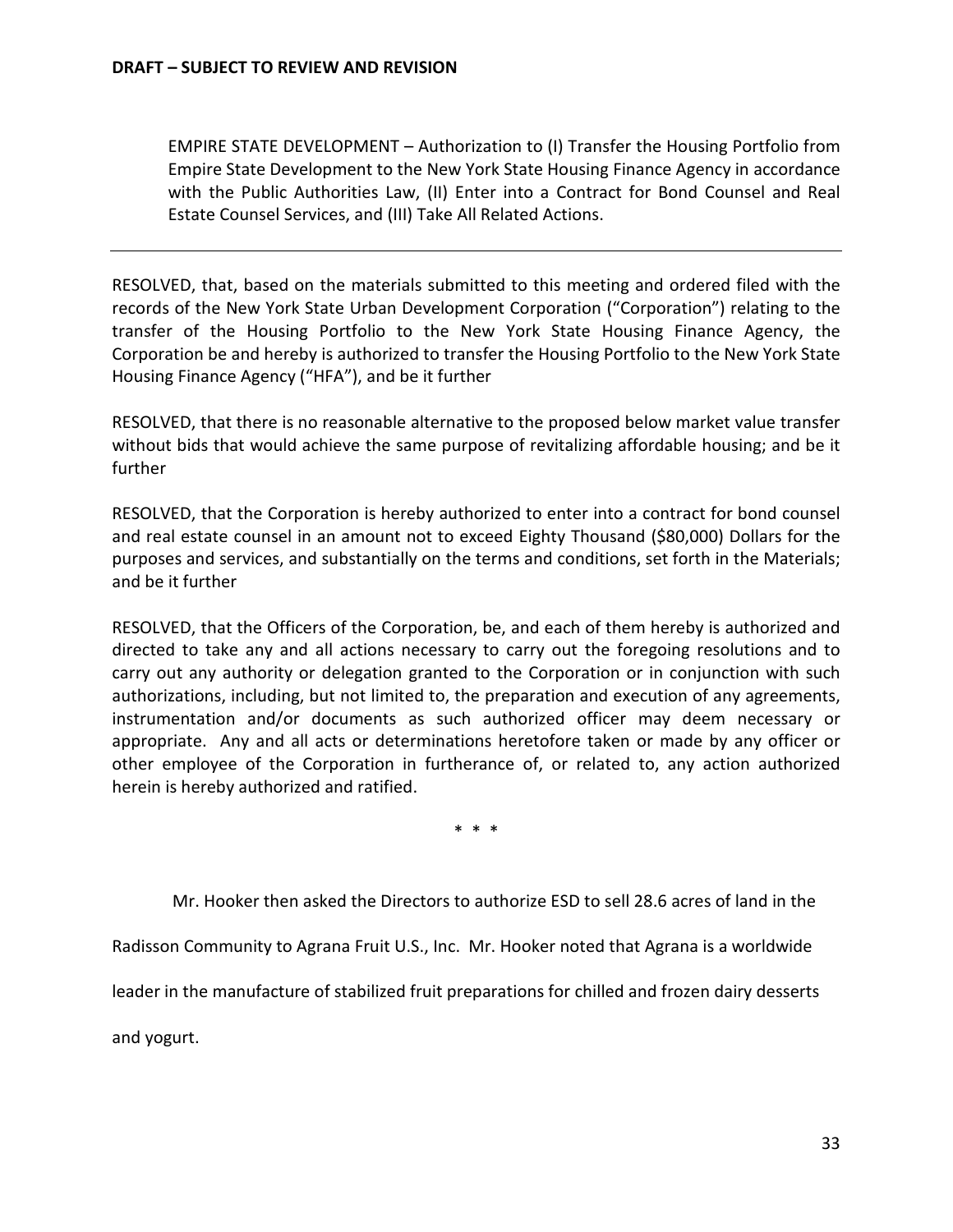Mr. Hooker noted that the Company is headquartered in Ohio but needed to move into

the northeastern part of the United States to fulfill contracts that they have in the yogurt

industry there. He added that they chose New York over Pennsylvania and New Hampshire.

Mr. Hooker went on to note the proposed sale price is \$472,000 which is the fair market

as-is value, as determined by an independent appraisal performed on behalf of ESD.

Following the full presentation, the Acting Chair called for questions or comments.

Hearing none, and upon motion duly made and seconded, the following resolution was

unanimously adopted:

Lysander (Onondaga County) – Radisson Community – Authorization to Sell Land to Agrana Fruit U.S. Inc.; Authorization to Hold Public Hearing Thereon; and Authorization to Take Related Action

RESOLVED, that based on the materials presented to the Directors at this meeting, a copy of which is hereby ordered to be filed with the records of the Corporation (the "Materials"), the Corporation is hereby authorized to sell and convey to Agrana Fruit U.S. Inc. ("Purchaser"), or any corporation or other business entity affiliated or controlled by Purchaser and satisfactory to the President and Chief Executive Officer of the Corporation or his designee(s), for business development purposes, an approximately 28.6 acre parcel of vacant land owned by the Corporation and located within the Radisson Community as shown on the map presented to this meeting (the "Property"), substantially on the terms and conditions set forth in the Materials; and be it further

RESOLVED, that the Corporation herby finds, pursuant to Section 6(1) of the New York State Urban Development Corporation Act of 1968, as amended (the "Act"), that such sale as proposed and approved herein is in conformity with a plan or undertaking of the clearance, replanning, reconstruction or rehabilitation of substandard and insanitary areas within the Town of Lysander and County of Onondaga; and be it further

RESOLVED, that the President and Chief Executive Officer or his designee(s) be, and each of them hereby is, authorized in the name and on behalf of the Corporation to take all such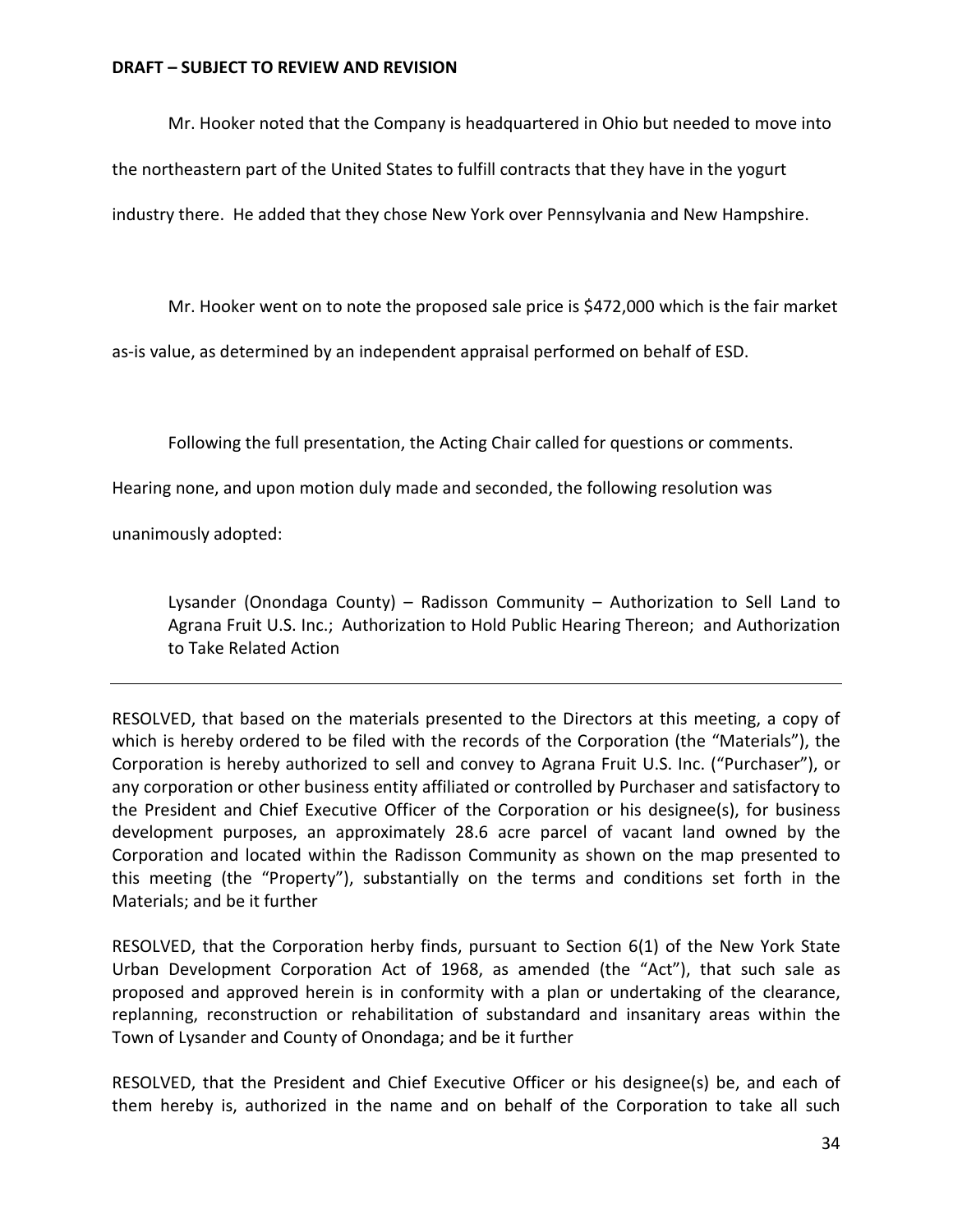actions as are necessary or appropriate to schedule and hold public hearing as required by the UDC Act or other applicable law (which hearings may be held simultaneously); and be it further

RESOLVED, that the President and Chief Executive Officer or his designee(s) be, and each of them hereby is, authorized in the name and on behalf of the Corporation to execute and deliver, and affix the seal of the Corporation to, all such agreements, contracts, deeds, certificates and instruments and to take any such action as may be considered to be necessary or proper to effectuate the sale of the Property.

\* \* \*

Ms. Shatz then asked the Directors to accept and approve the Final Environmental

Impact Statement ("FEIS") for Victoria Theatre Redevelopment Land Use Improvement and

Civic Project.

Ms. Shatz stated that the Directors were specifically being asked to approve the FEIS as

complete with respect to its scope, content and adequacy, and to authorize its publication,

filing and circulation in accordance with applicable law.

The Directors, Ms. Shatz further noted, are not being asked to approve the projects at this time but will be asked to do so at a later date.

Following the full presentation, the Acting Chair called for questions or comments. Hearing none, and upon motion duly made and seconded, the following resolution was unanimously adopted:

NEW YORK (NEW YORK COUNTY) – Victoria Theater Redevelopment Land Use Improvement and Civic Project – Authorization to Accept and Approve the Final Environmental Impact Statement ("FEIS"); Authorization to Publish, File and Circulate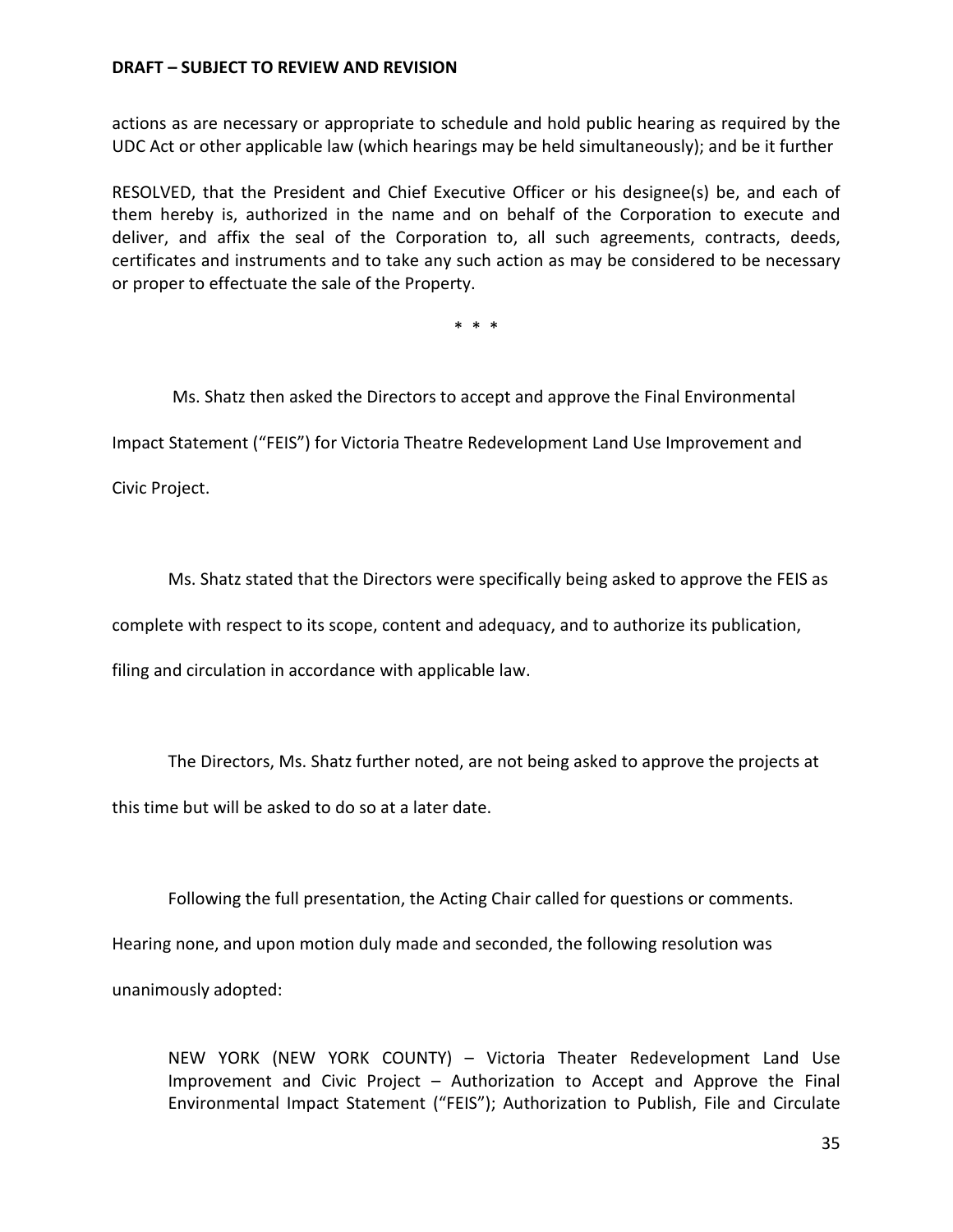the FEIS; and to take Related Actions

RESOLVED, that, in connection with the Victoria Theater Land Use Improvement Project (the "Project") and on the basis of the materials submitted prior to and during this meeting, the Corporation hereby determines that the Final Environmental Impact Statement ("FEIS") is complete with respect to scope, content and adequacy, adequately assesses the environmental impacts of the Project, and otherwise meets the requirements of the New York State Environmental Quality Review Act and is in proper form for publication, filing and circulation to the public; and be it further

RESOLVED, that the President and Chief Executive Officer or his designee, and each of the same, hereby is authorized to publish, file and circulate the FEIS and to take any and all such other action as may be deemed necessary or appropriate in connection with the distribution of the FEIS and the receipt of comments thereon, including, without limitation, the publication of a notice relating to such issuance and comment period and, if such Officer or designee so determines, the making of a report or reports to the Directors on comments received; and be it further

RESOLVED, that the Chairman and Chief Executive Officer or his designee(s) be, and each of them hereby is, authorized in the name and on behalf of the Corporation to execute and deliver all documents and to take all such further actions as may be considered necessary or appropriate to effectuate the foregoing resolutions; and be it further

RESOLVED, that any and all acts performed by any officers of the Corporation prior to the date of these resolutions in furtherance of these resolutions, are hereby ratified, adopted, confirmed and approved in all respects.

\* \* \*

Next, Ms. Jackson asked the Directors to approve the essential terms of ESD's renewal

lease for office space at 633 Third Avenue.

Ms. Jackson provided the relevant background information with regard to this request

outlining, among other things, the proposed essential terms of the lease.

Following the full presentation, Directors Cephas and Albanese asked why the rent was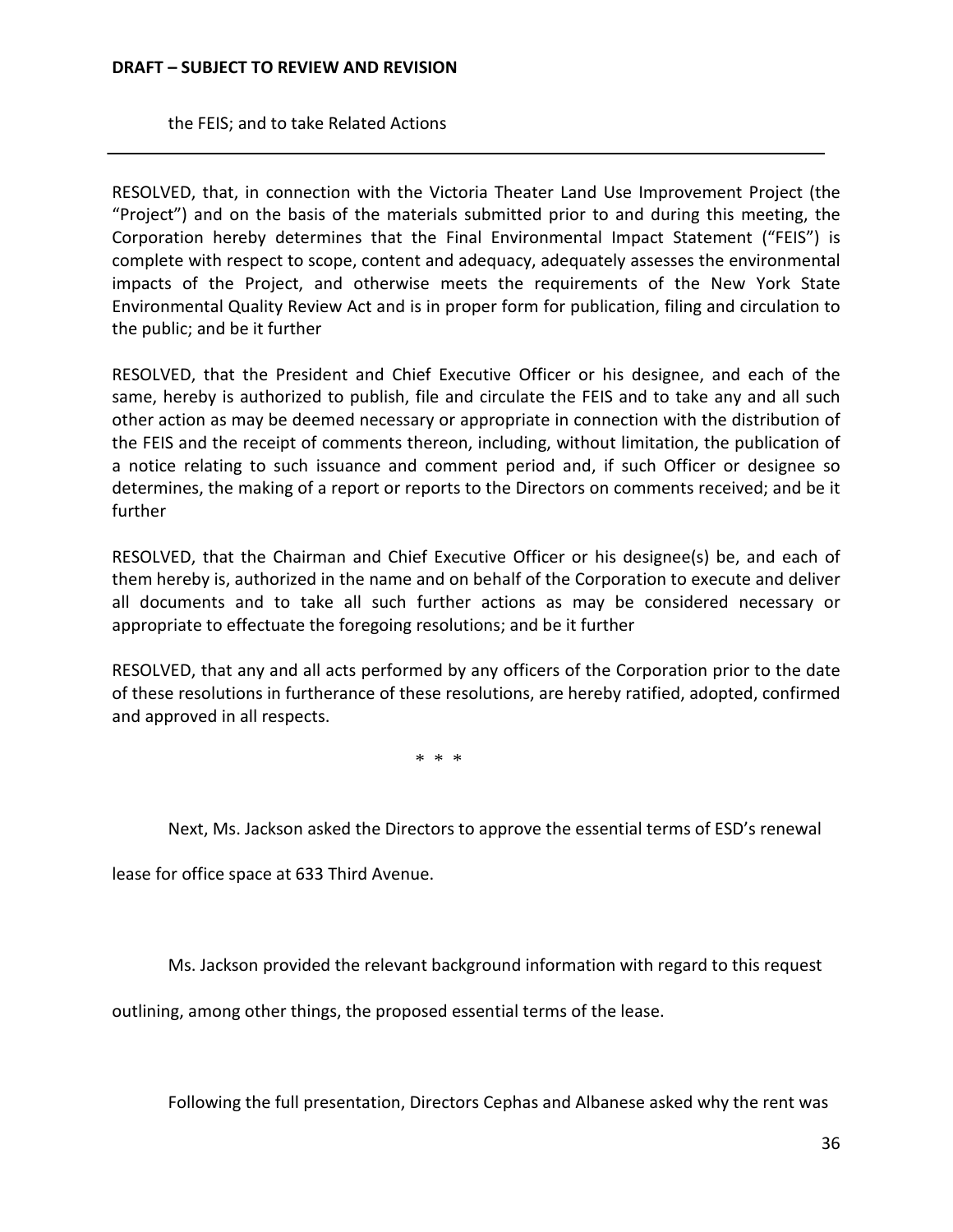so reasonable as opposed to the when the lease was originally entered into. Ms. Jackson stated

that it is most likely because the rent that ESD was paying was so much above what the current

market requires.

The Acting Chair then called for and further questions or comments. Hearing none and

upon motion duly made and seconded, the following resolution was unanimously adopted:

NEW YORK CITY (NEW YORK COUNTY) – Approval of the Essential Terms of a Lease for Condominium Units 33-37 and SC4 located at 633 Third Avenue, New York, NY; Authorization to Negotiate Final Terms of the Lease; Authorization to Enter Into a Lease for Condominium Units 33-37 and SC4 located at 633 Third Avenue, New York, NY based upon the Essential Terms; Authorization to Take Related Actions

BE IT RESOLVED, that based on the materials presented at this meeting (the "Materials"), a copy of which is hereby ordered filed with the records of the Corporation, the Corporation approves the essential terms of the lease for condominium units 33-37 and SC4 located at 633 Third Avenue, New York (the "Premises"); and be it further

RESOLVED, that in accordance with the Materials, the Corporation is hereby authorized to negotiate the final terms and enter into a lease for the Premises with 633 Third TEI Equities LLC substantially in accordance with the essential terms, as set forth in the Materials; and be it further

RESOLVED, that the President, or other Officer of the Corporation, or his or her designee(s) be, and each of them hereby is, authorized to take such action and execute such documents as may be necessary or appropriate to carry out the foregoing Resolutions.

\* \* \*

Next, Mr. Flamm provided a report for the Directors' information regarding the various

aspects of New York State's Sandy Small Business Recovery Program.

In connection with Mr. Flamm's report, Ms. Lim then asked the Directors to authorize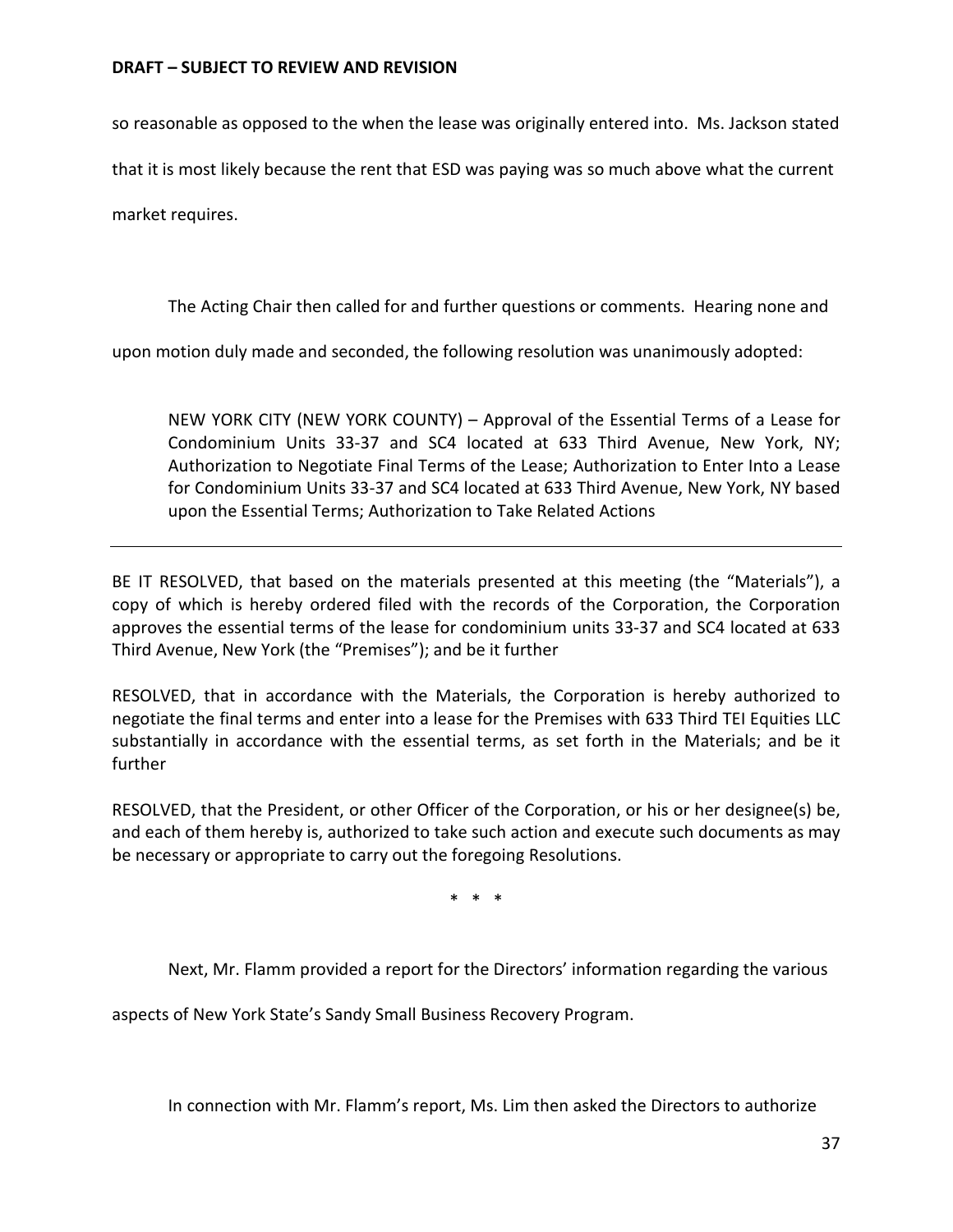ESD to enter into an agreement with New York State Housing Trust Fund Corp. ("HTFC") by which HTFC will direct funds to ESD to be used for a second amendment to the BBDO contract for two marketing campaigns.

Ms. Lim then outlined the two marketing campaigns relevant to the request.

The first campaign, Ms. Lim explained, is to promote seasonal businesses and tourism to

areas impacted by Hurricane Sandy. The second campaign, she explained, will be to launch and

promote the Sandy Small Business Recovery Program previously explained by Mr. Flamm.

Following the full presentation, the Acting Chair called for questions or comments.

Hearing none, and upon motion duly made and seconded, the following resolution was

unanimously adopted:

NEW YORK STATE URBAN DEVELOPMENT CORPORATION – Authorization to Enter into Agreement with New York State Housing Trust Fund Corporation ("HTFC"); Authorization to direct monies received from HTFC to other State agencies with Contracts for advertising; Authorization to Enter into Amendment of Existing Contract with BBDO USA LLC; Authorization to Take Related Actions

RESOLVED, that on the basis of the materials presented to this meeting (the "Materials"), a copy of which is hereby ordered filed with the records of the New York State Urban Development Corporation d/b/a Empire State Development ("ESD"), ESD hereby finds BBDO USA LLC ("BBDO") to be responsible; and be it further

RESOLVED, that ESD is hereby authorized to enter into an Agreement with the HTFC substantially on the terms and conditions set forth in the Materials, pursuant to which HTFC would disburse: (i) up to \$37,500,000 to ESD for use in the "Open for Business" and related marketing programs, and (ii) up to \$3,000,000 to support certain activities related to The State of New York Small Business Storm Recovery Program; and be it further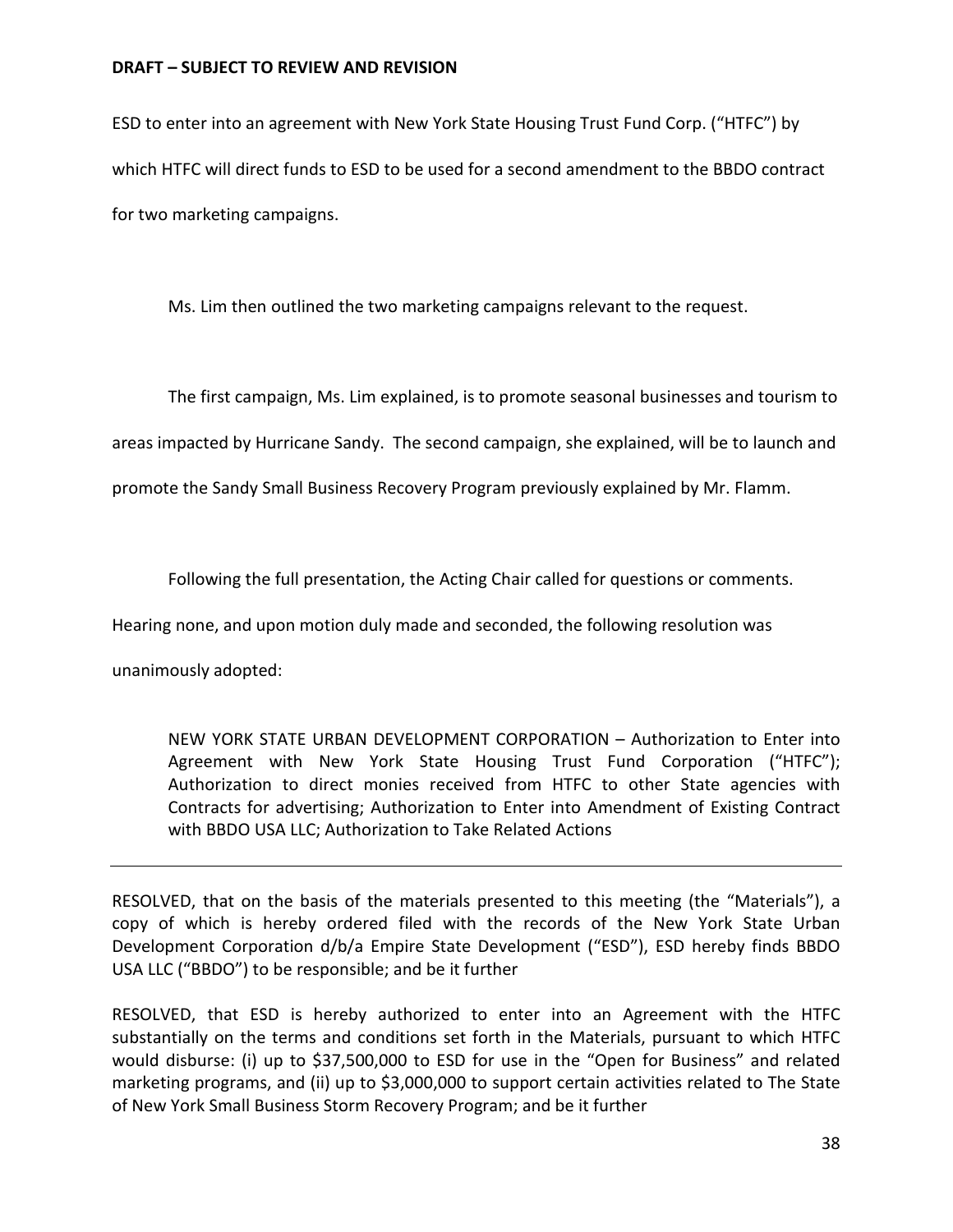RESOLVED, that ESD is hereby authorized to direct monies received from HTFC to other State agencies with contracts for advertising, including but not limited to DED; and be it further

RESOLVED, that ESD is hereby authorized to enter into an Amendment of the existing ESD-BBDO contract, pursuant to which the contract amount could be increased from the current \$100,000,000 up to \$137,500,000 and all other contract terms would remain unmodified and in full force and effect, substantially on the terms and conditions set forth in the Materials; and be it further

RESOLVED that the total of the funds which ESD anticipates that it shall expend pursuant to these Materials shall not exceed the amounts funded by HTFC; and be it further

RESOLVED, that the ESD-BBDO contract amendment is expressly contingent upon receipt of all other necessary approvals; and be it further

RESOLVED, that the President and Chief Executive Officer of ESD or his designee(s) be, and each of them hereby is, authorized to take such actions and execute such documents as may be necessary or appropriate to carry out the foregoing resolutions.

\* \* \*

There being no further business, the meeting was adjourned at 11:06 a.m.

Respectfully submitted,

Eileen McEvoy Corporate Secretary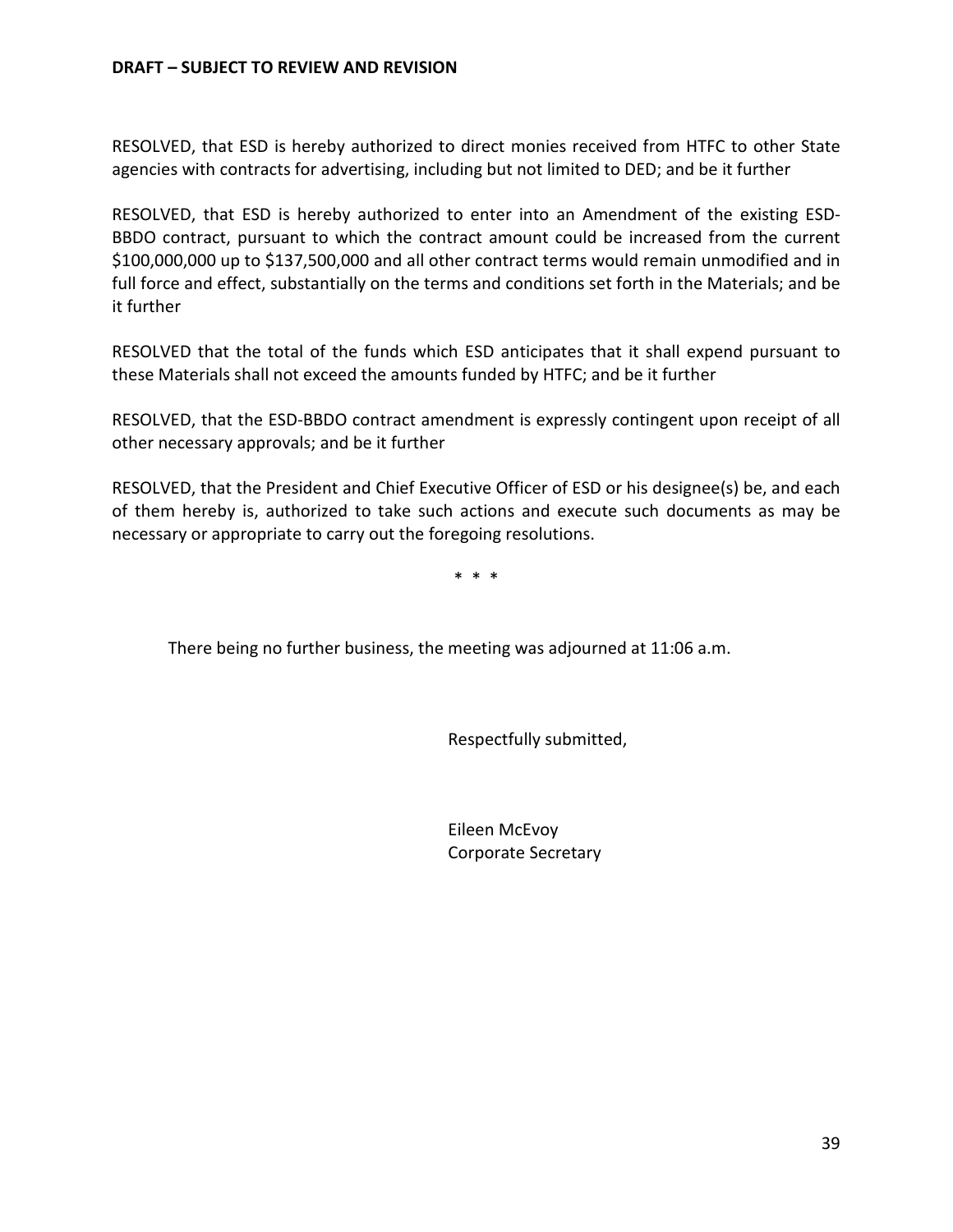# Empire State Development

FOR CONSIDERATION May 16, 2013

| TO:                 | The Directors                                                                                                                                                      |
|---------------------|--------------------------------------------------------------------------------------------------------------------------------------------------------------------|
| FROM:               | Kenneth Adams                                                                                                                                                      |
| SUBJFCT:            | Buffalo (Western New York Region - Erie County) - Richardson Center<br>Corporation Working Capital - Economic Development Purposes Fund<br>(Working Capital Grant) |
| <b>REQUEST FOR:</b> | Findings and Determinations Pursuant to 10 $(g)$ of the Act; Authorization<br>to Make a Grant and to Take Related Actions                                          |

# I. Project Summary

| Grantee:          | Richardson Center Corporation ("RCC")                                                                                                                                                                                                                                                                                                                                                                                                                                                                                                                              |
|-------------------|--------------------------------------------------------------------------------------------------------------------------------------------------------------------------------------------------------------------------------------------------------------------------------------------------------------------------------------------------------------------------------------------------------------------------------------------------------------------------------------------------------------------------------------------------------------------|
| ESD* Investment:  | A grant of up to \$2,020,000 to be used for the reimbursement for<br>operating expenditures associated with the stabilization and renovation<br>of the Richardson Olmsted Complex ("ROC" or the "Complex").                                                                                                                                                                                                                                                                                                                                                        |
|                   | * The New York State Urban Development Corporation doing business as<br>Empire State Development ("ESD" or the "Corporation")                                                                                                                                                                                                                                                                                                                                                                                                                                      |
| Project Location: | 400 Forest Avenue, Buffalo, Erie County                                                                                                                                                                                                                                                                                                                                                                                                                                                                                                                            |
| Proposed Project: | Operations and adminstration related to the adaptive reuse of the ROC.                                                                                                                                                                                                                                                                                                                                                                                                                                                                                             |
| Project Type:     | <b>Working Capital</b>                                                                                                                                                                                                                                                                                                                                                                                                                                                                                                                                             |
| Regional Council: | The Western New York Regional Council has been made aware of this item.<br>The project is consistent with the Regional Plan as it will improve the<br>Region's image by increasing tourism and marketing. Howard Zemky is<br>the President of the Richard Center Corporation and co-chair of the 21-<br>member Western New York Regional Council ("Regional Council"). ESD's<br>assistance was not offered though the Regional Council/Consolidated<br>Funding Application process, and Mr. Zemky was not involved in<br>evaluation of the project for assistance. |

633 Third Aven ue | New York, NY 10017 | (212) 803 - 3100 [www.esd.ny.gov](http://www.esd.ny.gov/)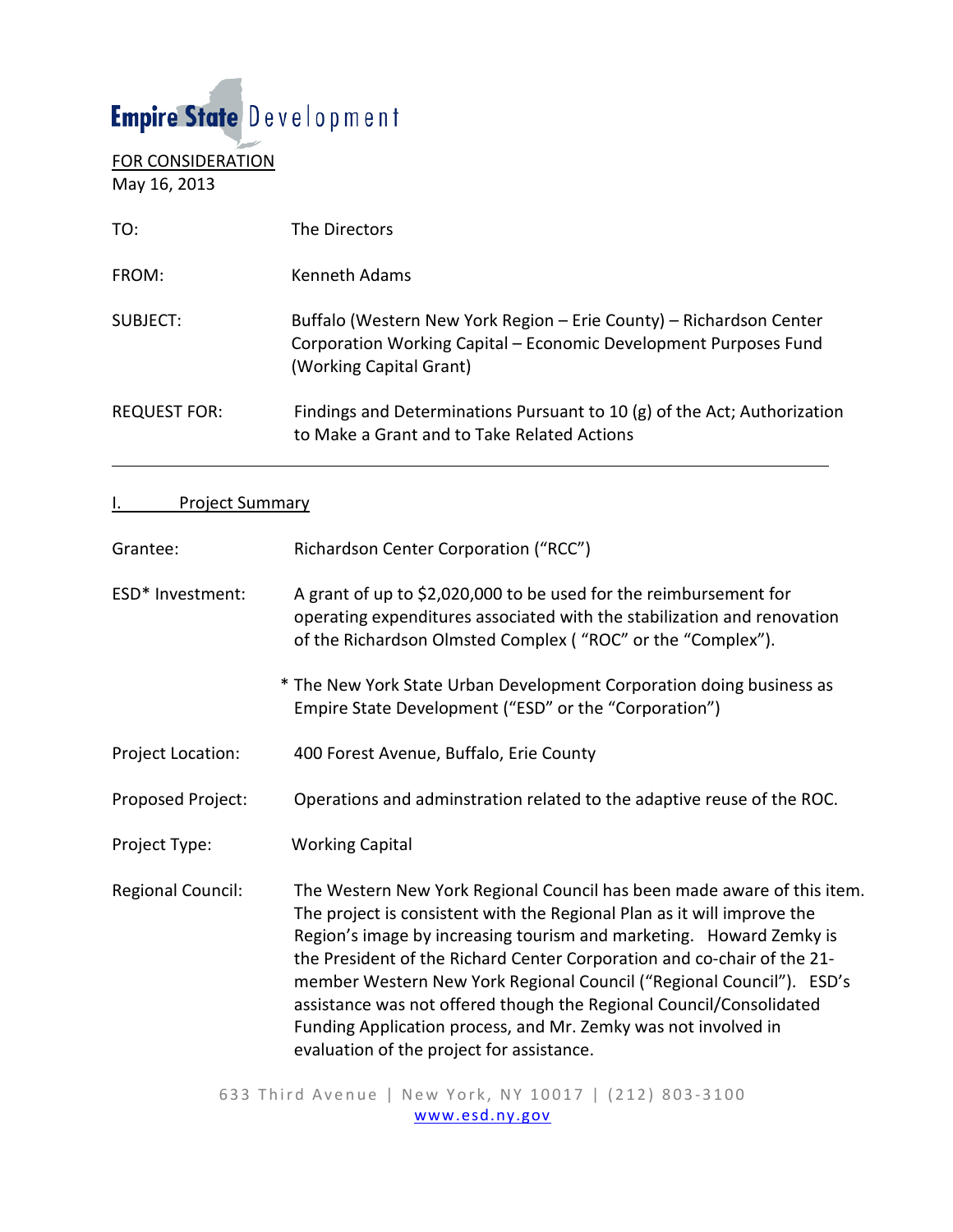II. Project Cost and Financing Sources

| <b>Financing Uses</b>                | <u>Amount</u>      |                |
|--------------------------------------|--------------------|----------------|
| Salary/Wages                         | \$<br>450,000      |                |
| Equipment, Supplies, Postage,        |                    |                |
| Printing, and Website                | 19,000             |                |
| <b>Miscellaneous Expenses</b>        | 7,300              |                |
| Legal, Accounting, Taxes, Insurance, |                    |                |
| Appraisals, Inspections & Fees       | 761,000            |                |
| Conference, Convention, Meeting,     |                    |                |
| Travel                               | 24,200             |                |
| Fundraising/Marketing &              |                    |                |
| Communications                       | 33,000             |                |
| Security                             | 385,000            |                |
| <b>Utilities and Maintenance</b>     | 565,000            |                |
|                                      |                    |                |
| <b>Total Project Costs</b>           | <u>\$2,244,500</u> |                |
|                                      |                    |                |
| <b>Financing Sources</b>             | Amount             | <b>Percent</b> |
| <b>ESD-Grant</b>                     | \$2,020,000        | 90%            |
| <b>Grantee Equity</b>                | 224,500            | <u>10%</u>     |
|                                      |                    |                |
| <b>Total Project Financing</b>       | \$2,244,500        | 100%           |

#### III. Project Description

#### A. Company

- Industry: The RCC, a not-for-profit corporation, is coordinating and undertaking extensive planning to stabilize, prepare, and transform the ROC. The RCC has advanced a sound planning process and is implementing a reuse plan for the Complex.
- Grantee History: RCC was formed in June 2006 to fulfill the state-established public purpose to renovate the ROC buildings and grounds. The RCC administers activities to preserve the history and architecture of the site and the future functions of the buildings and grounds.
- Complex History: The ROC, a 91-acre site, began development in 1871 and was completed in 1895. Portions of the ROC, including the H. H. Richardson-designed Buffalo State Hospital and the Frederick Law Olmsted and Calvert Vaux-designed grounds, which were previously used as a psychiatric treatment facility, are designated as a National Historic Landmark and are on the State and National Registers of Historic Places. National Historic Landmark's are nationally significant historic places designated by the Secretary of the U.S. Department of Interior because they possess exceptional value or quality in illustrating or interpreting the heritage of the United States.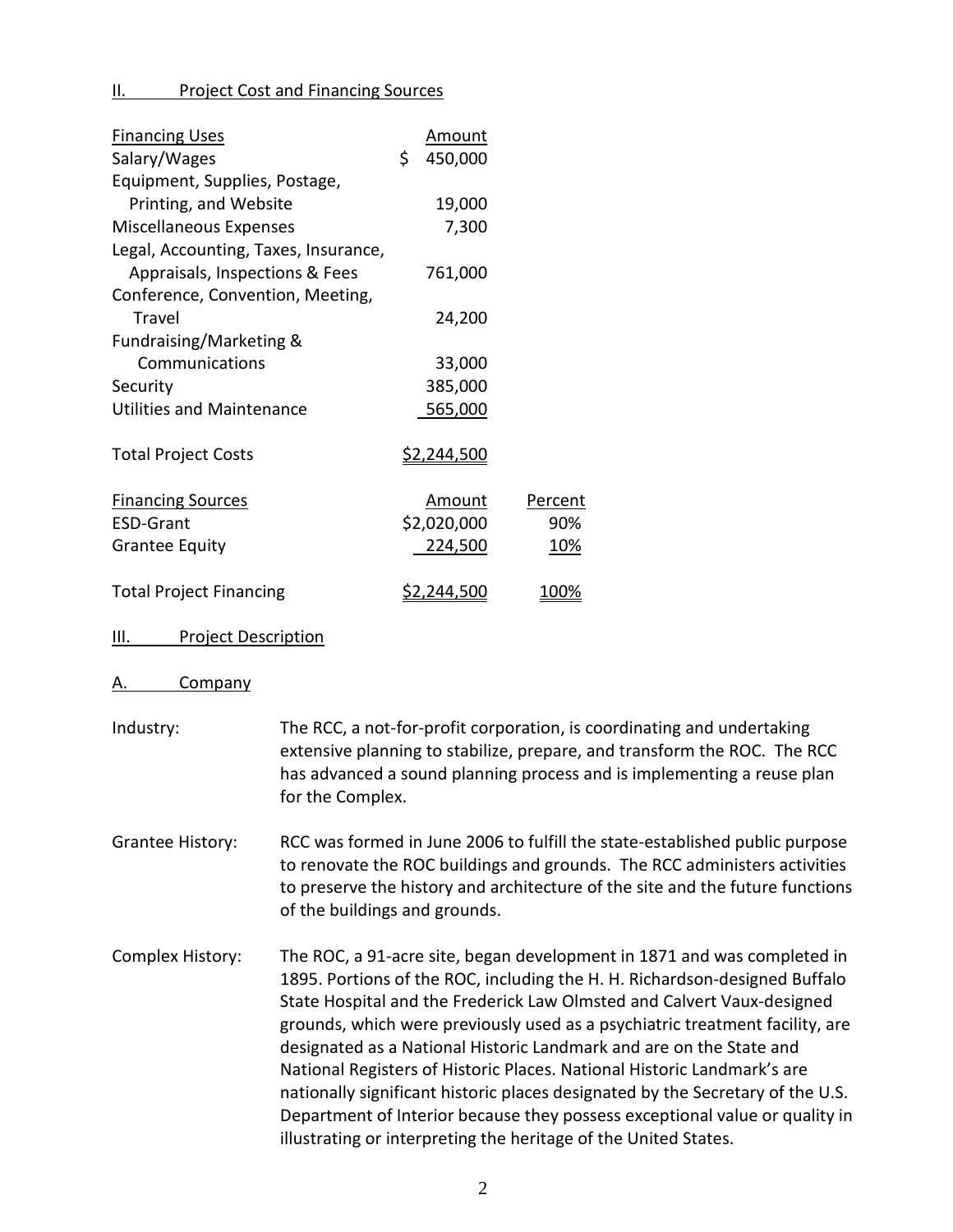- Ownership: RCC is a not-for-profit corporation.
- Complex Size: The ROC encompasses approximately 91 acres of New York State Office of Mental Health-owned land situated in the northwest portion of the City of Buffalo. The ROC is composed of many individual buildings, including the former Buffalo State Asylum for the Insane, also referred to as the "Buffalo State Hospital," the newer Buffalo Psychiatric Center ("BPC"), buildings leased by the NYS Office of Mental Health tenants, landscaped open space, surface parking lots, and internal roadways and pathways.

Approximately 42 acres of land at the ROC site are vacant, substandard and underutilized. Fourteen buildings are contained on this land, including the Buffalo State Hospital (480,000 square feet of vacant building space), that have been unattended for approximately 40 years. The land has been designated as surplus property by NYS Office of Mental Health and is available for redevelopment.

- Market: The project will return the vacant and surplus property at the ROC to beneficial uses open to the public, and leverage the region's world-class period architecture as cultural facilities.
- ESD Involvement: Pursuant to legislation adopted in the 2006-2007 New York State budget, \$76.5 million was appropriated to rehabilitate the Complex into a mixeduse, multi-purpose civic campus for both public and private activities. The RCC was designated to oversee the rehabilitation effort. This initiative is supported by the local community and state and local elected officials. The Richardson Olmsted Complex has received wide public support as a result of an active public process through all phases of the effort, including the assembling of a Community Advisory Group that meets regularly, and multiple public meetings and stakeholder sessions.

The \$2.02 million grant will reduce the \$76.5 million 2006-2007 New York State Budget appropriation to \$74.8 million for this project. The \$2.02 million from the 2006-2007 New York State Budget appropriation will be directed to other Western New York capital projects.

Past ESD Support: Since 2006, the ESD Directors have approved four grants totaling \$62,262,796 of the \$76.5 million appropriation for pre-construction, stabilization, relocation of parking facilities and a nine-acre landscaped entry, and development and construction to convert vacant buildings at the site. To date, the Grantee has completed over \$5 million in preconstruction activities and completed the relocation of parking facilities in mid-2012. In addition, it will complete the stabilization activities in mid-2013, complete the landscaped grounds in late-2013, and anticipates completing the core buildings in mid-2015.

The ESD Directors have also approved two working capital grants totaling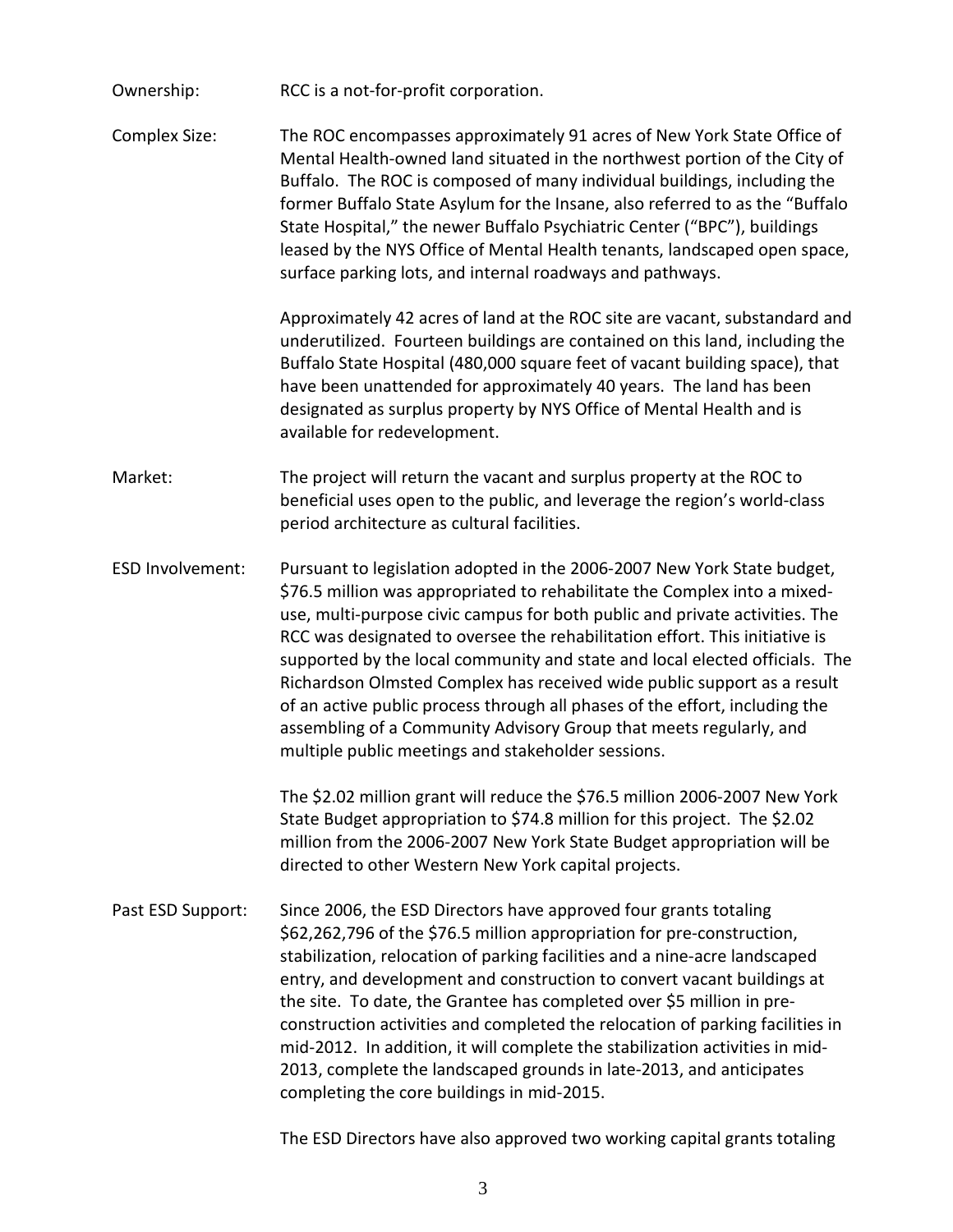\$350,000 to assist with operating expenses in support of stabilization and rehabilitation of the Complex. Both projects are closed.

The Grantee is in compliance with the terms of the aforementioned grants.

Funding for the past five years to the Grantee is summarized in the following chart:

| Program                                          | Project # | Amount       | <b>Date Start</b><br>(ESD Directors'<br>Approval date) | Date End<br>(Project Completion:<br><b>Contract Expiration</b><br>or Job Requirement) | <b>Purpose</b>                                              |
|--------------------------------------------------|-----------|--------------|--------------------------------------------------------|---------------------------------------------------------------------------------------|-------------------------------------------------------------|
|                                                  | V755      | \$2,100,000  | August 30, 2007                                        | June 2013                                                                             | Capital Grant-<br>Stabilization<br>Activities               |
| Suballocation                                    | V755      | \$7,840,800  | January 15, 2009                                       | June 2013                                                                             | Capital Grant -<br>Stabilization<br>Activities              |
| from SUNY                                        | X361      | \$4,939,957  | May 23, 2011                                           | December 2013                                                                         | Capital Grant -<br>Parking<br>Relocation and<br>Landscaping |
|                                                  | X584      | \$37,382,039 | February 16, 2012                                      | June 2015                                                                             | Capital Grant-<br>Renovation of<br>Core Buildings           |
| Urban and<br>Community<br>Development<br>Program | W888      | \$150,000    | November 19, 2009                                      | October 2012                                                                          | <b>Working Capital</b><br>$Grant -$<br>Operations           |

## B. The Project

| Completion: | December 2016 |
|-------------|---------------|
|             |               |

Activity: The project will facilitate RCC's efforts to continue to stabilize and renovate the ROC to prepare the site for further development. The redevelopment of the ROC will contribute to the economic revitalization of Buffalo and the Western New York Region. Once this project is complete and the planned facilities are fully operational, it is expected the RCC will be self-sustaining.

Results: The redevelopment of the ROC will include a boutique hotel, conference and event space, Buffalo Architecture Center, and Visitor Center – in the iconic Towers Administration Building and two flanking wards, into a fully operational mixed-use project.

> This project supports operations within a multi-phase Economic Growth Investment project and does not involve a permanent job commitment or construction spending. Therefore, no benefit cost analysis is provided.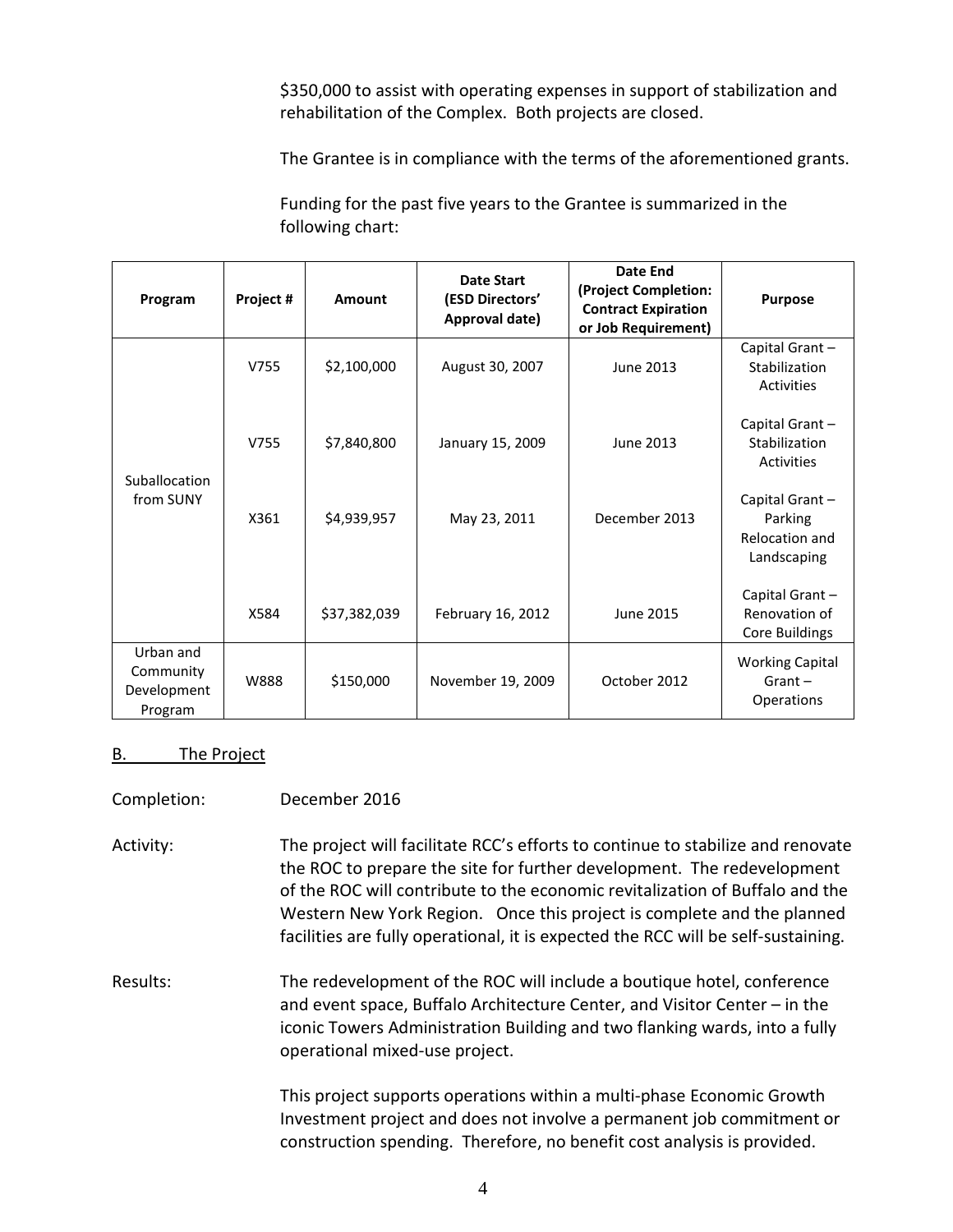| <b>Grantee Contact:</b> | Christopher T. Greene, Board Member<br>Damon & Morey, LLP<br>Avant Building, 200 Delaware Avenue, Suite 1200<br><b>Buffalo, NY 14202</b> |                                                            |  |  |
|-------------------------|------------------------------------------------------------------------------------------------------------------------------------------|------------------------------------------------------------|--|--|
|                         | Phone: (716) 858-3730                                                                                                                    | Fax: (716) 856-5221                                        |  |  |
| <b>ESD Project No.:</b> | Y079                                                                                                                                     |                                                            |  |  |
| Project Team:           | <b>Origination/Project Management</b><br><b>Contractor &amp; Supplier Diversity</b><br>Finance<br>Environmental                          | Jean Williams<br>Vikas Gera<br>Jonevan Hornsby<br>Soo Kang |  |  |

### C. Financial Terms and Conditions

- 1. Upon execution of the grant disbursement agreement, the Grantee shall pay a commitment fee of 1% of the \$2,020,000 working capital grant (\$20,200).
- 2. The Grantee will demonstrate no materially adverse changes in its financial condition prior to disbursement.
- 3. The Grantee will be required to contribute a minimum of 10% of the total project cost in the form of equity. Equity is defined as cash injected into the project by the Grantee or by investors, and should be auditable through Grantee financial statements or Grantee accounts, if so requested by ESD. Equity cannot be borrowed money secured by the assets in the project.
- 4. Up to \$2,020,000 will be disbursed to the Grantee, for working capital expenditures, no more frequently than quarterly, in proportion to ESD's funding share, assuming that all project approvals have been completed and funds are available. The final 10% of the grant will be disbursed to the Grantee upon completion of the project as evidenced by a Final Report outlining the project's goals, implementation, results and challenges. Payment will be made upon presentation to ESD of an invoice and such other documentation as ESD may reasonably require. Expenditures must be incurred on or after September 7, 2012, to be considered eligible project costs. All disbursements must be requested by no later than April 1, 2017.
- 5. ESD may reallocate the project funds to another form of assistance, at an amount no greater than \$2,020,000, for this project if ESD determines that the reallocation of the assistance would better serve the needs of the Grantee and the State of New York. In no event shall the total amount of any assistance to be so reallocated exceed the total amount of assistance approved by the Directors.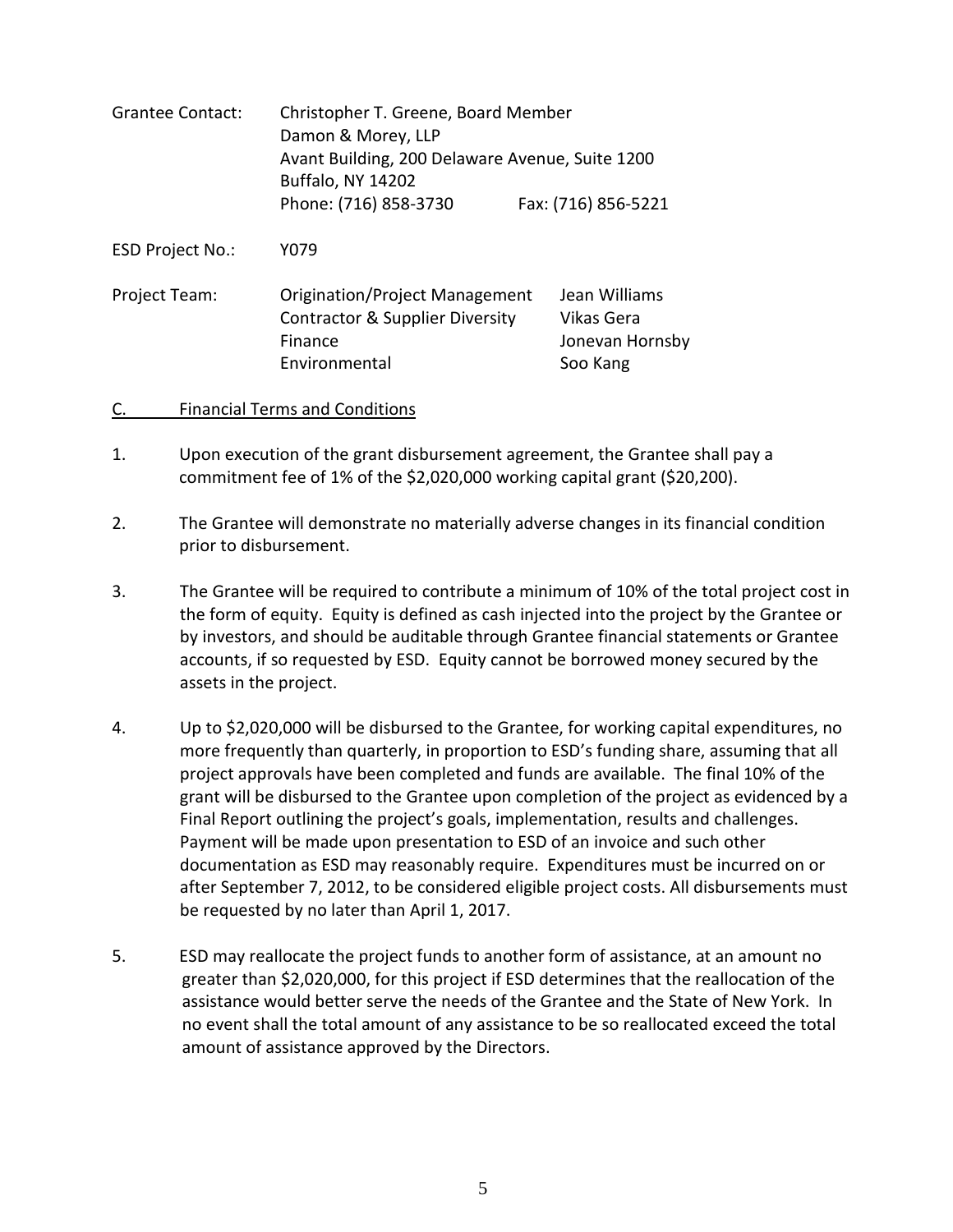# IV. Statutory Basis – Economic Development Purposes Fund

The project was authorized in the 2012-2013 New York State budget. No residential relocation is required as there are no families or individuals residing on the site.

# V. Environmental Review

ESD, as lead agency, issued a Findings Statement pursuant to the State Environmental Quality Review Act ("SEQRA") and the implementing regulations of the New York State Department of Environmental Conservation for the project at its meeting of May 23, 2011. By adoption of SEQRA Findings, the Directors certified that the requirements of 6 NYCRR Part 617 have been met. The present request for ESD funding for operating expenditures associated with the project constitutes a Type II action as defined by SEQRA. Therefore, no further environmental review is required in connection with the project.

In addition, because the property is listed on the State and National Registers of Historic Places ("S/NRHP"), is designated as a National Historic Landmark, and could contain S/NRHP-eligible archaeological resources, ESD consulted with the New York State Office of Parks, Recreation and Historic Preservation ("OPRHP") in accordance with Section 14.09 of the New York State Historic Preservation Act. This consultation resulted in ESD, OPRHP and RCC entering into a Letter of Resolution ("LOR") on April 11, 2011 outlining stipulations that RCC will employ to manage potential impacts to the listed and/or S/NRHP-eligible resources, as well as additional public/stakeholder involvement to be carried out as selected components of the master plan are refined in final design, prior to actual construction. To date, RCC has complied with all applicable stipulations of the LOR; ESD will ensure that RCC continues to adhere to such stipulations prior to implementation of any project components.

# VI. Non-Discrimination and Contractor & Supplier Diversity

ESD's Non-Discrimination and Contractor & Supplier Diversity policies will apply to this Project. The Grantee shall be required to: (i) include minorities and women in any job opportunities created, (ii) solicit and utilize MWBEs for any contractual opportunities generated in connection with the Project and (iii) use Good Faith Efforts (pursuant to 5 NYCRR §142.8) to achieve an overall Minority and Women Business Enterprise ("MWBE") Participation Goal of 20% related to the total value of ESD's funding.

# VII. ESD Employment Enforcement Policy

ESD's Employment Enforcement Policy will not apply since the project will not directly create or retain jobs

# VIII. ESD Financial Assistance Subject to Availability of Funds and Additional Approval

The provision of ESD financial assistance is contingent upon the availability of funds and the approval of the State Division of the Budget.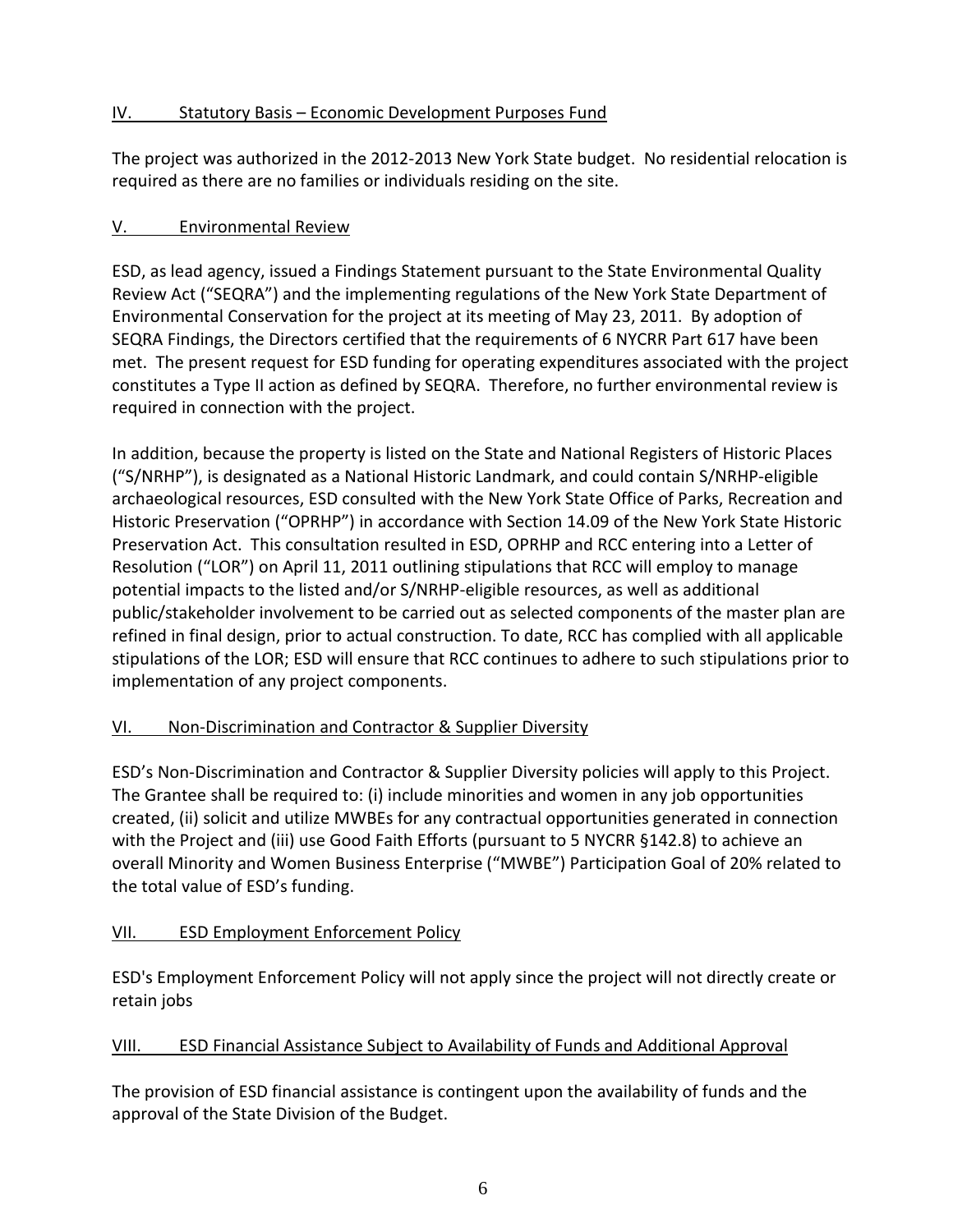# IX. Additional Submissions to Directors

Resolutions New York State Map Project Finance Memorandum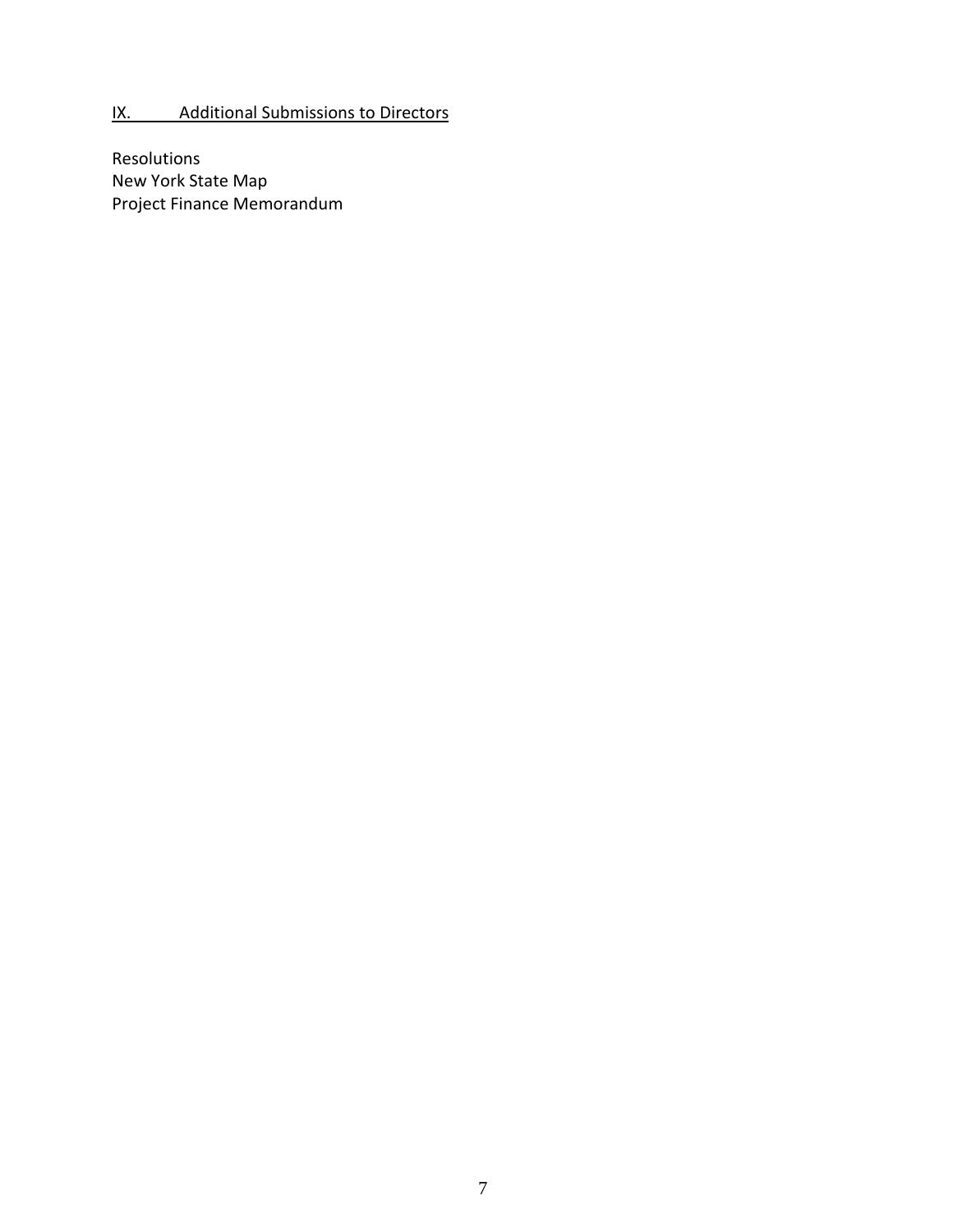Buffalo (Western New York Region – Erie County) – Richardson Center Corporation Working Capital – Economic Development Purposes Fund (Working Capital Grant) – Findings and Determinations Pursuant to Sections 16-m of the Act; Authorization to Make a Grant and to Take Related Actions

RESOLVED, that on the basis of the materials presented to this meeting, a copy of which is hereby ordered filed with the records of the Corporation, relating to the Richardson Center Corporation Working Capital – Economic Development Purposes Fund (Working Capital Grant) Project (the "Project"), the Corporation hereby determines pursuant to Section 10 (g) of the New York State Urban Development Corporation Act of 1968, as amended (the "Act"), that there are no families or individuals to be displaced from the project area; and be it further

RESOLVED, that the President and Chief Executive Officer of the Corporation or his designee(s) be, and each of them hereby is, authorized to make to Richardson Center Corporation a grant for a total amount not to exceed Two Million Twenty Thousand Dollars (\$2,020,000) from the Economic Development Purposes Fund for the purposes, and substantially on the terms and conditions, set forth in the materials presented to this meeting, with such changes as the President and Chief Executive Officer of the Corporation or his designee(s) may deem appropriate, subject to the availability of funds and the approval of the State Division of the Budget; and be it further

RESOLVED, that the President and Chief Executive Officer of the Corporation or his designee(s) be, subsequent to the making of the grant, and each of them hereby is, authorized to take such actions and make such modifications to the terms of the grant as he or she may deem necessary or appropriate in the administration of the grant; and be it further

RESOLVED, that the provision of ESD financial assistance is expressly contingent upon: (1) the approval of the Public Authorities Control Board, if applicable, and (2) receipt of all other necessary approvals; and be it further

RESOLVED, that the President and Chief Executive Officer or his designee(s) be, and each of them hereby is, authorized in the name and on behalf of the Corporation to execute and deliver any and all documents and to take all actions as he or she may in his or her sole discretion consider to be necessary or proper to effectuate the foregoing resolutions.

\* \* \*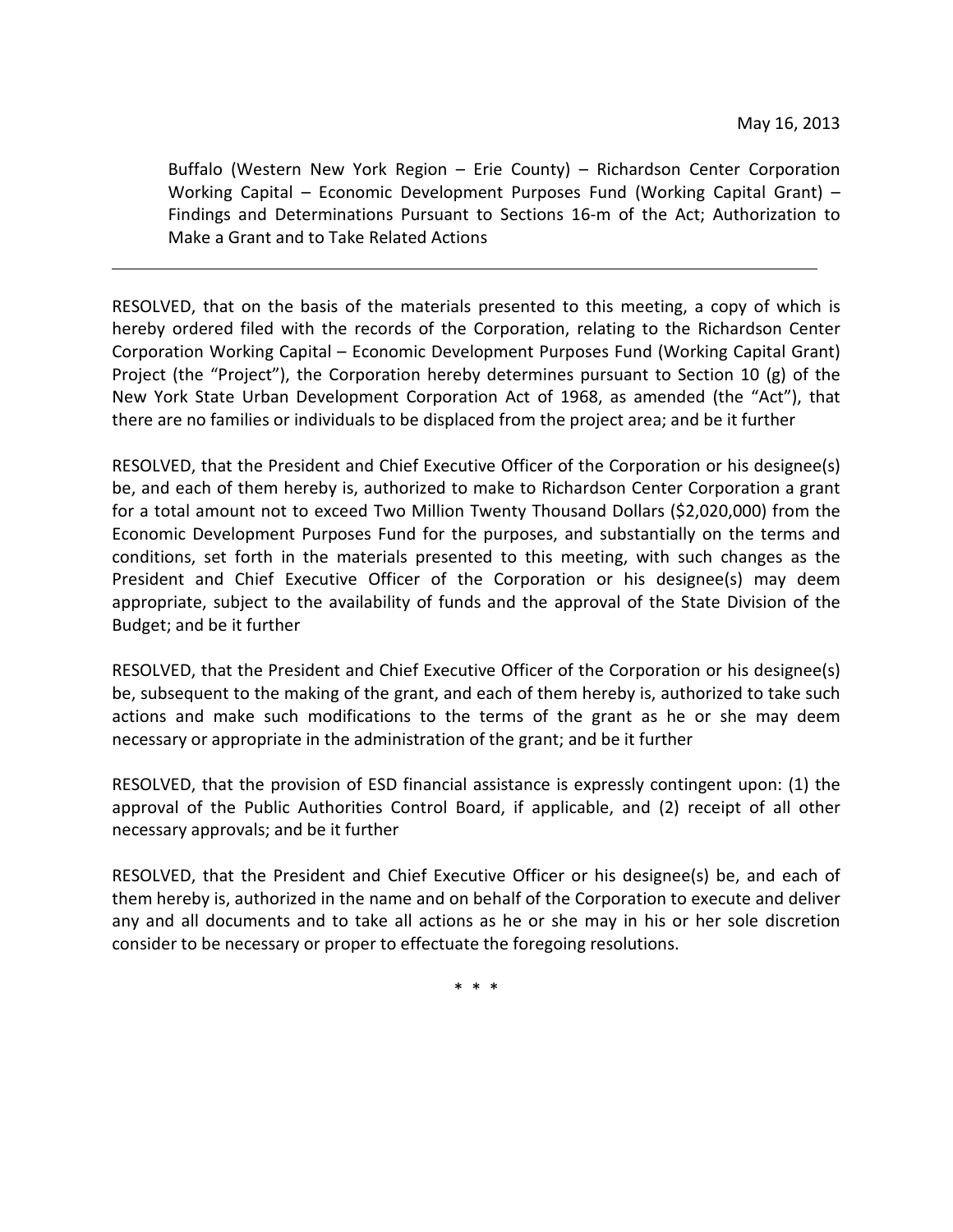

| <b>FOR CONSIDERATION</b><br>May 16, 2013 |                                                                                                                                                                                                         |
|------------------------------------------|---------------------------------------------------------------------------------------------------------------------------------------------------------------------------------------------------------|
| TO:                                      | The Directors                                                                                                                                                                                           |
| FROM:                                    | <b>Kenneth Adams</b>                                                                                                                                                                                    |
| SUBJECT:                                 | Commack (Long Island Region – Suffolk County) – Bren-Tronics DRF<br>Capital - Downstate Revitalization Fund - Business Investment (Capital<br>Grant)                                                    |
| <b>REQUEST FOR:</b>                      | Findings and Determinations Pursuant to Sections 16-r and 10 (g) of the<br>Act; Authorization to Adopt the Proposed General Project Plan;<br>Authorization to Make a Grant and to Take Related Actions; |

## General Project Plan

| <b>Project Summary</b>    |                                                                                                                                                                |
|---------------------------|----------------------------------------------------------------------------------------------------------------------------------------------------------------|
| Grantee:                  | Bren-Tronics, Inc. ("Bren-Tronics" or the "Company")                                                                                                           |
| ESD* Investment:          | A grant of up to \$500,000 to be used for a portion of the cost of<br>leasehold improvements, and the purchase and installation of<br>machinery and equipment. |
|                           | * The New York State Urban Development Corporation doing business as<br>Empire State Development ("ESD" or the "Corporation")                                  |
| <b>Project Locations:</b> | 8 Brayton Court, Commack, Suffolk County**<br>10 Brayton Court, Commack, Suffolk County                                                                        |

15910 State Highway 30, Downsville, Delaware County

\*\* Project activity site; jobs will be retained at two additional sites.

633 Third Avenue | New York, NY 10017 | (212) 803 - 3100 [www.esd.ny.gov](http://www.esd.ny.gov/)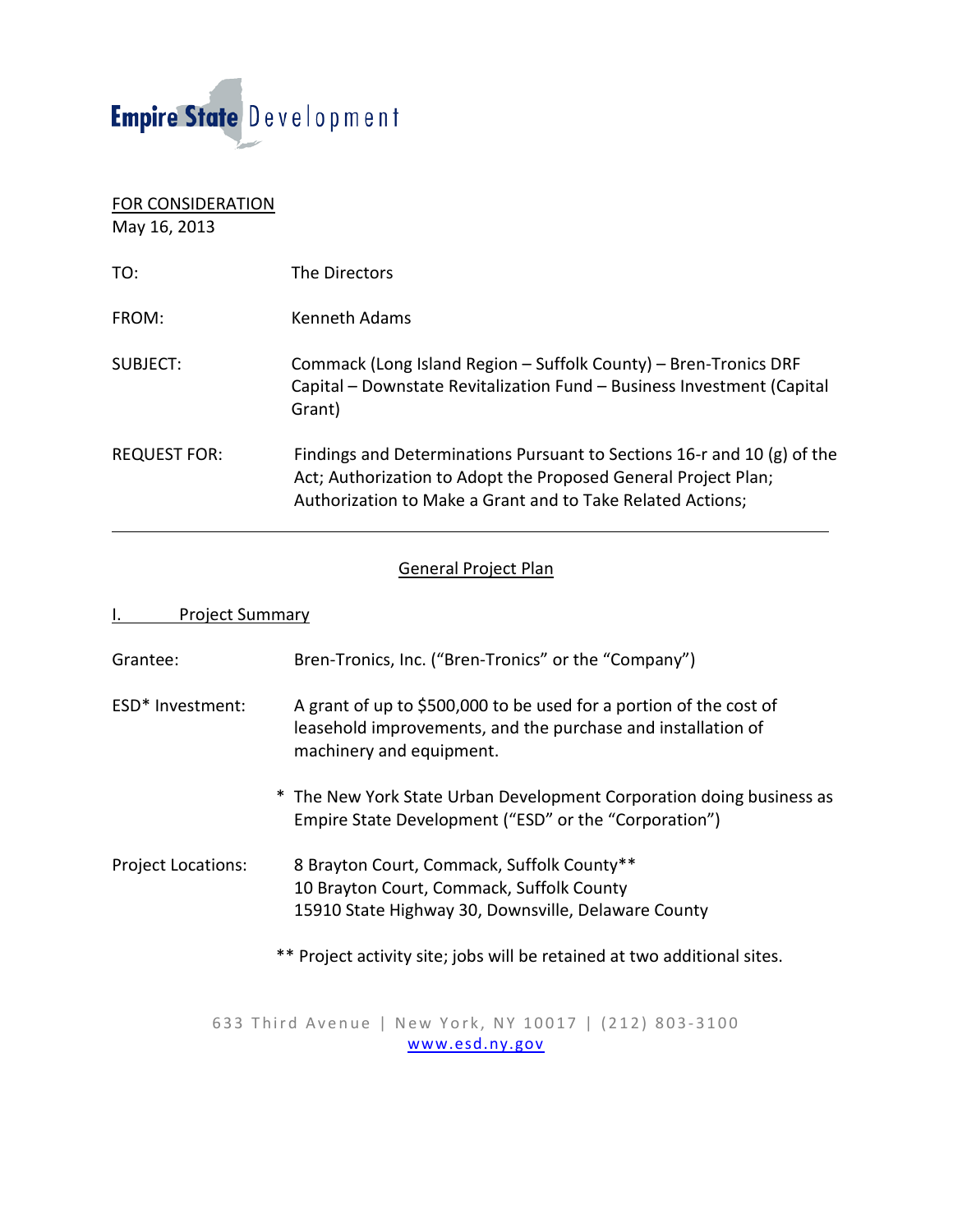- Proposed Project: Facility expansion involving the establishment of a lithium-ion battery manufacturing plant in a new 32,000 square-foot building, purchase of machinery and equipment, leasehold improvements and job creation and retention.
- Project Type: Facility expansion involving job retention and creation.
- Regional Council: The Long Island Regional Council has been made aware of this item. The Incentive Offer was accepted in March 2010, predating the Regional Council Initiative. The project is consistent with the Regional Plan because the Long Island Regional Council's vision for long-term economic growth was characterized, in part, by supporting the growth and innovation of its advanced manufacturing base.
- Employment: Initial employment at time of ESD Incentive Offer: 197 Current employment level: 216 Minimum employment through January 1, 2017: 244

## II. Project Cost and Financing Sources

| <b>Financing Uses</b><br>Machinery & Equipment<br>Leasehold Improvements<br><b>Furniture &amp; Fixtures</b> | Amount<br>\$4,304,561<br>324,386<br>371,053 |                       |
|-------------------------------------------------------------------------------------------------------------|---------------------------------------------|-----------------------|
| <b>Total Project Costs</b>                                                                                  | \$5,000,000                                 |                       |
| <b>Financing Sources</b><br>FSD-Grant<br><b>Company Equity</b>                                              | Amount<br>\$500,000<br>4,500,000            | Percent<br>10%<br>90% |
| <b>Total Project Financing</b>                                                                              |                                             |                       |

## III. Project Description

## A. Company

Industry: Bren-Tronics is a privately-owned, small business that designs and manufactures rechargeable batteries, chargers, and related devices for the United States and international defense forces.

Company History: The Company was founded in 1973 by Vietnam-era veteran Leo Brenna. Since its founding, the Company has shipped more than 2 million lithium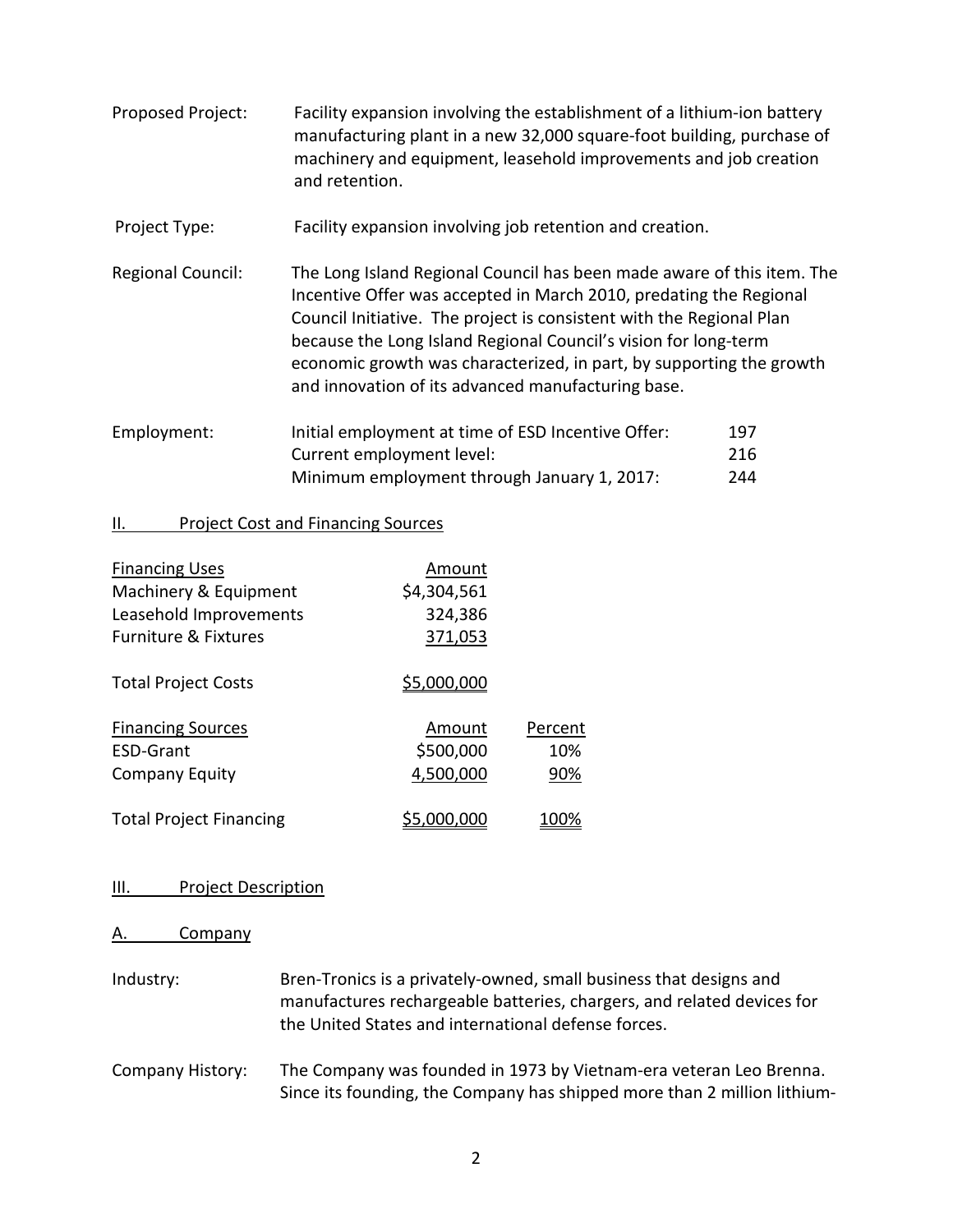ion and nickel based batteries and more than 50,000 chargers and 500,000 related support devices to its U.S. and global customers. The lithium-ion battery is the Company's most popular product.

- Ownership: The Company is privately-owned.
- Size: The Company had been operating a 35,000-square-foot facility in Commack. In addition, it operates a 6,000-square-foot facility in Downsville, NY.
- Market: The Company serves a global clientele of military and industrial customers in the U.S. and over 70 foreign countries.
- ESD Involvement: In 2009, Bren-Tronics sought to expand its portfolio by vertically integrating the production of renewable energy harvesting devices (products that store power generated from renewable sources for future use) and energy storage devices, including Lithium-Ion batteries. Lithiumion rechargeable batteries are often used in portable consumer electronics (including almost all cell phones, tablets and laptop computers) and are increasingly being used for military applications. Previously, Bren-Tronics had used lithium-ion batteries imported from Asia. However, the batteries did not meet specialized requirements of low temperature, high capacity and other key performance parameters upon which Bren-Tronics sought to improve. In addition, the Company wanted to incorporate features that would be compatible with renewable energy devices using wind and solar technology. The Company hoped a new production line would generate work with renewable energy platforms for advanced electric and hybrid vehicles and other machines.

The Company's owner had purchased land adjacent to the Company's established facility at 10 Brayton Court in September 2005 and planned to increase the value of the land by constructing a building. At that time, it was not determined how the building would be utilized. The Company was considering expanding its operations to include the production of renewable energy harvesting and energy storage devices including Lithium-Ion batteries. States considered for this expansion included Michigan, North Carolina and Florida. Florida, in particular, was a strong possibility because the state's expertise in renewable energy technology would have allowed immediate production of lithium-ion cells with existing equipment. Despite this, Bren-Tronics wished to remain on Long Island and to retain its New York State business connections.

In order to expand its business in New York, the Company sought ESD's assistance to renovate the new building adjacent to its established facility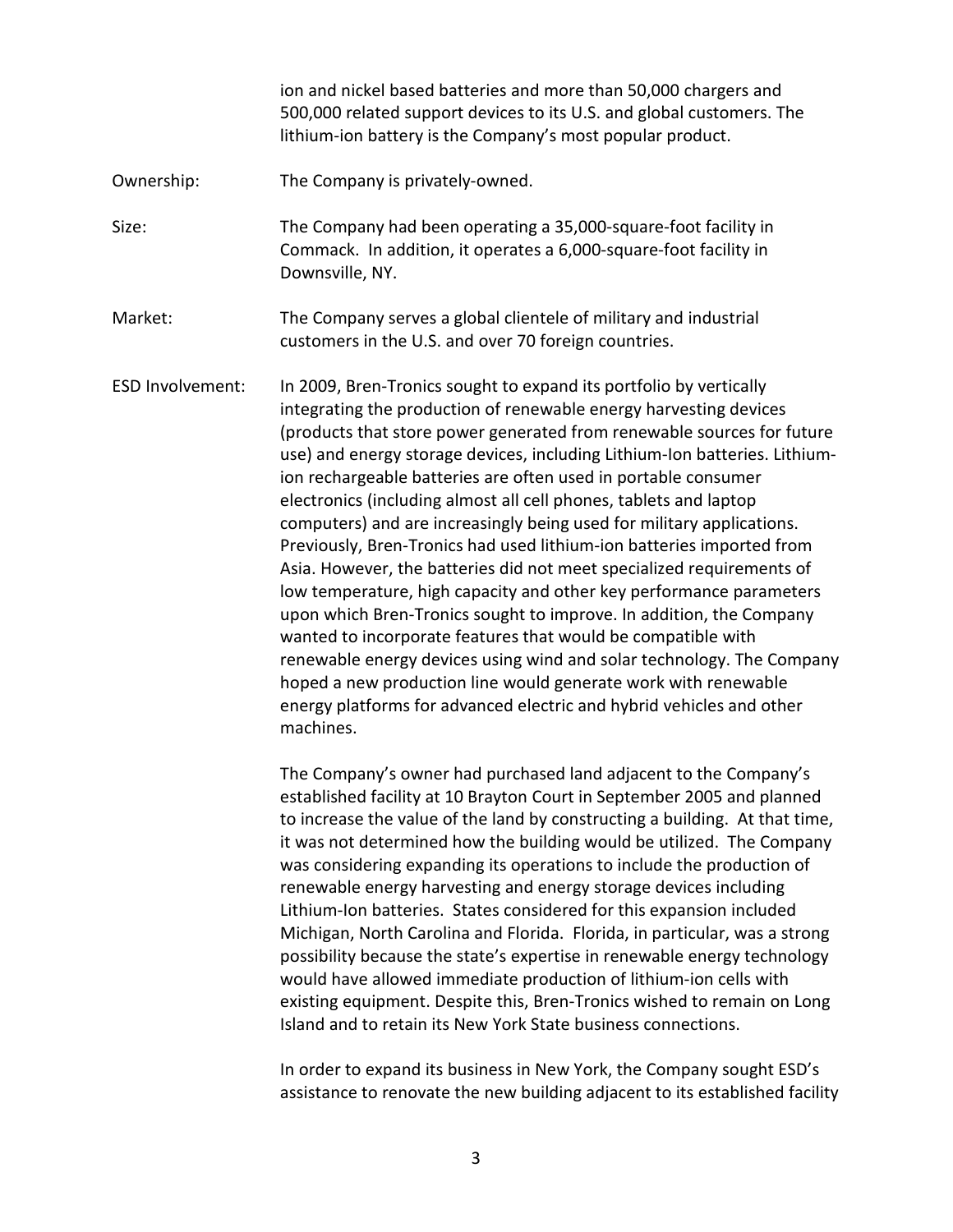in Commack and install machinery and equipment that could manufacture the new energy storage devices. The Company identified a significant funding gap in carrying out this goal, and in August 2009 applied for assistance through the Downstate Revitalization Fund Request for Proposals to help it make the requisite building improvements that would allow this manufacturing. In February 2010, ESD made the Company an offer of financial assistance, which the Company accepted in March 2010. The scope of the project was subsequently reduced and the financial assistance was revised in July 2012. ESD's funding allowed the Company to remain in New York.

Competition: The Company considered relocating to Florida.

Past ESD Support: In 1995, ESD awarded Bren-Tronics, Inc., a \$24,575 grant from the Empire State Economic Development Fund. The funds were fully disbursed and the terms were fulfilled.

In the past five years, the Company has received the following support:

| Program                               | Project# | Amount    | <b>Date Start</b><br>(ESD Directors'<br>Approval date) | Date End<br>(Project Completion:<br><b>Contract Expiration or</b><br><b>Job Requirement)</b> | <b>Purpose</b>                                                                                 |
|---------------------------------------|----------|-----------|--------------------------------------------------------|----------------------------------------------------------------------------------------------|------------------------------------------------------------------------------------------------|
| <b>Empire Zone</b><br><b>Benefits</b> | N/A      | \$514,325 | 2010                                                   | 2019                                                                                         | Wage tax credit, QEZE<br>tax reduction credit,<br>QEZE real property tax<br>credit, EZ ITC/EIC |

## B. The Project

- Completion: December 2014.
- Activity: In order to expand its services and establish its new product line, the Company has made leasehold improvements to a 32,000 square-foot building adjacent to the Company's original, and still operational, facility in Commack. To date, the Company has completely renovated the building and installed new machinery and equipment. The Company will purchase and install additional machinery and equipment by December 2014.
- Results: The Company will retain 197 jobs and create 47 jobs. The Company has already created 19 jobs.

## Business Investment

Project: Benefit-Costs Evaluations are used in evaluating projects that are categorized as Business Investment, Infrastructure Investment, and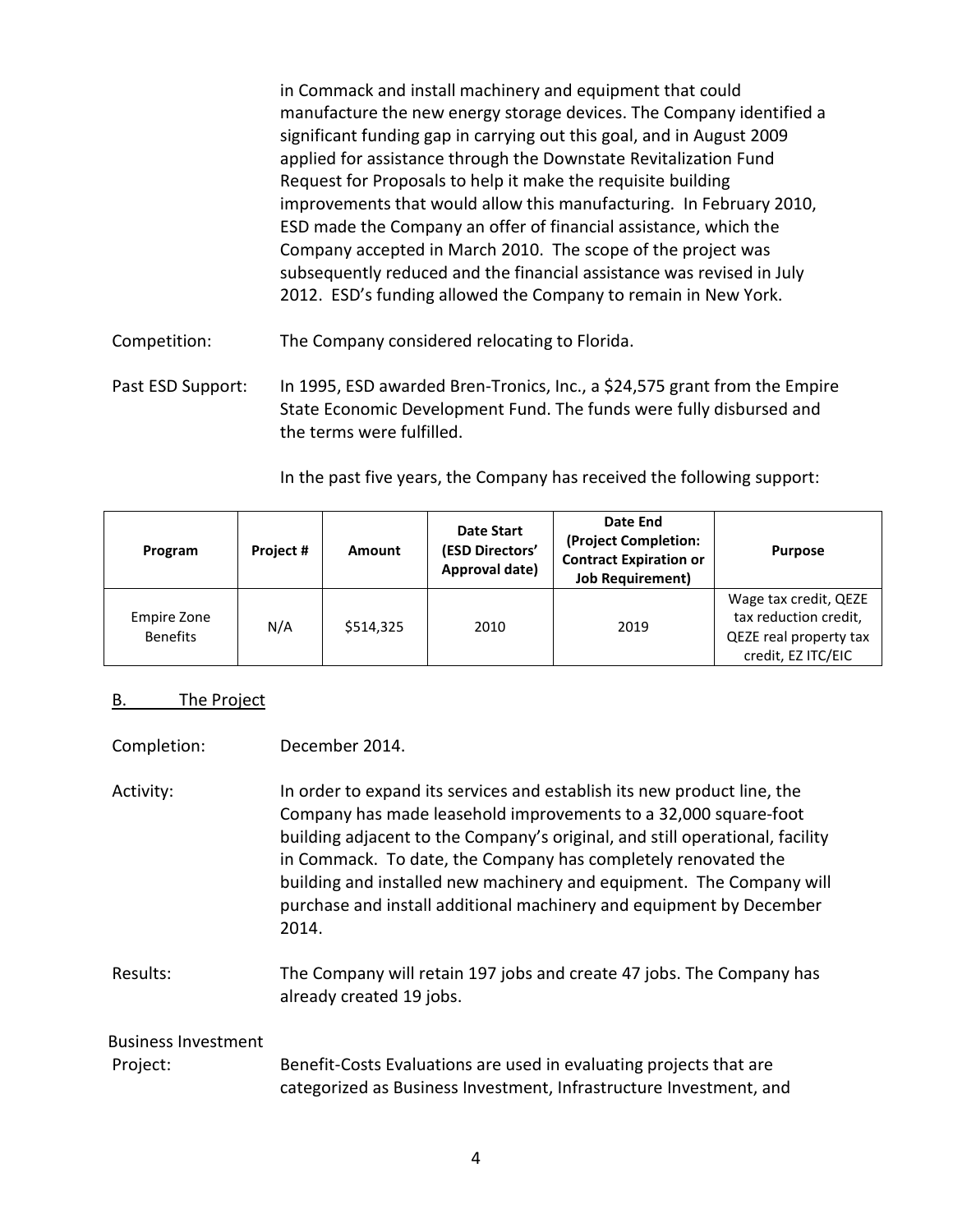Economic Growth Investment and that involve 1) job retention and/or creation and/or 2) construction-related activity. For Business Investment projects, benefits typically reflect the impact of both jobs and construction-related activity. For Infrastructure Investment and Economic Growth Investment projects, which generate long-term benefits not captured in the period of analysis and may involve no permanent job commitments, the estimated benefits typically reflect only construction-related activity.

Evaluated over a seven-year period, the following are anticipated project impacts (dollar values are present value):

- Fiscal benefits to NYS government from the project are estimated at \$8,952,261;
- Fiscal cost to NYS government is estimated at \$500,000;
- **Project cost to NYS government per direct job is \$2,844;**
- **Project cost to NYS government per job (direct plus indirect) is** estimated at \$1,500;
- Ratio of project fiscal benefits to costs to NYS government is 17.90:1;
- Fiscal benefits to all governments (state and local) are estimated at \$16,101,491;
- Fiscal cost to all governments is \$500,000;
- All government cost per direct job is \$2,844;
- All government cost per total job is \$1,500;
- The fiscal benefit to cost ratio for all governments is 32.20:1;
- Economic benefits (fiscal plus total net resident disposable income from project employment) are estimated at \$78,261,753, or \$234,825 per job (direct and indirect);
- The economic benefit to cost ratio is 156.52:1;
- **Project construction cost is \$324,386, which is expected to generate** two direct job years and two indirect job years of employment;
- For every permanent direct job generated by this project, an additional 0.91 indirect job is anticipated in the state's economy;
- The payback period for NYS costs is one year.

(See Project Summary Benefit-Cost Evaluation attached for detail and definitions.)

Grantee Contact: Kyle Roelofs, Director, Business Development 10 Brayton Court Commack, NY 11725 Phone: (631) 499-5155 x166 Fax: (631) 499-5504

ESD Project No.: W980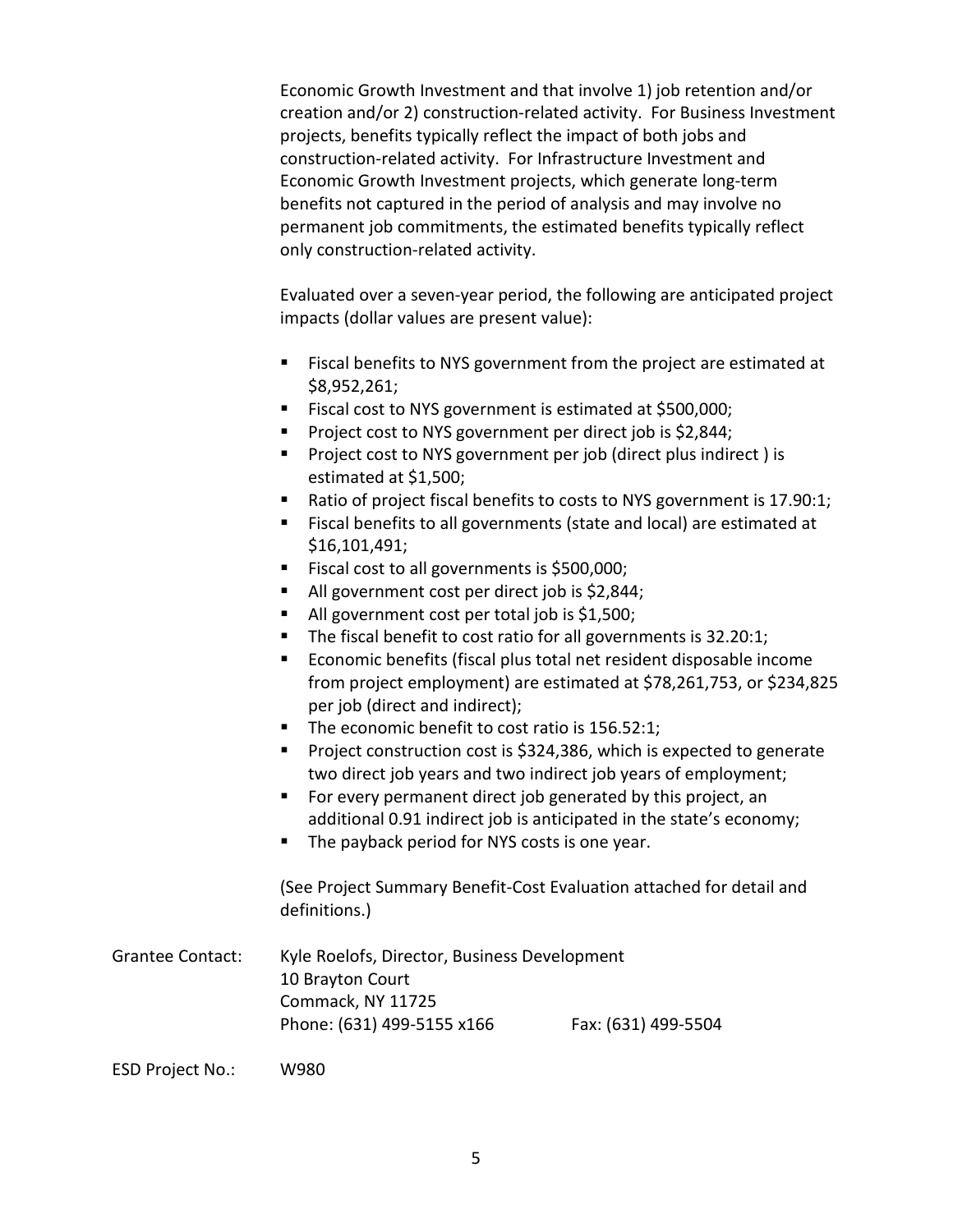Project Team: Origination Barry Greenspan Project Management Simone Bethune Contractor & Supplier Diversity Vikas Gera Finance **Amit Nihalani** Environmental Soo Kang

## C. Financial Terms and Conditions

- 1. Upon execution of the grant disbursement agreement, the Company shall pay a commitment fee of 1% of the \$500,000 capital grant (\$5,000) and reimburse ESD for all out-of-pocket expenses incurred in connection with the project.
- 2. The Company will demonstrate no materially adverse changes in its financial condition prior to disbursement.
- 3. Leo Brenna will guarantee the grant repayment obligation of Bren-Tronics, Inc., in the event of an Employment Shortfall or other default, as defined in these materials or the Grant Disbursement Agreement.
- 4. The Company will be required to contribute a minimum of 10% of the total project cost in the form of equity contributed after ESD's announcement of the project. Equity is defined as cash injected into the project by the Company or by investors, and should be auditable through Company financial statements or Company accounts, if so requested by ESD. Equity cannot be borrowed money secured by the assets in the project.
- 5. Prior to disbursement, the Company must employ at least the number of Full-time Permanent Employees set forth as the Baseline Employment in the table below. A Fulltime Permanent Employee shall mean (a) a full-time, permanent, private-sector employee on the Grantee's payroll, who has worked at the Project Location for a minimum of thirty-five hours per week for not less than four consecutive weeks and who is entitled to receive the usual and customary fringe benefits extended by Grantee to other employees with comparable rank and duties; or (b) two part-time, permanent, private-sector employees on Grantee's payroll, who have worked at the Project Location for a combined minimum of thirty-five hours per week for not less than four consecutive weeks and who are entitled to receive the usual and customary fringe benefits extended by Grantee to other employees with comparable rank and duties.
- 6. Up to \$500,000 will be disbursed to the Grantee in three installments as follows:
	- a) an Initial Disbursement of an amount equal to 50% of the grant (\$250,000) upon completion of the project substantially as described in these materials, documentation of the purchase and installation of at least \$3,000,000 in machinery and equipment, documentation verifying project expenditures of at least \$3,000,000, and documentation of the employment of at least 197 Full-time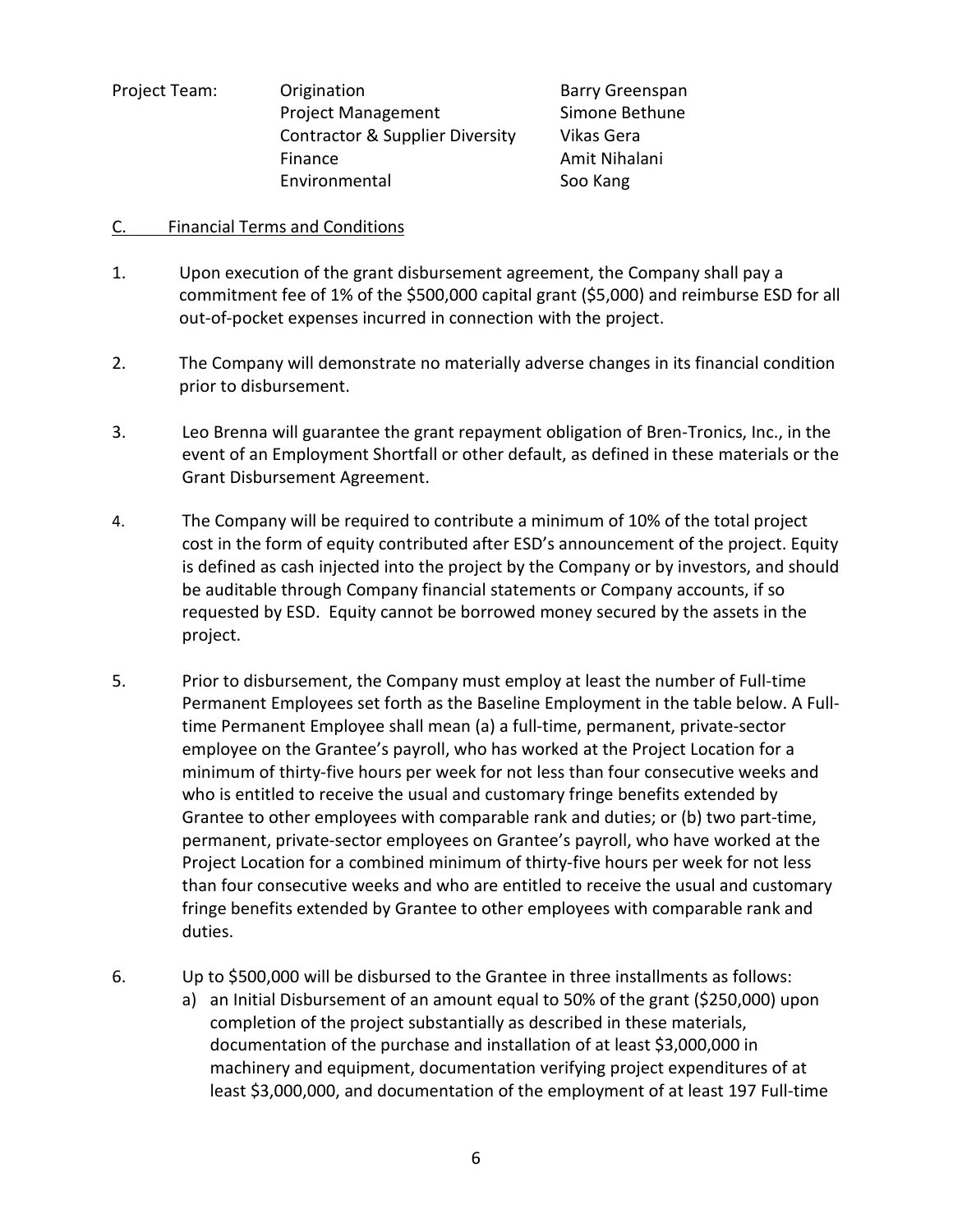Permanent Employees at the Project Location, assuming that all project approvals have been completed and funds are available;

- b) a Second Disbursement of an amount equal to 25% of the grant (\$125,000) will be disbursed upon documentation verifying additional project expenditures of \$1,000,000 (\$4,000,000 cumulative expenditure), and documentation of the employment of at least 217 Full-time Permanent Employees at the Project Location (Employment Increment of 20), provided Grantee is otherwise in compliance with program requirements;
- c) a Third Disbursement of an amount equal to 25% of the grant (\$125,000) will be disbursed upon documentation verifying additional project expenditures of \$1,000,000 (\$5,000,000 cumulative expenditure), and upon documentation of the employment of at least 244 Full-time Permanent Employees at the Project Location (Employment Increment of 27), provided Grantee is otherwise in compliance with program requirements.

Payment will be made upon presentation to ESD of an invoice and such other documentation as ESD may reasonably require. Expenses reimbursed by ESD's grant must be incurred on or after March 8, 2010, to be considered eligible project costs. All disbursements must be requested by April 1, 2015.

- 7. ESD may reallocate the project funds to another form of assistance, at an amount no greater than \$500,000, for this project if ESD determines that the reallocation of the assistance would better serve the needs of the Company and the State of New York. In no event shall the total amount of any assistance to be so reallocated exceed the total amount of assistance approved by the Directors.
- 8. In consideration for the making of the Grant, Grantee will achieve the Employment Goals set forth in Column B of the table below. If the Full-time Permanent Employee Count for the year prior to the reporting date set forth in Column A of the table below is less than eighty-five percent (85%) of the Employment Goal set forth in Column B (an "Employment Shortfall"), then upon demand by ESD, Grantee shall be obligated to repay to ESD a portion of each disbursement of the Grant, as follows:

The Recapture Amount is based on the time that has lapsed between when the Grant funds were disbursed and when the Employment Shortfall occurred. The Recapture Amount shall be calculated by aggregating the Recapture Amount for each disbursement of the Grant, which in each instance shall be equal to:

- (i) 100% of the disbursed amount if the Employment Shortfall occurred in the calendar year that the disbursement was made, or in the first full calendar year after the disbursement was made;
- (ii) 80% of the disbursed amount if the Employment Shortfall occurred in the second full calendar year after the disbursement was made;
- (iii) 60% of the disbursed amount if the Employment Shortfall occurred in the third full calendar year after the disbursement was made;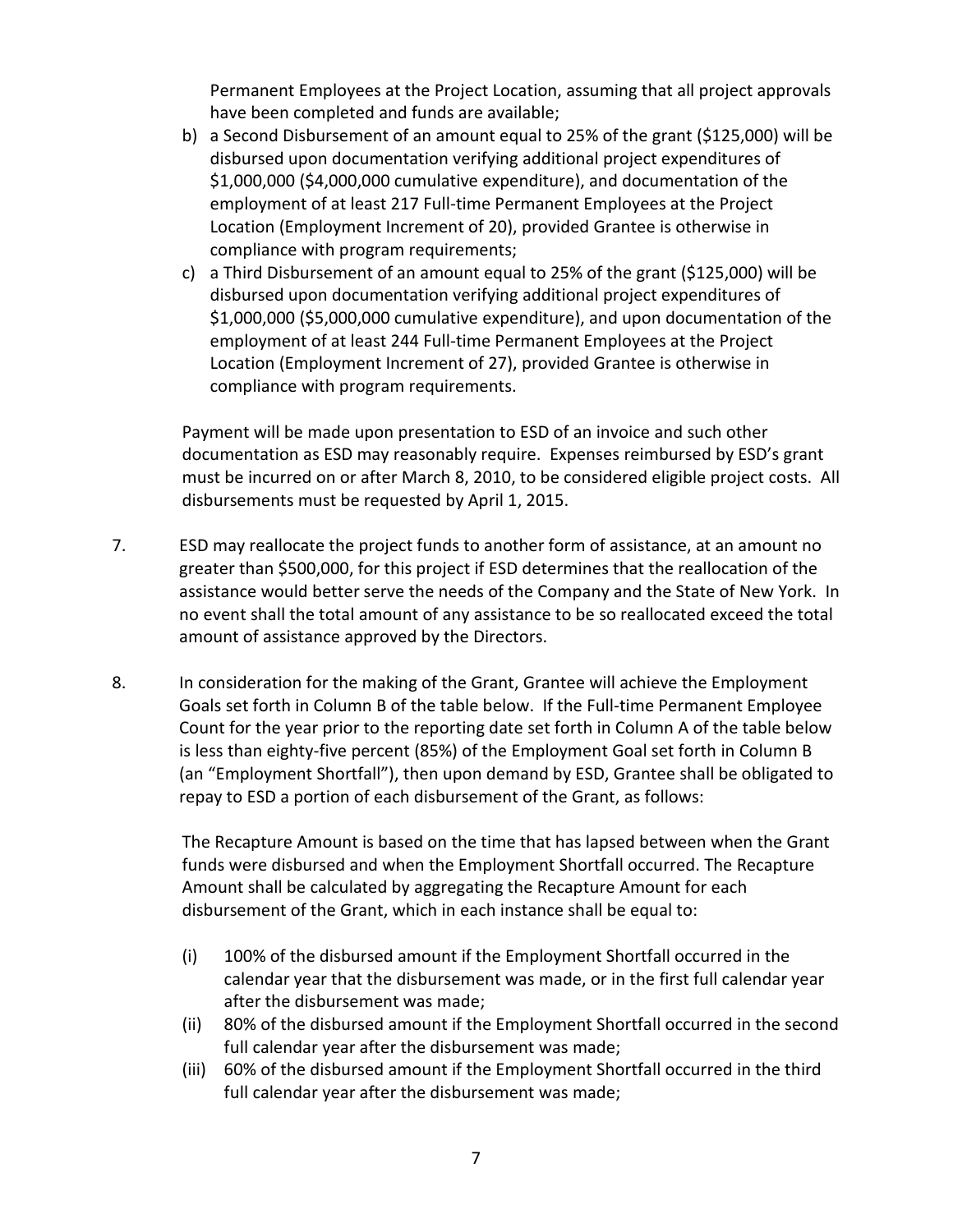- (iv) 40% of the disbursed amount if the Employment Shortfall occurred in the fourth full calendar year after the disbursement was made;
- (v) 20% of the disbursed amount if the Employment Shortfall occurred in the fifth full calendar year after the disbursement was made.

The Grantee's number of Full-time Permanent Employees shall be deemed to be the greater of the number as of the last payroll date in the month of December for such year or the average employment for the 12 month period computed by quarter.

| <b>Baseline Employment</b> | 197                     |
|----------------------------|-------------------------|
| А                          | B                       |
| <b>Reporting Date</b>      | <b>Employment Goals</b> |
| February 1, 2014           | $197 + X + Y$           |
| February 1, 2015           | 197+X+Y                 |
| February 1, 2016           | 197+X+Y                 |
| February 1, 2017           | $197+X+Y$               |

X = Grantee's Employment Increment that will be the basis of the Second Disbursement of the Grant as described in section C.5 above (i.e. X=20, and Employment Goals shall equal [197 + X = 217] if the Second Disbursement is made, in the year such disbursement is made and for each year thereafter). If the Second Disbursement has not yet been made then X=0.

Y = Grantee's Employment Increment that will be the basis of the Third Disbursement of the Grant as described in section C.5 above (i.e.  $Y=27$ , and Employment Goals shall equal [197 + X + Y = 244] if the Third Disbursement is made, in the year such disbursement is made and for each year thereafter). If the Third Disbursement has not yet been made then Y=0.

# IV. Statutory Basis

This project is authorized under Section 16-r of the New York State Urban Development Corporation Act (the "Act") and satisfies the eligibility criteria in the Act and the rules and regulations for the Downstate Revitalization Fund Program. No residential relocation is required as there are no families or individuals residing on the site.

# V. Environmental Review

ESD staff has determined that the project constitutes a Type II action as defined by the New York State Environmental Quality Review Act ("SEQRA") and the implementing regulations of the New York State Department of Environmental Conservation. No further environmental review is required in connection with the project.

# VI. Non-Discrimination and Contractor & Supplier Diversity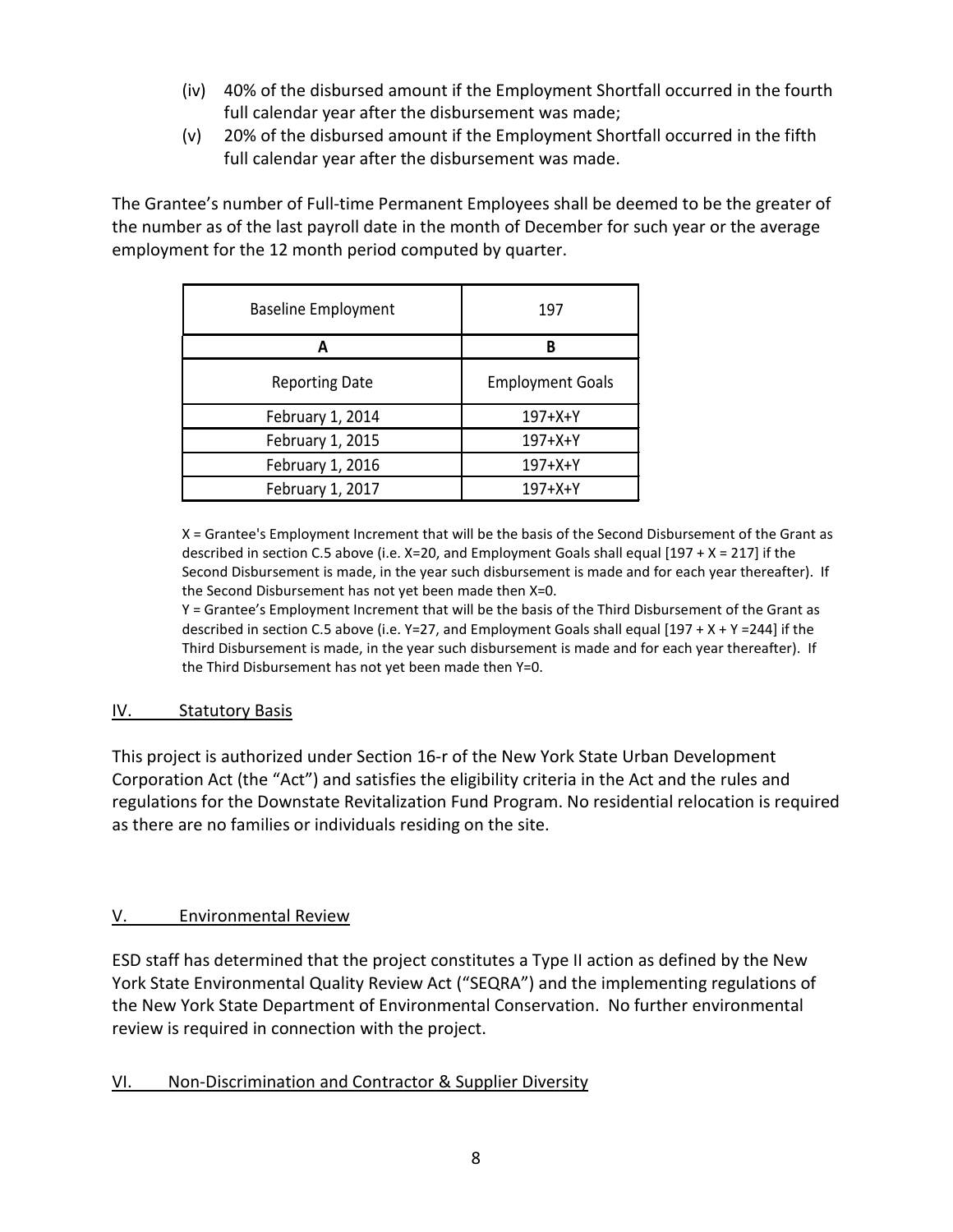ESD's Non-Discrimination and Contractor & Supplier Diversity policies will apply to this Project. The Recipient shall be required to include minorities and women in any job opportunities created, to solicit and utilize Minority and Women Business Enterprise ("MWBEs") for any contractual opportunities generated in connection with the Project and shall be required to use Good Faith Efforts (pursuant to 5 NYCRR §142.8) to achieve an overall MWBE Participation Goal of 15%. The overall goal shall include a Minority Business Enterprise ("MBE") Participation Goal of 10% and a Women Business Enterprise ("WBE") Participation Goal of 5% related to the total value of ESD's funding.

# VII. ESD Financial Assistance Subject to Availability of Funds and Additional Approval

The provision of ESD financial assistance is contingent upon the availability of funds and the approval of the State Division of the Budget.

# X. Additional Submissions to Directors

Resolutions New York State Map Project Finance Memorandum Benefit-Cost Analysis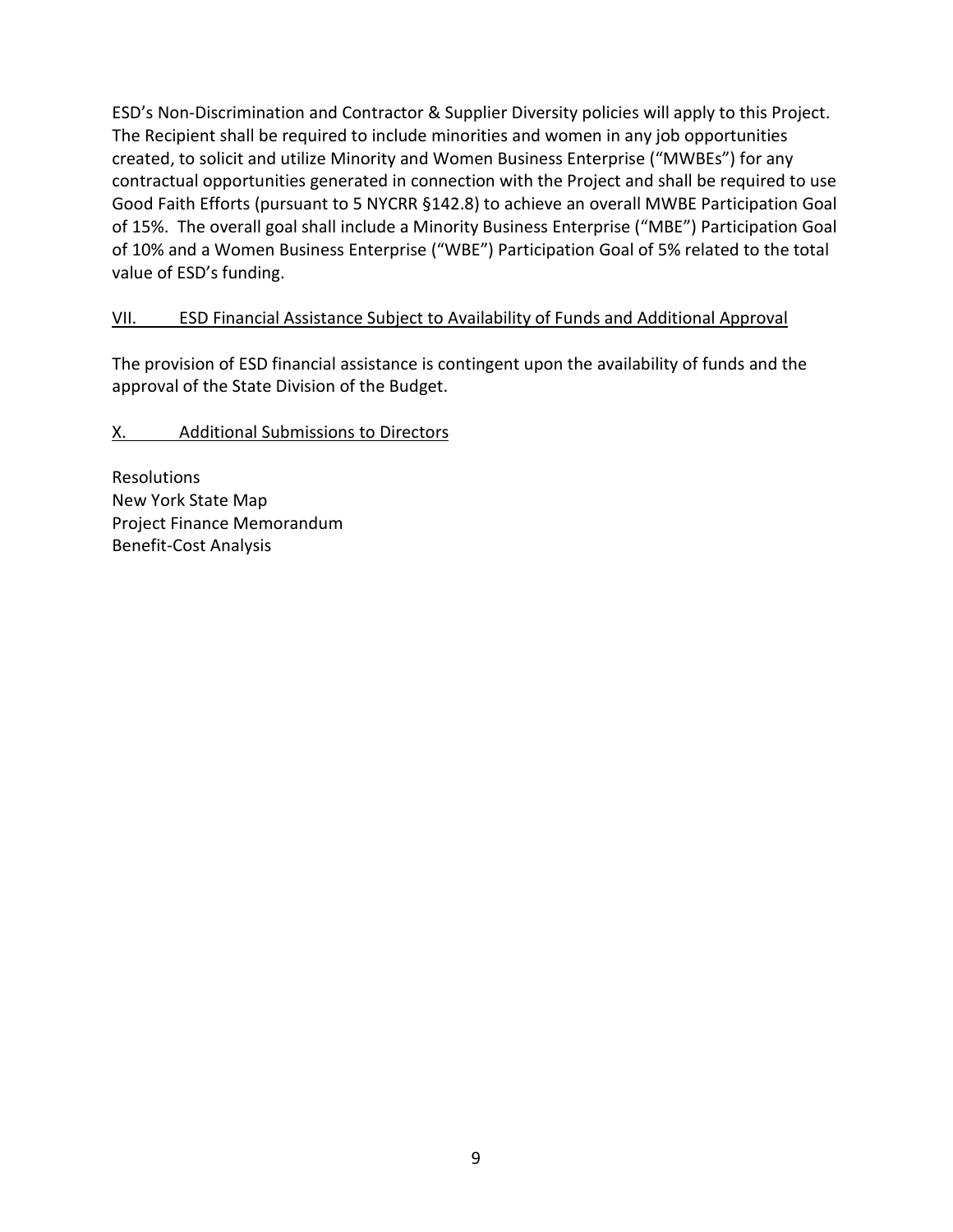Commack (Long Island Region – Suffolk County) – Bren-Tronics DRF Capital – Downstate Revitalization Fund – Business Investment (Capital Grant) – Findings and Determinations Pursuant to Sections 16-r and 10 (g) of the Act; Authorization to Adopt the Proposed General Project Plan; Authorization to Make a Grant and to Take Related Actions

RESOLVED, that on the basis of the materials presented to this meeting, a copy of which is hereby ordered filed with the records of the Corporation, relating to the Bren-Tronics DRF Capital – Downstate Revitalization Fund – Business Investment (Capital Grant) Project (the "Project"), the Corporation hereby determines pursuant to Section 10 (g) of the New York State Urban Development Corporation Act of 1968, as amended (the "Act"), that there are no families or individuals to be displaced from the project area; and be it further

RESOLVED, that the Corporation does hereby adopt, subject to the requirements of Section 16(2) of the Act, the proposed General Project Plan (the "Plan") for the Project submitted to this meeting, together with such changes therein as the President and Chief Executive Officer of the Corporation or his designee(s) may deem appropriate, a copy of which Plan, together with such changes, is hereby ordered filed with the records of the Corporation; and be it further

RESOLVED, that upon written finding of the President and Chief Executive Officer of the Corporation or his designee(s) that no substantive negative testimony or comment has been received at the public hearing held on the Plan, such Plan shall be effective at the conclusion of such hearing, and that upon such written finding being made, the President and Chief Executive Officer of the Corporation or his designee(s) be, and each of them hereby is, authorized to make to Bren-Tronics, Inc., a grant for a total amount not to exceed Five Hundred Thousand Dollars (\$500,000) from the Downstate Revitalization Fund, for the purposes, and substantially on the terms and conditions, set forth in the materials presented to this meeting, with such changes as the President and Chief Executive Officer of the Corporation or his designee(s) may deem appropriate, subject to the availability of funds and the approval of the State Division of the Budget; and be it further

RESOLVED, that the President and Chief Executive Officer of the Corporation or his designee(s) be, subsequent to the making of the grant, and each of them hereby is, authorized to take such actions and make such modifications to the terms of the grant as he or she may deem necessary or appropriate in the administration of the grant; and be it further

RESOLVED, that the provision of ESD financial assistance is expressly contingent upon: (1) the approval of the Public Authorities Control Board, if applicable, and (2) receipt of all other necessary approvals; and be it further

RESOLVED, that the President and Chief Executive Officer or his designee(s) be, and each of them hereby is, authorized in the name and on behalf of the Corporation to execute and deliver any and all documents and to take all actions as he or she may in his or her sole discretion consider to be necessary or proper to effectuate the foregoing resolutions.

\* \* \*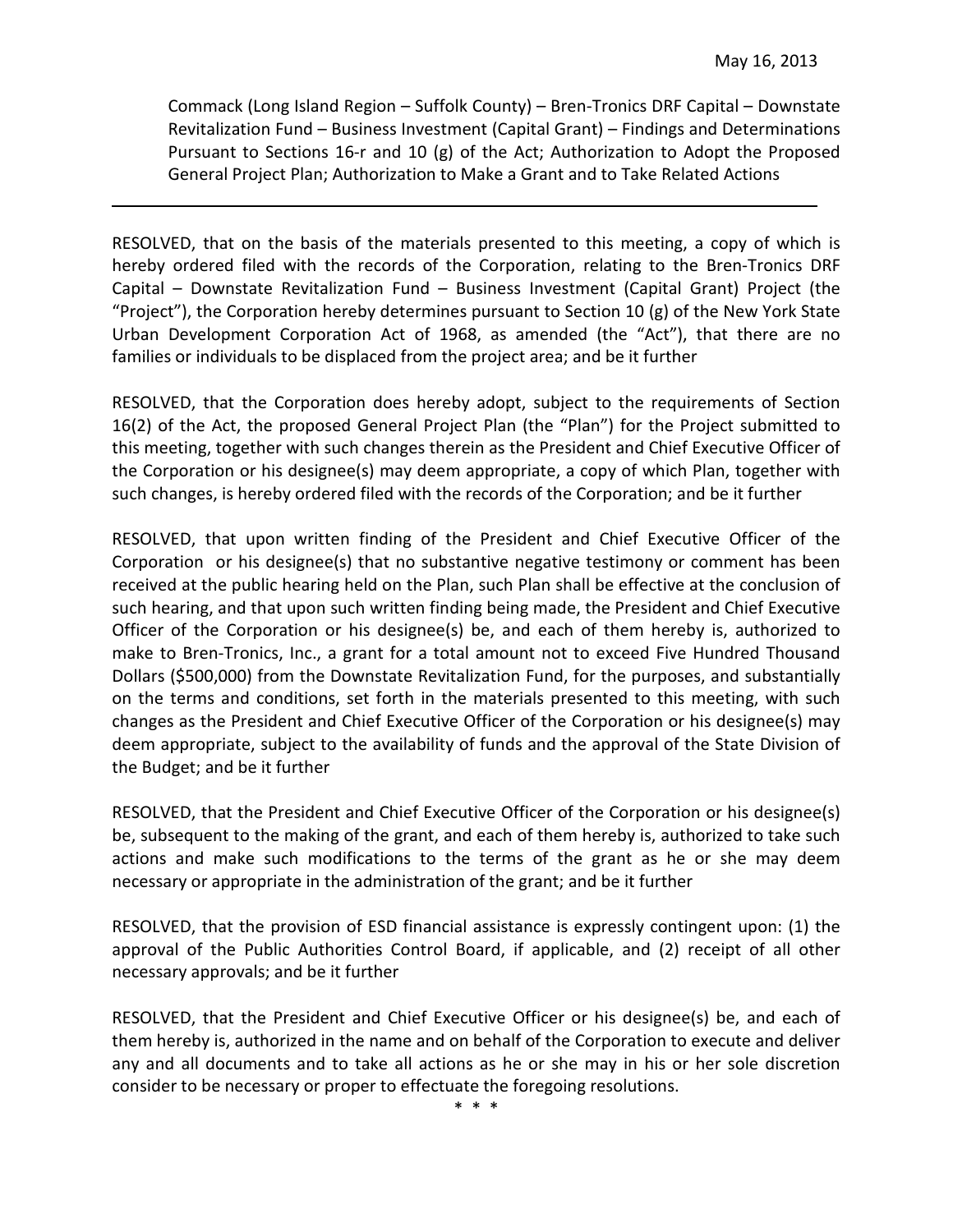## **Project Summary Benefit-Cost Evaluation[1](#page-59-0)**

#### **Bren-Tronics, Inc. – Business Investment**

Benefit-Costs Evaluations are used in evaluating projects that are categorized as Business Investment, Infrastructure Investment, and Economic Growth Investment and that involve 1) job retention and/or creation and/or 2) construction-related activity. For Business Investment projects, benefits reported in the table below typically reflect the impact of both jobs and construction-related activity. For Infrastructure Investment and Economic Growth Investment projects, which generate long-term benefits not captured in the period of analysis and may involve no permanent job commitments, the table typically reflects only construction-related activity. Benchmarks for each type of project are noted in the footnotes.

| Initial Jobs:<br>197<br>New Jobs:                         | 47 over three years                  | <b>Construction Job Years (Direct):</b><br><b>Construction Job Years (Indirect):</b> |                                                                  |  |                                                         |
|-----------------------------------------------------------|--------------------------------------|--------------------------------------------------------------------------------------|------------------------------------------------------------------|--|---------------------------------------------------------|
| <b>Evaluation Statistics</b>                              | <b>Project Results</b><br>NYS Gov't. | NYS Gov't.<br>Benchmarks <sup>2</sup>                                                | <b>Project Results</b><br><b>State &amp; Local</b><br>Government |  | State & Local<br><b>Government</b><br><b>Benchmarks</b> |
| Fiscal Costs <sup>3</sup><br>Fiscal Benefits <sup>4</sup> | \$500,000<br>\$8,952,261             | \$794,250<br>\$2,085,600                                                             | \$500,000<br>\$16,101,491                                        |  | \$1,020,500<br>\$4,271,980                              |
| <b>Fiscal Cost /Direct Job</b>                            | \$2,844                              | \$3,000                                                                              | \$2,844                                                          |  | \$4,110                                                 |
| <b>Fiscal Cost/Total Jobs</b>                             | \$1,500                              | \$1,424                                                                              | \$1,500                                                          |  | \$1,964                                                 |
| <b>Fiscal B/C Ratio</b>                                   | 17.90                                | 7.00                                                                                 | 32.20                                                            |  | 10.60                                                   |
|                                                           | Project                              | <b>Benchmarks</b>                                                                    |                                                                  |  |                                                         |
|                                                           | <b>Results</b>                       |                                                                                      |                                                                  |  |                                                         |
| Economic Benefits <sup>5</sup>                            | \$78,261,753                         | \$119,468,000                                                                        |                                                                  |  |                                                         |
| Econ. Benefits/Total Jobs                                 | \$234,825                            | \$147,600                                                                            |                                                                  |  |                                                         |
| <b>Economic B/C Ratio</b>                                 | 156.52                               | 50.00                                                                                |                                                                  |  |                                                         |

<span id="page-59-0"></span> $<sup>1</sup>$  Dollar values are present value calculated over a 7-year period. Separate evaluations are made and reported for</sup> New York State government assistance alone and for State and Local government.

<span id="page-59-1"></span> $2$  The current project evaluation results (both fiscal and economic) are compared to performance measure benchmarks based on results of a sample of ESD non-retail projects. Business Investment project benchmarks are 7.00 (Fiscal) and 50.00 (Economic). Infrastructure Investment (or Economic Growth Investment) project benchmarks are 3.00 (Fiscal) and 20.00 (Economic).

<span id="page-59-2"></span> $3$  Fiscal cost includes the value of grants, loans and associated default risks, and discretionary subsidies (such as tax exemptions or abatements on sales, property, and interest income).

<span id="page-59-3"></span><sup>4</sup> Fiscal benefits are the loan repayments and tax revenues to New York State and Local governments generated by project activity. This includes estimated taxes on personal incomes from project direct and indirect employment, corporate and business incomes, excise and user taxes, property taxes, and other taxes.

<span id="page-59-4"></span><sup>5</sup> Economic benefits are estimated project benefits measuring fiscal flows to government plus net resident disposable income from project direct and indirect employment net of transfers, without adjusting for individual income earners' opportunity cost of employment.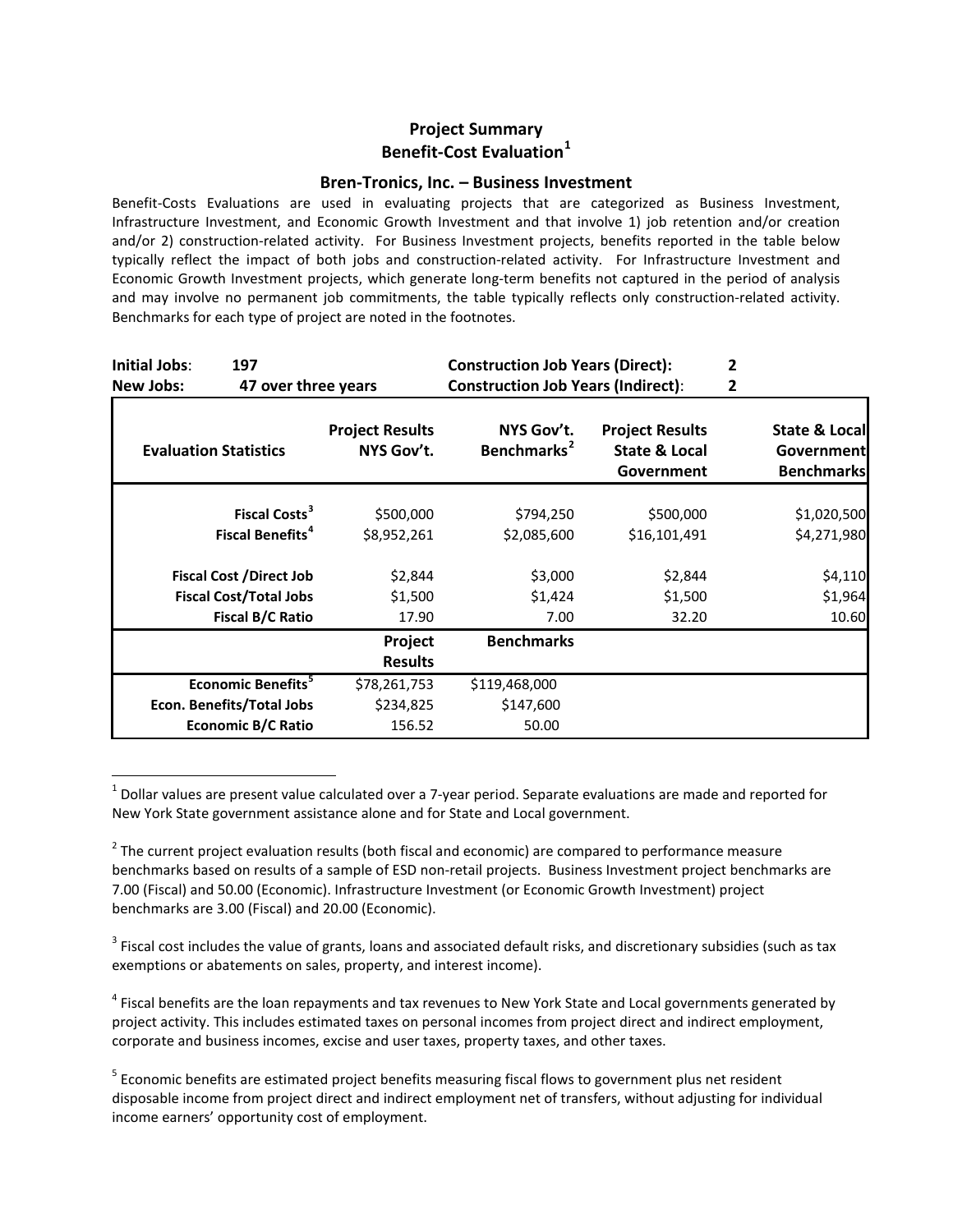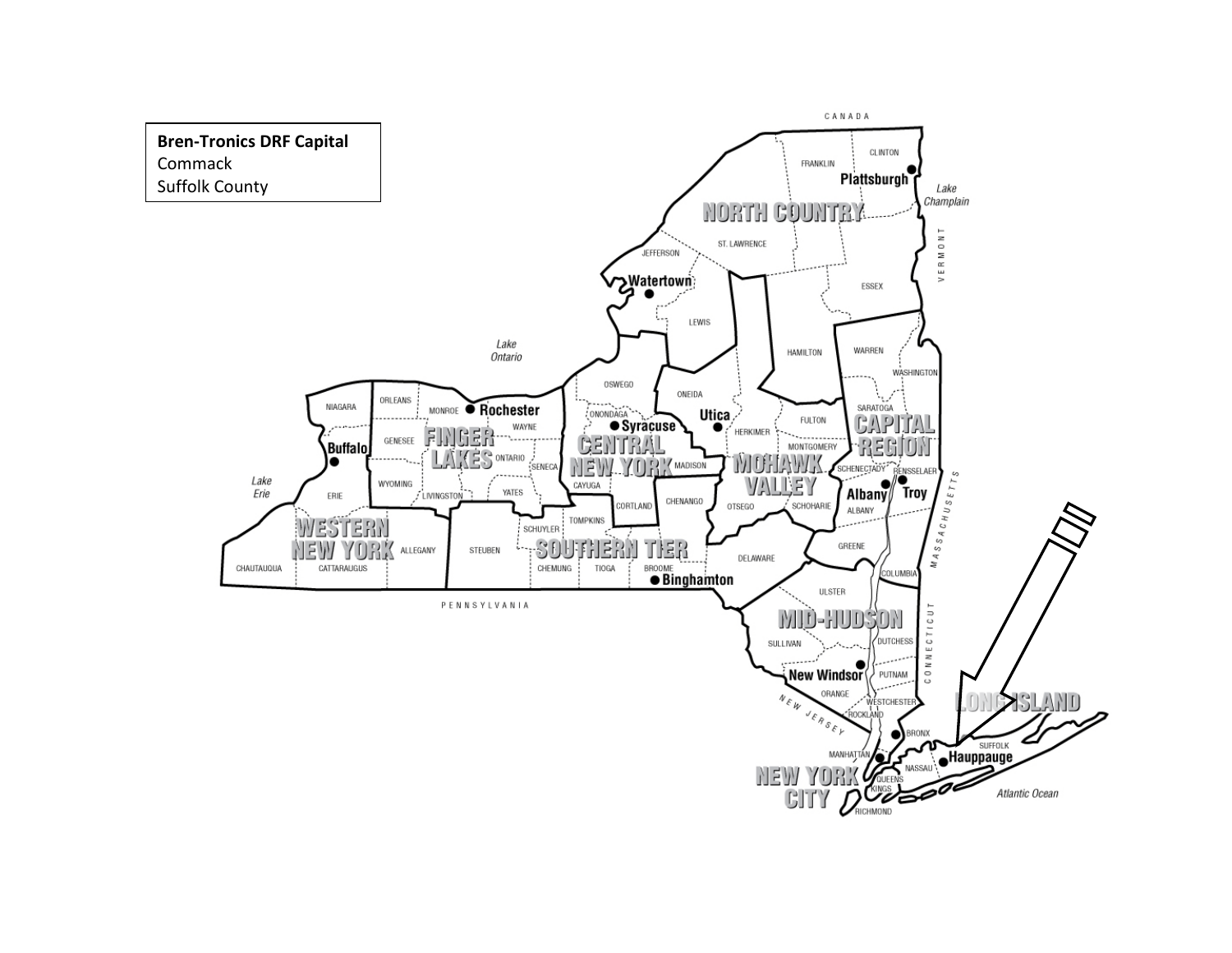# Empire State Development

# FOR CONSIDERATION

May 16, 2013

- TO: The Directors
- FROM: Kenneth Adams
- SUBJECT: Non-Discretionary Projects
- REQUEST FOR: Land Use Improvement Findings and Determinations Pursuant to Sections 10 (c) and 10 (g) of the Act; Authorization to Adopt the General Project Plan; Authorization to Make a Grant and to Take Related Actions

\_\_\_\_\_\_\_\_\_\_\_\_\_\_\_\_\_\_\_\_\_\_\_\_\_\_\_\_\_\_\_\_\_\_\_\_\_\_\_\_\_\_\_\_\_\_\_\_\_\_\_\_\_\_\_\_\_\_\_\_\_\_\_\_\_\_\_\_\_\_\_\_\_\_\_\_\_\_

Attached are the summaries of projects sponsored by the New York State Executive and Legislative branches:

|   | <b>Project Name</b>              | Proj# | Grantee             | Assistance up |
|---|----------------------------------|-------|---------------------|---------------|
|   |                                  |       |                     | to            |
|   | <b>Upstate City-by-City</b>      |       |                     |               |
|   | (Executive)                      |       |                     |               |
| A | City of Buffalo - Statler        | X834  | The City of Buffalo | 5,300,000     |
|   | Upstate City-by-City Capital     |       |                     |               |
|   | 1 project                        |       | Sub-total           | \$5,300,000   |
|   | <b>TOTAL NON-DISCRETIONARY -</b> |       | <b>TOTAL</b>        | \$5,300,000   |
|   | <b>1 PROJECT</b>                 |       |                     |               |

# I. Statutory Basis

The projects are sponsored by the Executive, Assembly or Senate, and were authorized or reappropriated in the 2013-2014 New York State budget. No residential relocation is required as there are no families or individuals residing on the site(s).

> 633 Third Avenue | New York, NY 10017 | (212) 803 - 3100 [www.esd.ny.gov](http://www.esd.ny.gov/)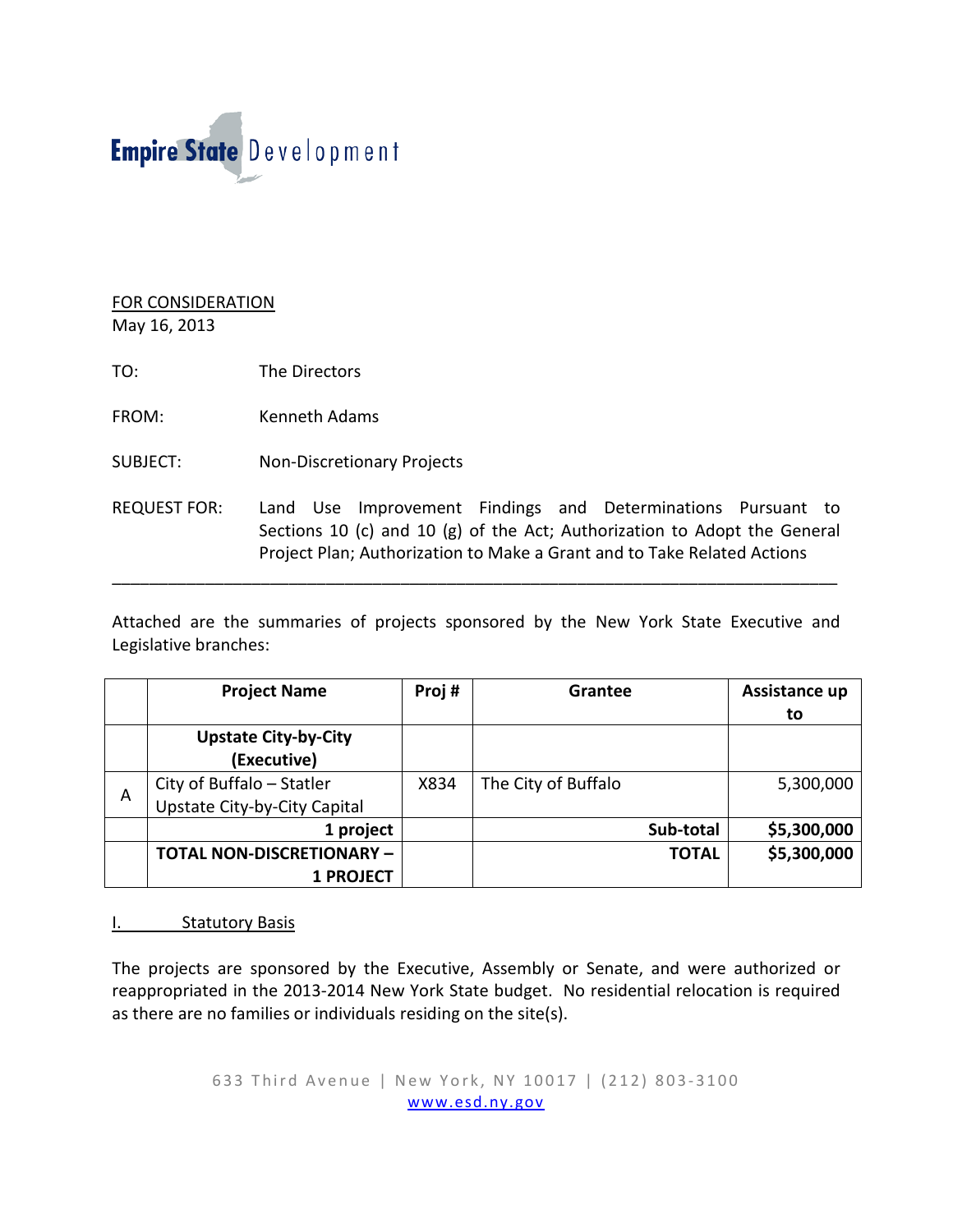# II. Environmental Review

Unless otherwise noted on a project summary, ESD\* staff has determined that the projects constitute Type II actions as defined by the New York State Environmental Quality Review Act and the implementing regulations for the New York State Department of Environmental Conservation. No further environmental review is required in connection with the projects.

The New York State Urban Development Corporation doing business as the Empire State Development Corporation ("ESD" or the "Corporation")

# III. Non-Discrimination and Contractor & Supplier Diversity

Pursuant to New York State Executive Law Article 15-A, ESD recognizes its obligation under the law to promote opportunities for maximum feasible participation of certified minority and women-owned businesses in the performance of ESD contracts. Accordingly, ESD's Non-discrimination and Contractor & Supplier Diversity policy will apply to the projects. Unless otherwise specified in the project summary, Grantees shall use their Good Faith Efforts to achieve an overall Minority and Women Business Enterprise ("MWBE") Participation Goal of 25% related to the total value of ESD's funding. This shall include a Minority Business Enterprise ("MBE") Participation goal of 15% and a Women Business Enterprise ("WBE") Participation goal of 10%. Grantees shall use Good Faith Efforts to solicit and utilize MWBEs for any contractual opportunities generated in connection with the projects and to include minorities and women in any job opportunities created by the projects.

# IV. ESD Employment Enforcement Policy

Unless otherwise noted on a project summary, the ESD Employment Enforcement Policy will not apply since the projects will not directly create or retain jobs.

# V. ESD Financial Assistance Subject to Availability of Funds and Additional Approval

The provision of ESD financial assistance is contingent upon the availability of funds and the approval of the State Division of the Budget.

## VI. Additional Requirements

Pursuant to direction received from the New York State Office of the Attorney General ("OAG"), individual project summaries may be subject to comment and approval by the OAG.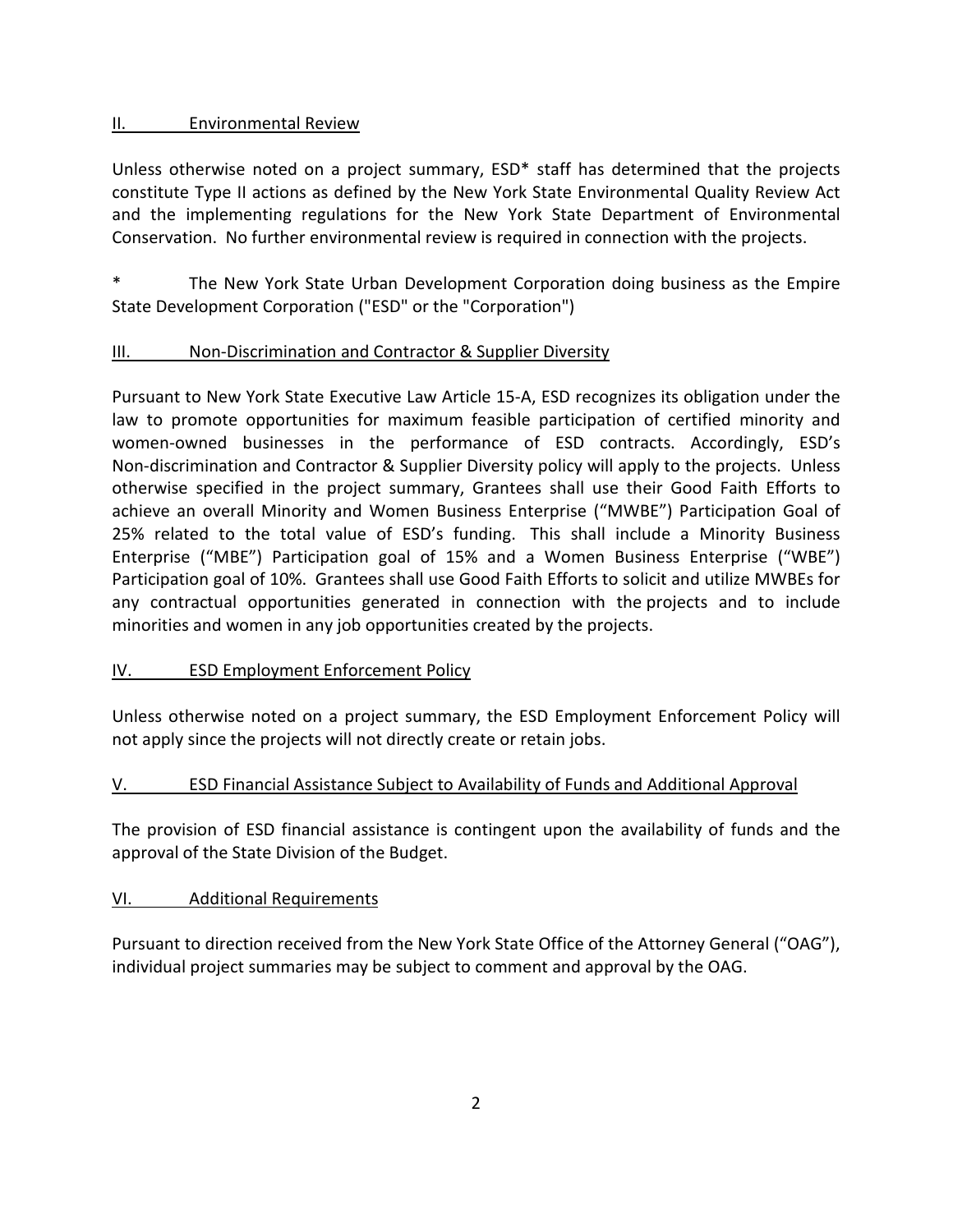Due diligence has been exercised by ESD staff in reviewing information and documentation received from grantees/borrowers and other sources, in preparation for bringing projects to the ESD Directors for approval. The due diligence process also involves coordination with a number of external constituents, including the OAG, and grantees/borrowers have provided ESD with the required Disclosure and Accountability Certifications.

Also, pursuant to s.2879-a of the Public Authorities Law, the Office of the State Comptroller ("OSC") has notified the Corporation that it will review all grant disbursement agreements ("GDAs") of more than one million dollars (\$1 million) that are supported with funds from the Community Projects Fund ("007"). Such GDAs, therefore, will not become valid and enforceable unless approved by the OSC. A clause providing for OSC review will be included in all GDAs that are subject to such approval.

#### VII. Additional Submissions to Directors

New York State Map Resolutions Project Summary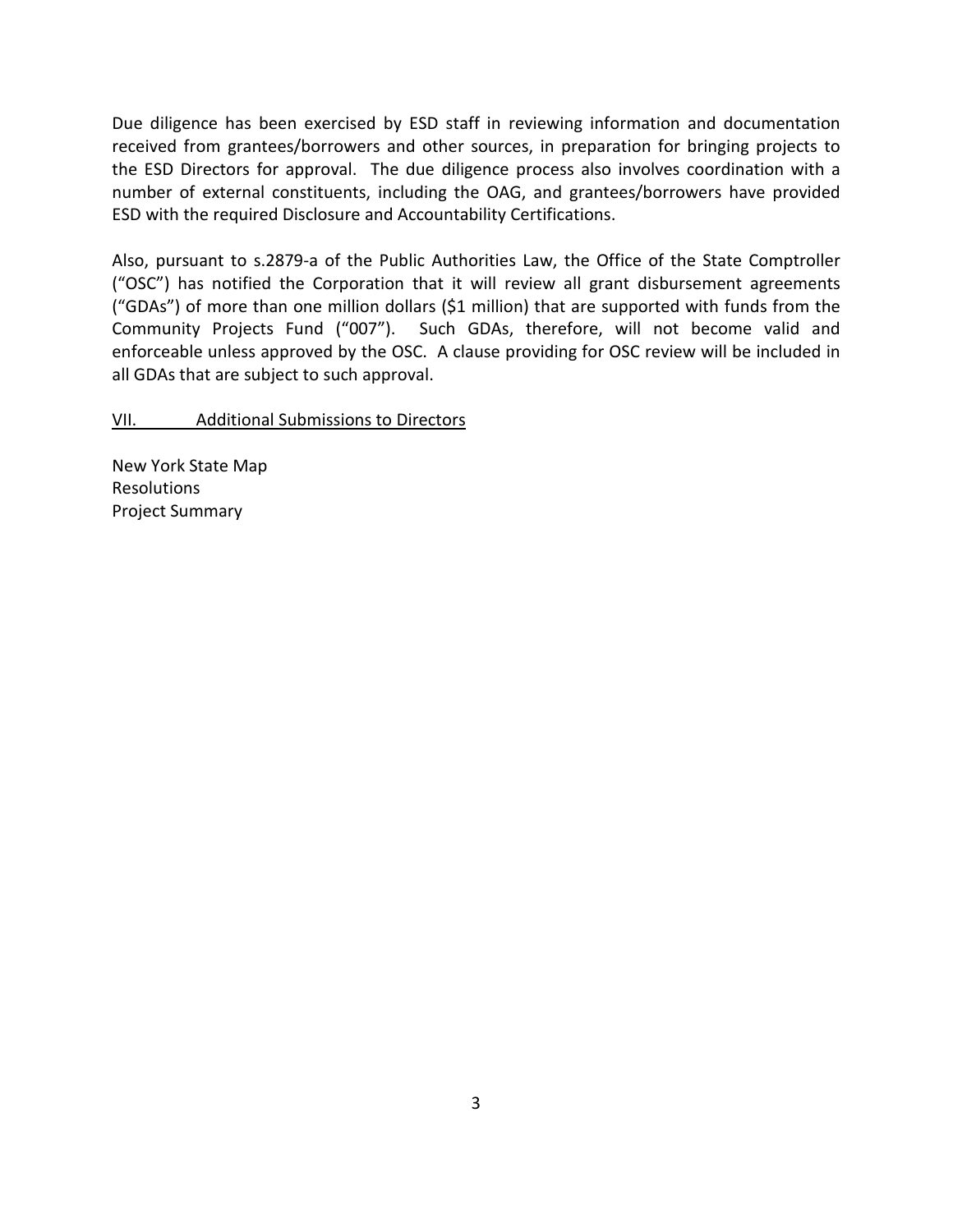Upstate City-by-City – Land Use Improvement Findings and Determinations Pursuant to Sections 10 (c) and 10 (g) of the Act; Authorization to Adopt the General Project Plan; Authorization to Make a Grant and to Take Related Actions

RESOLVED, that on the basis of the materials presented to this meeting, a copy of which is hereby ordered filed with the records of the Corporation, relating to the Upstate City-by-City project (the "Project"), the Corporation hereby determines pursuant to Section 10 (g) of the New York State Urban Development Corporation Act of 1968, as amended (the "Act"), that there are no families or individuals to be displaced from the project area(s); and be it further

\_\_\_\_\_\_\_\_\_\_\_\_\_\_\_\_\_\_\_\_\_\_\_\_\_\_\_\_\_\_\_\_\_\_\_\_\_\_\_\_\_\_\_\_\_\_\_\_\_\_\_\_\_\_\_\_\_\_\_\_\_\_\_\_\_\_\_\_\_\_\_\_\_\_\_\_\_\_

RESOLVED, that the Corporation does hereby adopt, subject to the requirements of Section 16(2) of the Act, the General Project Plan (the "Plan") for the Project submitted to this meeting, together with such changes therein as the President and Chief Executive Officer of the Corporation or his designee(s) may deem appropriate, a copy of which Plan, together with such changes, are hereby ordered filed with the records of the Corporation; and be it further resolved:

Land Use Improvement Project

- 1) That the area in which the project is to be located is a substandard or unsanitary area, or is in danger of becoming a substandard or unsanitary area and tends to impair or arrest the sound growth and development of the municipality;
- 2) That the project consists of a plan or undertaking for the clearance, replanning, reconstruction and rehabilitation of such area and for recreational and other facilities incidental or appurtenant thereto;
- 3) That the plan or undertaking affords maximum opportunity for participation by private enterprise, consistent with the sound needs of the municipality as a whole;
- 4) That the proposed facilities or project is consistent with any existing local or regional comprehensive plan; and
- 5) The requirements of Section 10(g) of the Act are satisfied.

and be it further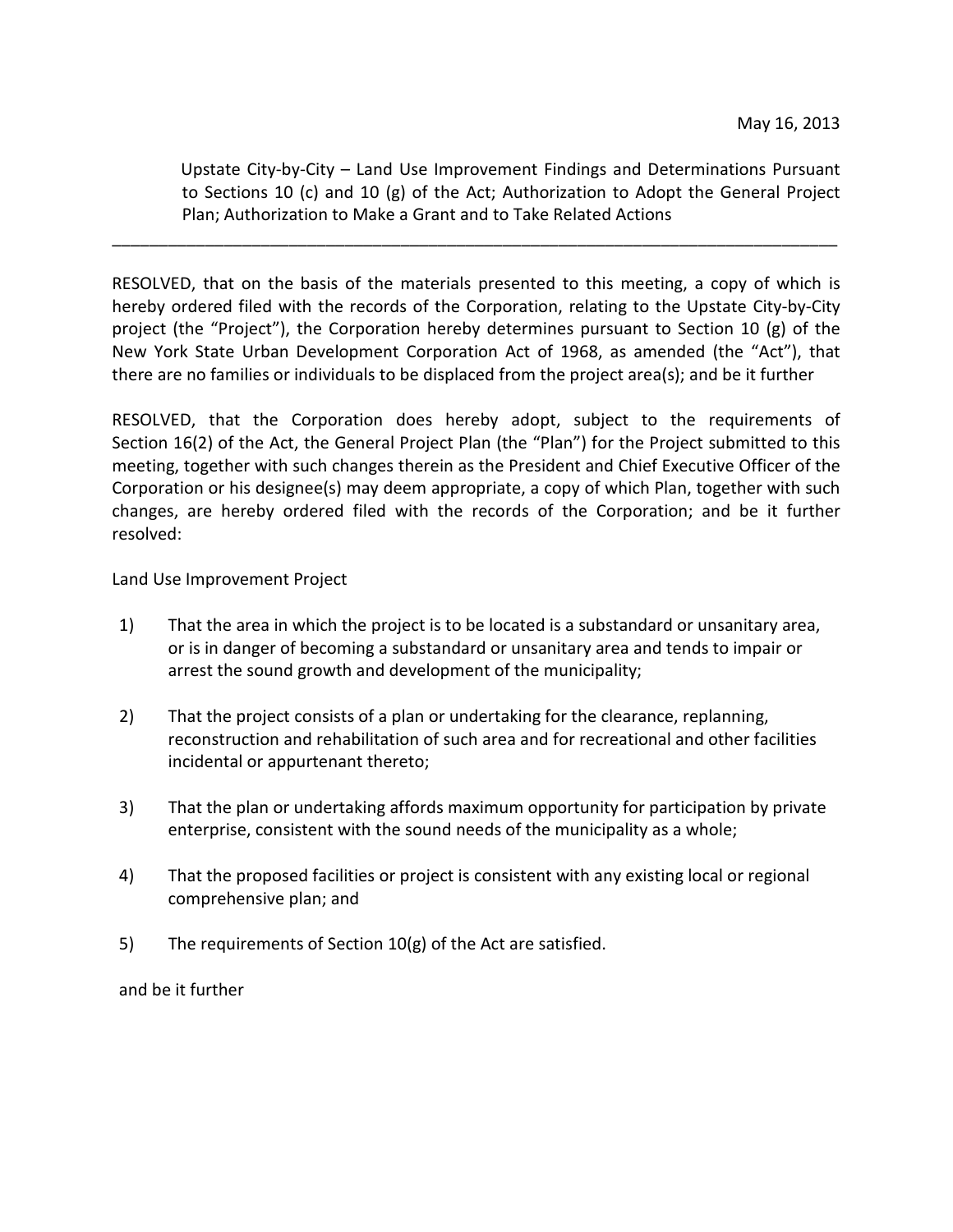RESOLVED, that upon written findings of the President and Chief Executive Officer of the Corporation or his designee(s) that no substantive negative testimony or comment has been received at the public hearing held on the Plan, such Plan shall be effective at the conclusion of such hearing, and that upon such written findings being made, the President and Chief Executive Officer of the Corporation or his designee(s) be, and each of them hereby is, authorized to make a grant to the party and for the amount listed below from Upstate City-by-City, for the purposes, and substantially on the terms and conditions, set forth in the materials presented to this meeting, with such changes as the President and Chief Executive Officer of the Corporation or his designee(s) may deem appropriate, subject to the availability of funds and the approval of the State Division of the Budget; and be it further

RESOLVED, that the President and Chief Executive Officer of the Corporation or his designee(s) be, subsequent to the making of the grant, and each of them hereby is, authorized to take such actions and make such modifications to the terms of the grant as he or she may deem necessary or appropriate in the administration of the grant; and be it further

RESOLVED, that the provision of ESD financial assistance is expressly contingent upon: (1) the approval of the Public Authorities Control Board, if applicable, and (2) receipt of all other necessary approvals; and be it further

## Upstate City-by-City – Executive - Project Summary Table

|   | <b>Project Name</b>                                       | Proj# | Grantee             | Assistance up |
|---|-----------------------------------------------------------|-------|---------------------|---------------|
|   |                                                           |       |                     | to            |
| A | City of Buffalo - Statler Upstate<br>City-by-City Capital | X834  | The City of Buffalo | 5,300,000     |
|   |                                                           |       | <b>TOTAL</b>        | \$5,300,000   |

RESOLVED, that the President and Chief Executive Officer of the Corporation or his designee(s) be, and each of them hereby is, authorized in the name and on behalf of the Corporation to execute and deliver any and all documents and to take all actions as he or she may in his or her sole discretion consider to be necessary or proper to effectuate the foregoing resolutions.

\* \* \*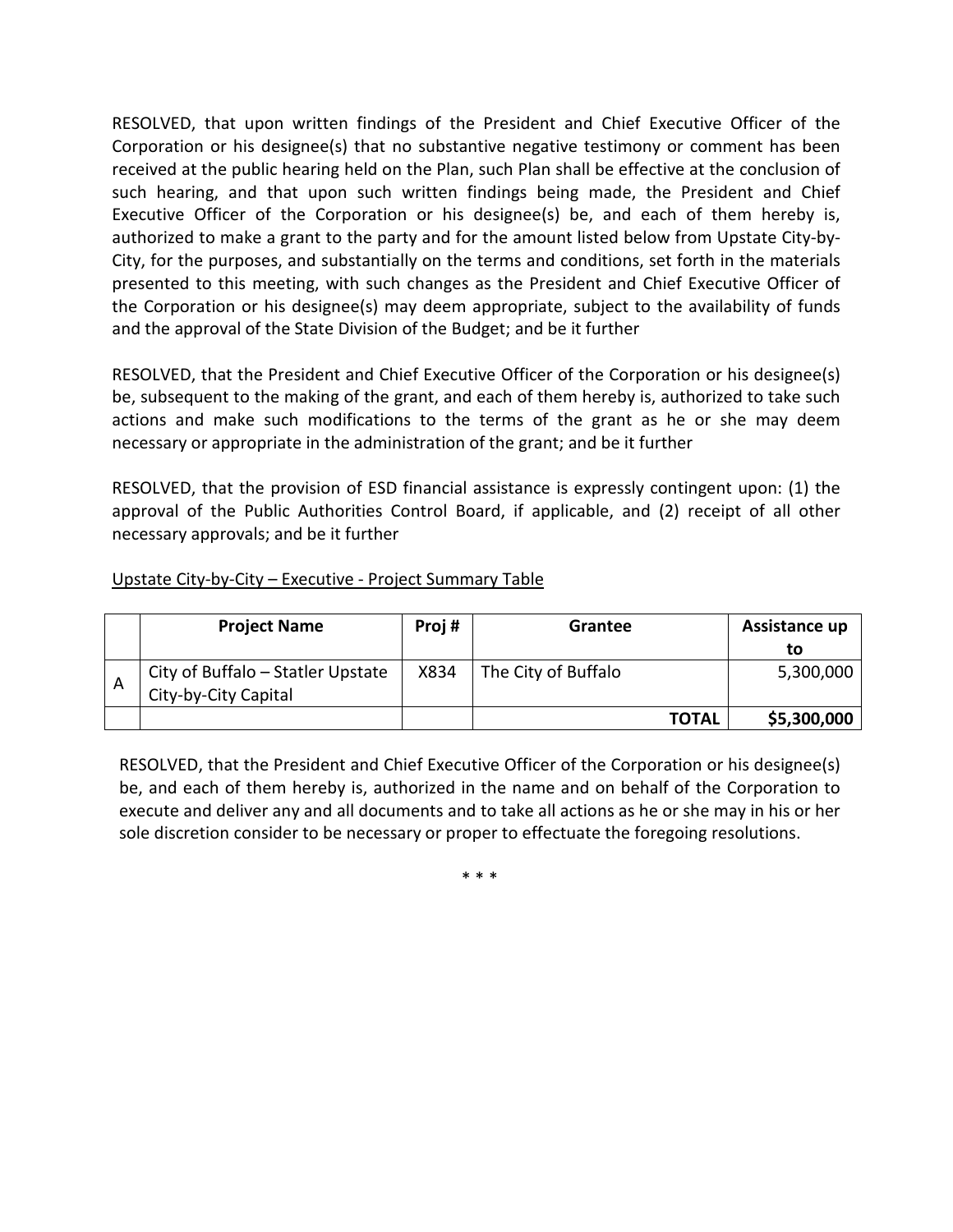May 16, 2013

## General Project Plan

| Grantee:                 | The City of Buffalo ("Buffalo" or the "City")                                                                                                                                                                                                           |
|--------------------------|---------------------------------------------------------------------------------------------------------------------------------------------------------------------------------------------------------------------------------------------------------|
|                          | <b>Beneficiary Company:</b> Statler City LLC ("Statler City")                                                                                                                                                                                           |
| <b>ESD Investment:</b>   | A grant of up to \$5.3 million to be used for a portion of the cost of<br>building renovations.                                                                                                                                                         |
| <b>Project Location:</b> | 107 Delaware Avenue, Buffalo, Erie County                                                                                                                                                                                                               |
| <b>Proposed Project:</b> | Redevelopment of a vacant historic structure into a hospitality center<br>with office and retail space.                                                                                                                                                 |
| <b>Project Type:</b>     | <b>Building renovations</b>                                                                                                                                                                                                                             |
| <b>Regional Council:</b> | The Western New York Regional Economic Development Council<br>("WNYREDC") has been made aware of this item. The project is<br>consistent with the WNYREDC'S Regional Plan as it will improve the<br>region's image by increasing tourism and marketing. |

## **Background:**

Beneficiary Industry – Statler City is a hospitality and entertainment center which caters to special events including weddings, conferences, holiday parties, dance recitals, and corporate luncheons.

Grantee History - The City, incorporated in 1832, is located in Erie County in Western New York State. The City is approximately 41 square miles in area and has a current population of about 262,000 people. At the turn of the twentieth century, Buffalo was the eighth most populous city and hosted the fifth largest economy in the United States. The City, which is located at the western terminus of the Erie Barge Canal, became known as the "Queen City" of the Great Lakes. It developed as a major transportation hub and contained a vibrant industrial base, which produced innovations in energy, chemicals and aeronautics. Today, as a result of shifts in transportation trends and a decline of its industrial base, Buffalo is one of the poorest of the largest 100 cities in the United States based on household income, unemployment and percentage of population on public assistance. In the 1990s more jobs were lost in Buffalo than any other urban community of comparable size in the country. The City has lost over 50% of its population since the 1950s. The current poverty rate in the City is 29%. Buffalo is also ranked one of the top seven cities based on the number of vacant housing units, which currently involve over 22,000 properties.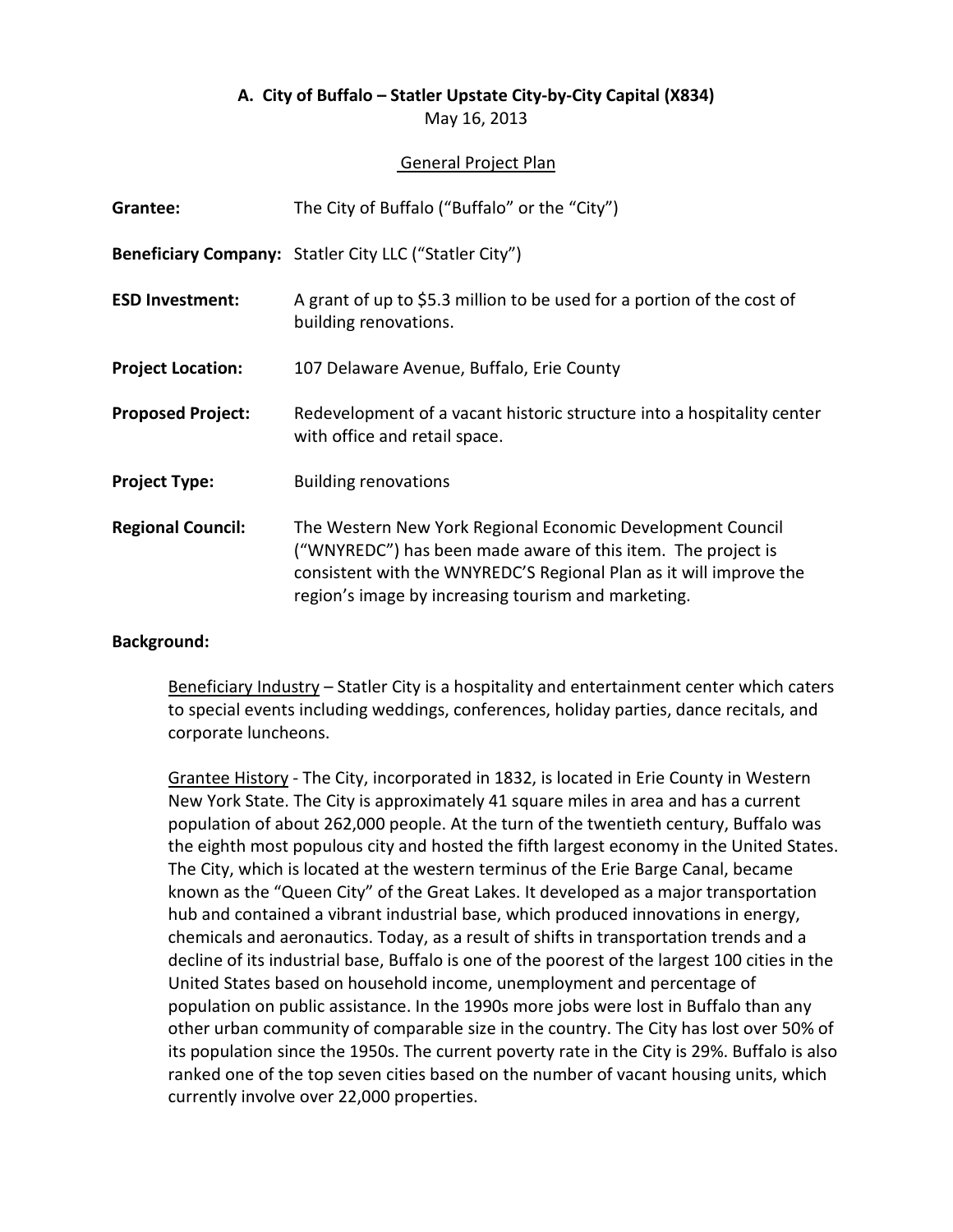Beneficiary History – Statler City was formed in August 2010 to acquire and redevelop the vacant former Statler Towers (the "Statler"), an 18-story, 800,000-square-foot historic structure built in 1923 by Ellsworth Statler as his flagship hotel. The Statler, originally called the Buffalo Statler, was gradually converted to offices in 1948 as Buffalo had an abundance of hotel rooms; the last hotel rooms were closed in 1984. The Statler's ballrooms continued to be used for catered events and banquets. The Statler went into bankruptcy in the late 2000s, at which time a majority of the building was vacant after several failed attempts to renovate it into a mixed-use structure. In January 2010, the Statler officially closed. Subsequently, the City closed adjacent sidewalks due to falling façade debris. In August 2010, the U.S. Bankruptcy Court accepted the bid from Statler City, which acquired the building on March 15, 2011 and immediately began building stabilization and renovations. The lower floor public rooms, including the lobby and ballrooms, were reopened on December 31, 2011 with a New Year's Eve Gala.

The Beneficiary's owner, Mark Croce, has a proven history in the renovation of blighted properties including the five-Star Chophouse restaurant; the multi-level entertainment building, The Coliseum, which includes a bar and rooftop patio; the Brownstone restaurant which was a boarded up rooming house at time of purchase; and many future plans for renovating buildings such as the Curtiss Building, the Hertz Garage and the Saturn Rings Building. New buildings on properties owned by Mr. Croce will be located throughout the City, including a three-level mixed-use space at the corner of Pearl and Chippewa Streets. Mr. Croce is also a dedicated member of the Buffalo Community, serving on the Niagara Frontier Transportation Authority's Board of Commissioners as a Member of the Audit & Governance, Surface Transportation, Property Risk Management, and Aviation and Human Resource Committees. He also serves as a Board Member of Buffalo Place, and Vice President of the Buffalo Police Foundation.

## Beneficiary Ownership – Privately owned

Beneficiary Size – Statler City LLC currently has one employee.

Beneficiary Market – The Statler, once completely renovated, will provide banquet and conferences facilities, restaurants and small retail outlets. A hotel is being contemplated, which would provide additional accommodations for the immediately adjacent Buffalo Niagara Convention Center (the "Convention Center").

ESD Involvement – In mid-2012, the City advised ESD that although Statler City had completed preliminary stabilization and renovations to the ground floors, it lacked sufficient funds to continue stabilization and interior and exterior renovations necessary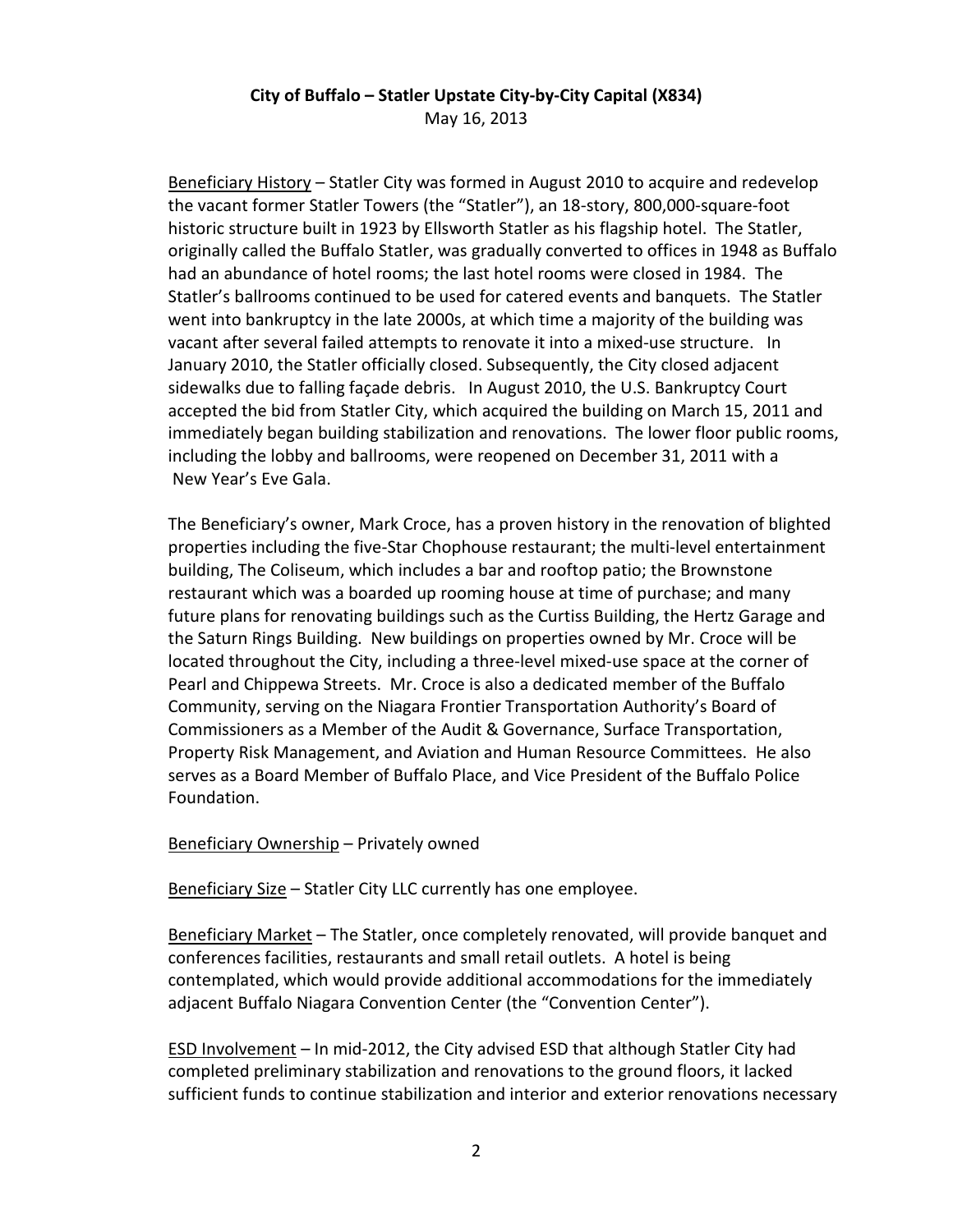to return the 18-story vacant structure to full use. Infrastructure issues needed to be addressed for Statler City to qualify for financing and to attract the hotel operator.

Past ESD Support - ESD's financial support to the City began in 1999. Since then, total financial support has been \$32,876,984 for 16 projects. Nine of the projects have been completed, with funds fully disbursed.

Statler City, LLC is Empire Zone certified in the Buffalo zone, effective June 2010. It has not reported using any tax credits in 2010 and 2011. It will be eligible for various tax credits through 2019. Statler City is not a participant in the Excelsior Jobs Program.

ESD's financial support to the City in the last five years is summarized in the chart below. Several grants have been fully disbursed, and others are underway.

| Program              | Project<br># | Amount      | <b>Date Start</b><br>(ESD Directors'<br>Approval date) | Date End<br>(Project Completion:<br><b>Contract Expiration</b><br>or Job Requirement) | <b>Purpose</b>                                    |
|----------------------|--------------|-------------|--------------------------------------------------------|---------------------------------------------------------------------------------------|---------------------------------------------------|
|                      | W089         | \$5,072,000 | April 2008                                             | December 2010                                                                         |                                                   |
|                      | W090         | \$4,500,000 | <b>July 2008</b>                                       | December 2012                                                                         |                                                   |
|                      | W848         | \$2,000,000 | December 2009                                          | <b>March 2017</b>                                                                     |                                                   |
|                      | W896         | \$1,350,000 | February 2010                                          | September 2011                                                                        | Capital Grants-<br>demolition,                    |
| <b>RESTORE NY</b>    | W839         | \$7,635,526 | November 2010                                          | December 2016                                                                         | deconstruction,<br>rehabilitation, or             |
|                      | W898         | \$2,634,474 | <b>June 2011</b>                                       | December 2016                                                                         | reconstruction of<br>vacant, obsolete or          |
|                      | W897         | \$320,000   | November 2012                                          | October 2013                                                                          | surplus structures                                |
|                      | X110         | \$500,000   | January 2013                                           | December 2018                                                                         |                                                   |
|                      | W904         | \$1,000,000 | <b>March 2010</b>                                      | December 2015                                                                         | Capital Grant-<br>construction                    |
| Upstate City-by-City | W905         | \$1,000,000 | <b>March 2010</b>                                      | February 2013                                                                         | Capital Grant-<br>construction                    |
|                      | X956         | \$3,000,000 | December 2012                                          | Ongoing                                                                               | Capital Grant-<br>regional revolving loan<br>fund |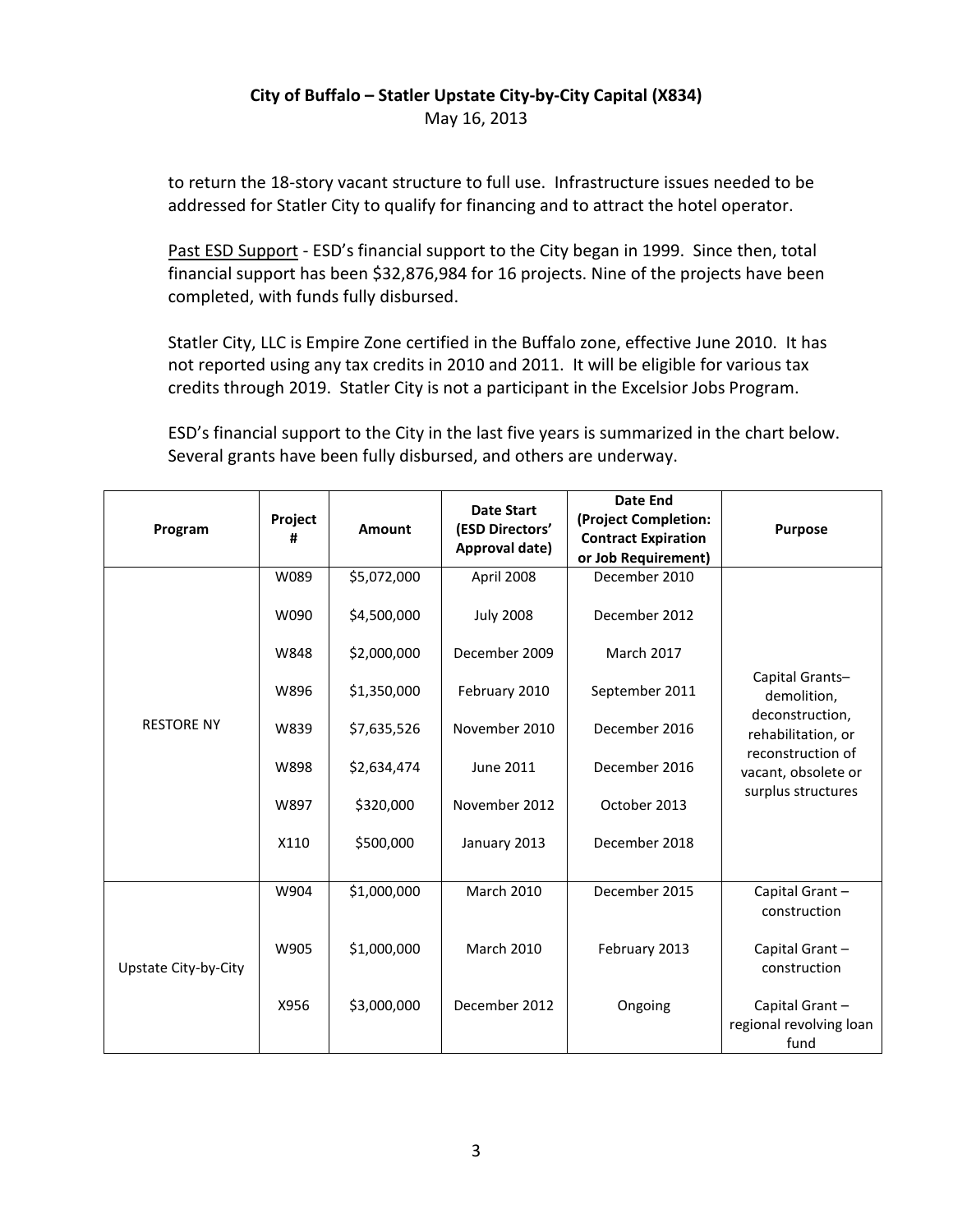# **The Project:**

# Completion – June 2014

Activity – The project involves the acquisition of the Statler; interior and exterior renovations including roof replacement, masonry restoration and stabilization, electrical and water/waste service upgrades, the installation of new fire alarm and sprinkler systems, asbestos abatement, interior demolition and reconstruction, entrance and canopy restoration, and related soft costs.

Results – The project will increase Buffalo's marketability for conventions and growing tourism industry by renovating the vacant Statler into a leading hospitality center for upscale entertainment, and allowing for the full development of the interior spaces for lease to new businesses, as well as paving the way for a name brand hotel. The Statler is one of the only area facilities that can meet the needs for large events as it can hold up to 2,000 people. With its close proximity to the Convention Center, it also enables the Buffalo Niagara Convention and Visitor's Bureau to market major events that it otherwise might not attract, thereby increasing business and tourism. The stabilization of the exterior of the Statler will also allow for development of the interior spaces for lease to new businesses.

| <b>Financing Uses</b>            | Amount                 | <b>Financing Sources</b>             | Amount       | Percent |
|----------------------------------|------------------------|--------------------------------------|--------------|---------|
| <b>Building Improvements</b>     | \$ 8,049,839 ESD Grant |                                      | \$5,300,000  | 41%     |
| Furniture, Fixtures, & Equipment |                        | 2,294,746   Beneficiary Equity       | 7,500,000    | 59%     |
| <b>Real Estate Acquisition</b>   | 611,775                |                                      |              |         |
| Soft Costs                       | 1,843,640              |                                      |              |         |
| <b>Total Project Costs</b>       |                        | \$12,800,000 Total Project Financing | \$12,800,000 | 100%    |

| <b>Grantee Contact -</b> | Mr. Michael Breen, Communications Manager    |                     |  |  |
|--------------------------|----------------------------------------------|---------------------|--|--|
|                          | <b>Buffalo Urban Renewal Agency</b>          |                     |  |  |
|                          | 913 City Hall                                |                     |  |  |
|                          | Buffalo, NY 14202-3376                       |                     |  |  |
|                          | Phone: (716) 851-5468                        | Fax: (716) 842-6942 |  |  |
|                          | Beneficiary Contact - Mr Mark D. Croce Owner |                     |  |  |

Beneficiary Contact - Mr. Mark D. Croce, Owner 257 Franklin Street Buffalo, NY 14202 Phone: (716) 208-1215 Fax: (716) 847-6296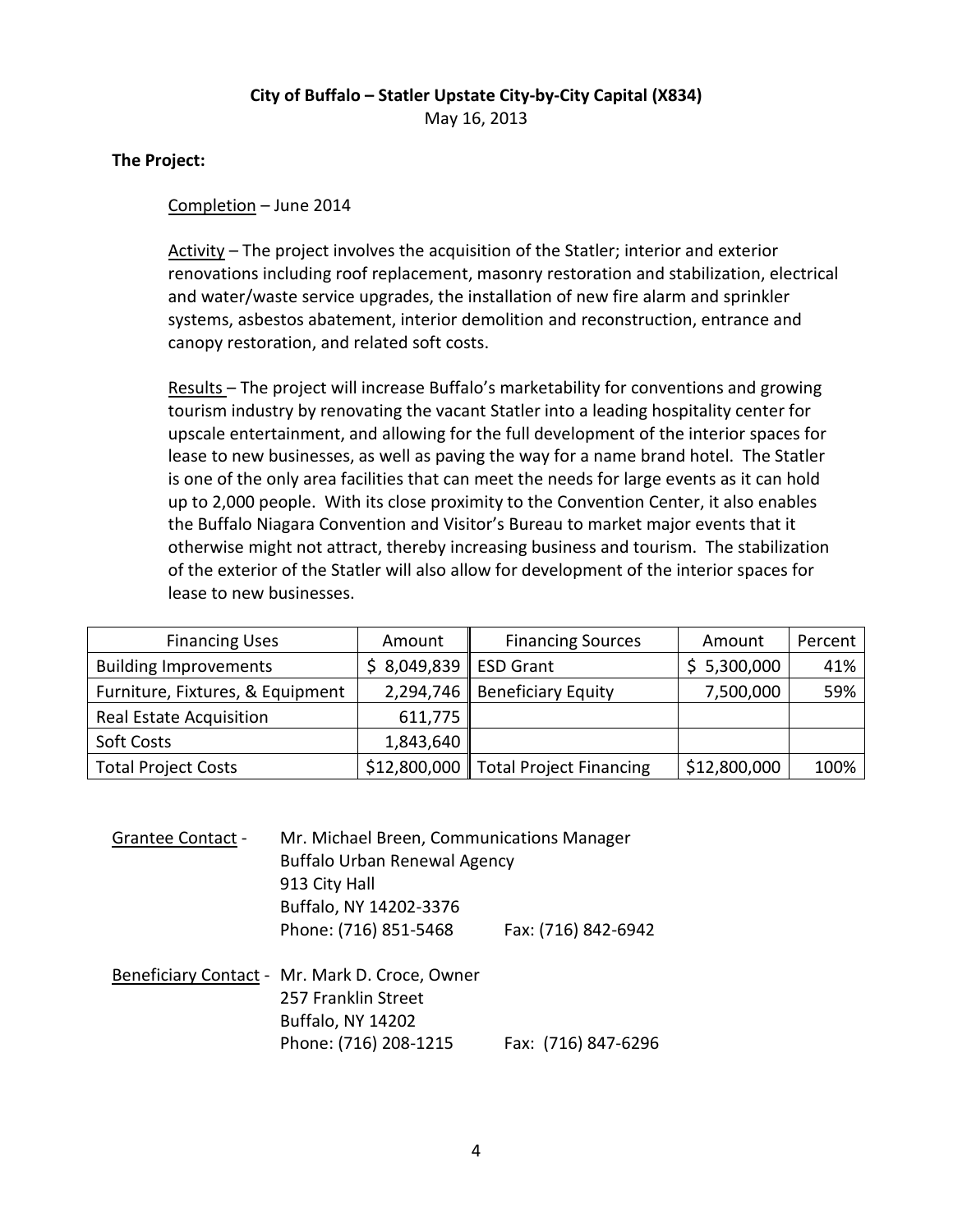| Project Team - | Origination                                | Christina Orsi |
|----------------|--------------------------------------------|----------------|
|                | <b>Project Management</b>                  | Jean Williams  |
|                | <b>Contractor &amp; Supplier Diversity</b> | Vikas Gera     |
|                | Environmental                              | Soo Kang       |

## **Financial Terms and Conditions:**

- 1. Upon execution of the Grant Disbursement Agreement, the Grantee shall reimburse ESD for all out-of-pocket expenses incurred in connection with the project.
- 2. The Grantee will be obligated to advise ESD of any materially adverse changes in its financial condition prior to disbursement.
- 3. Up to \$5.3 million will be disbursed to the Grantee in three installments as follows: a) an Initial Disbursement of \$2 million will be disbursed upon documentation of project costs totaling \$5 million, assuming that all project approvals have been completed and funds are available;
	- b) a Second Disbursement of \$1.6 million will be disbursed upon documentation of additional project costs of \$3 million (aggregate total \$8 million), provided Grantee is otherwise in compliance with program requirements;
	- c) a Third Disbursement of \$1.7 million will be disbursed upon completion of the project substantially as described in these materials and documentation of additional project costs of \$4 million (aggregate total \$12 million), provided Grantee is otherwise in compliance with program requirements.

Payment will be made upon presentation to ESD of an invoice and such other documentation as ESD may reasonably require. Expenditures must be incurred on or after April 1, 2008 to be considered eligible project costs. All disbursements must be requested by April 1, 2015.

- 4. If a hotel is developed at the Project Location, the Grantee will be required to comply with the Labor Peace Agreement provisions contained in NYS Public Authorities Law Section 2879-b.
- 5. ESD may reallocate the project funds to another form of assistance, at an amount no greater than \$5.3 million, for this project if ESD determines that the reallocation of the assistance would better serve the needs of the City and the State of New York. In no event shall the total amount of any assistance to be so reallocated exceed the total amount of assistance approved by the Directors.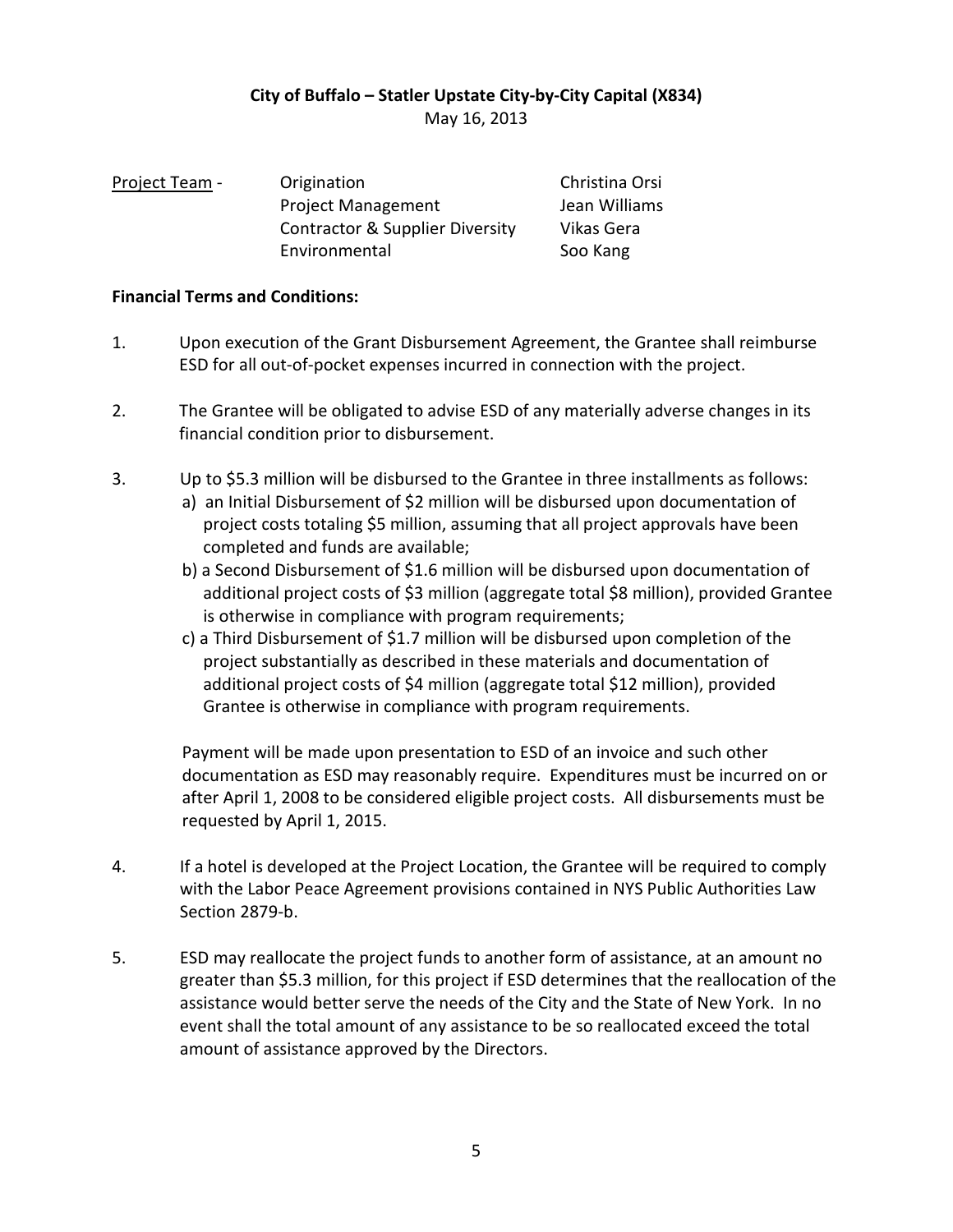# **Environmental Review:**

ESD staff has determined that the project constitutes a Type II action as defined by the New York State Environmental Quality Review Act ("SEQRA") and the implementing regulations of the New York State Department of Environmental Conservation. No further environmental review is required in connection with the project.

Due to the building's inclusion in the State and National Registers of Historic Places, ESD has confirmed that the project sponsor initiated consultation with the New York State Office of Parks, Recreation and Historic Preservation ("OPRHP") pursuant to Section 14.09 of the New York State Parks, Recreation and Historic Preservation Law. ESD will ensure that consultation is completed with OPRHP in accordance with a Letter of Understanding.

# **Non-Discrimination and Contractor & Supplier Diversity:**

ESD's Non-Discrimination and Contractor & Supplier Diversity policies will apply to this Project. The Recipient shall be required to: (i) include minorities and women in any job opportunities created, (ii) solicit and utilize MWBEs for any contractual opportunities generated in connection with the Project and (iii) use Good Faith Efforts (pursuant to 5 NYCRR §142.8) to achieve an overall Minority and Women Business Enterprise ("MWBE") Participation Goal of 25%. The overall goal shall include a Minority Business Enterprise ("MBE") Participation Goal of 15% and a Women Business Enterprise ("WBE") Participation Goal of 10% related to the total value of ESD's funding.

# **Statutory Basis – Section 10 Findings – Upstate City-by-City Project:**

Land Use Improvement Project

- 1. That the area in which the project is to be located is a substandard or unsanitary area, or is in danger of becoming a substandard or unsanitary area and tends to impair or arrest the sound growth and development of the municipality. The project involves the re-use of a vacant and underutilized building in the City, transforming it into much desired downtown hotel and conference center consistent with increasing regional tourism. The building, if left vacant, would continue to deteriorate, further prohibiting economic development efforts within the City.
- 2. That the project consists of a plan or undertaking for the clearance, replanning, reconstruction and rehabilitation of such area and for recreational and other facilities incidental or appurtenant thereto. The project includes renovation of a vacant historical structure. There are no recreational or other facilities affected.
- 3. That the plan or undertaking affords maximum opportunity for participation by private enterprise, consistent with the sound needs of the municipality as a whole.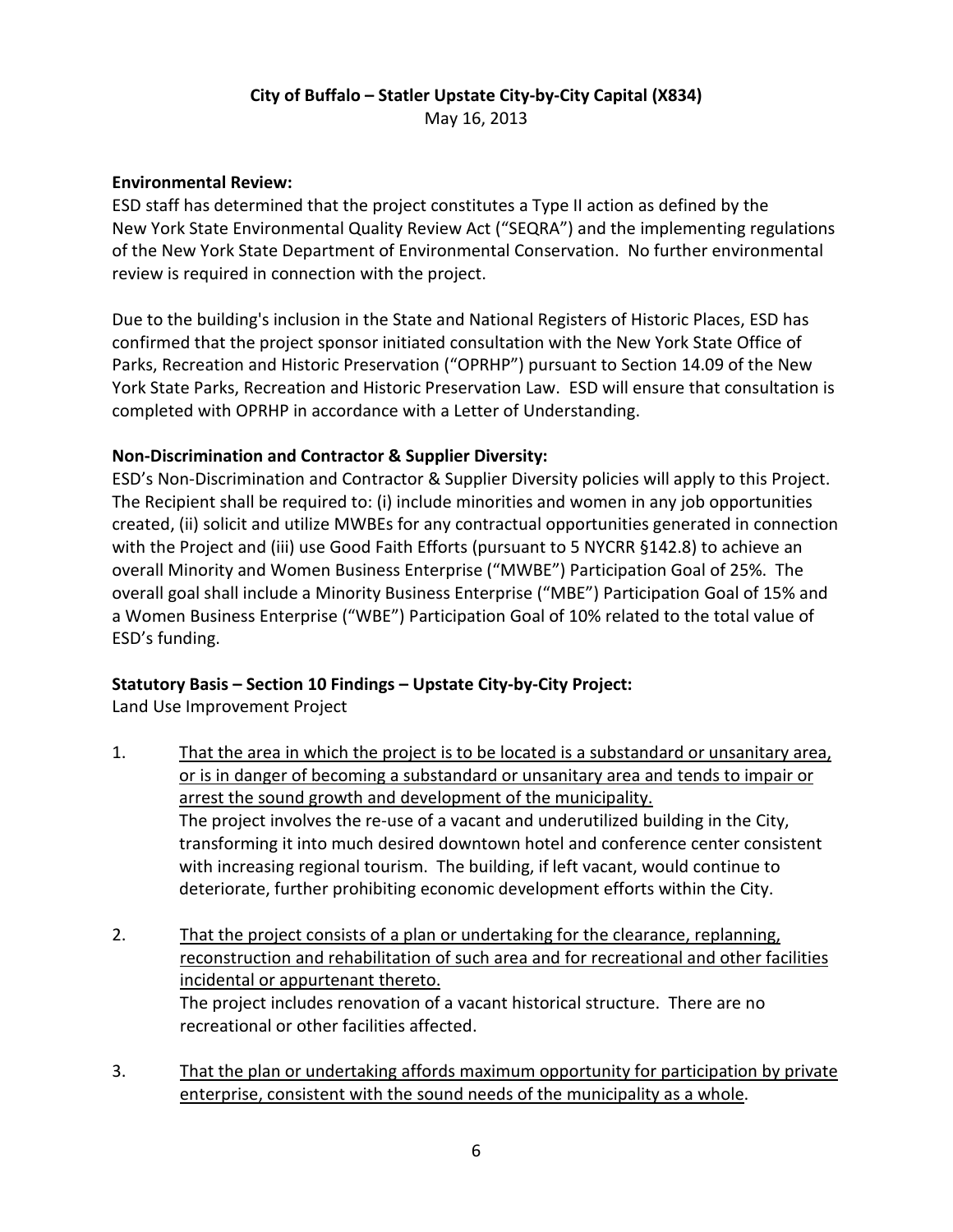# **City of Buffalo – Statler Upstate City-by-City Capital (X834)** May 16, 2013

Work for the design and construction phases of the project will include requests for proposals to local suppliers and contractors. Award for contracts will be consistent with regulations governing municipal bid processes.

# 4. That the proposed facilities or project is consistent with any existing local or regional comprehensive plan.

The proposed project is consistent with The Queen City Hub Plan, the adopted master plan for Buffalo's downtown, to improve the competitiveness of downtown Buffalo in capturing new job and investment decisions, as well as to establish a process and management capacity for long term downtown sustainable development.

5. The requirements of Section 10(g) of the Act are satisfied. No residential relocation is required because there are no families or individuals residing on the sites.

## **Disclosure and Accountability Certifications:**

The Grantee and Beneficiary have provided ESD with the required Disclosure and Accountability Certifications. Grantee's and Beneficiary's certifications indicate that the Grantee and Beneficiary have no conflict of interest or good standing violations and, therefore, staff recommends that the Corporation authorize the grant to the Grantee as described in these materials.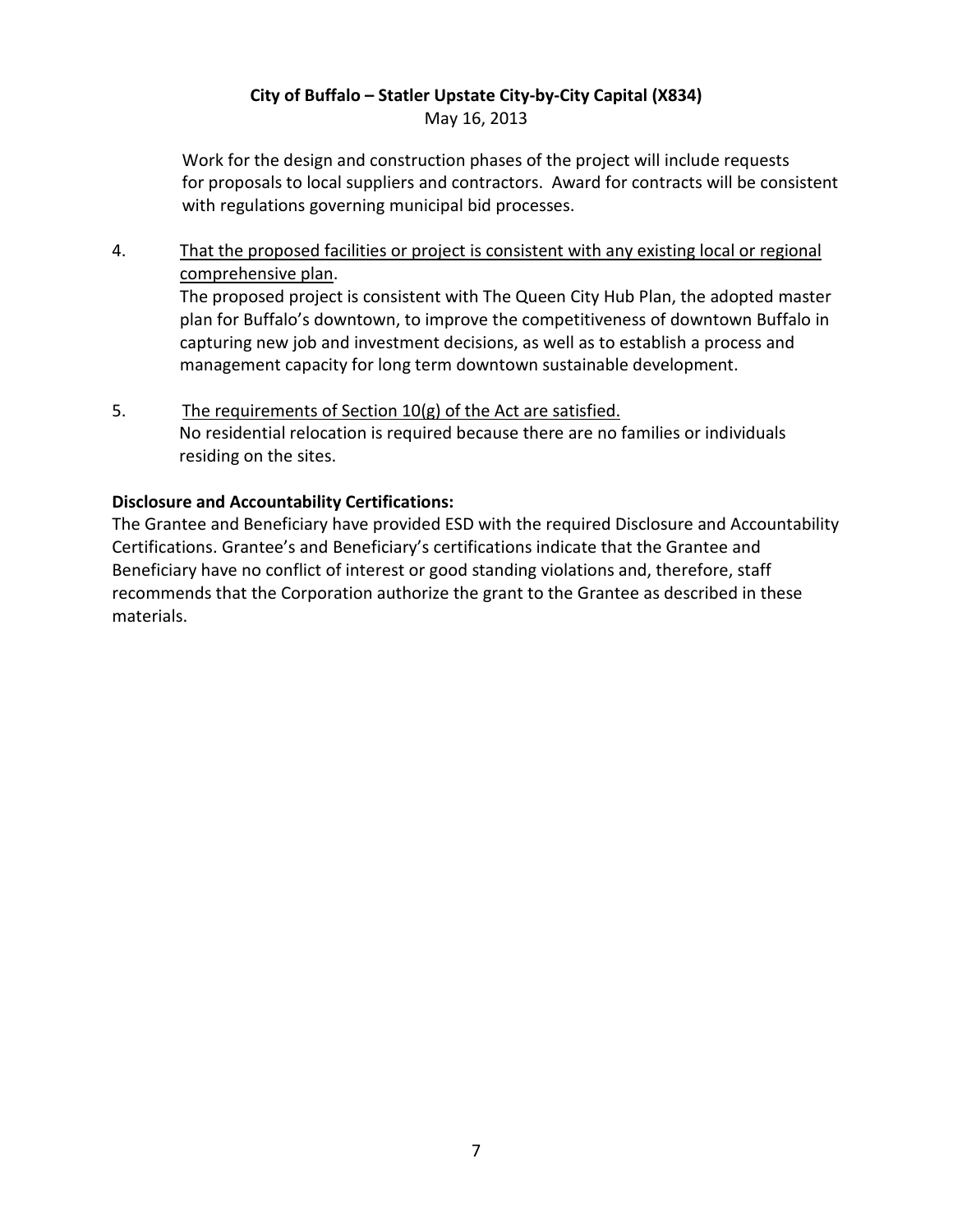# Empire State Development

FOR CONSIDERATION May 16, 2013

| TO:                 | The Directors                                                       |
|---------------------|---------------------------------------------------------------------|
| FROM:               | Kenneth Adams                                                       |
| SUBJECT:            | City of Buffalo (Erie County) – Sublease of Space - 95 Perry Street |
| <b>REQUEST FOR:</b> | Authorization to Enter into a Sublease and Take Related Actions     |

#### I. Background

In March of 2008, ESD entered into a lease with Michigan Street Development, LLC for the entire fourth and fifth floors consisting of 30,610 square feet of space in a newly renovated warehouse located on 95 Perry Street, Buffalo, New York. ESD took possession of the premises on October 1, 2008. The leased premises currently houses staff of ESD and its subsidiary, the Erie Canal Harbor Development Corporation. The lease is for a ten-year term with rent at a rate of \$15 per square foot per annum for years 1 through 3, \$15.50 per square foot per annum for years 4 through 7 and \$16 per square foot per annum for years 8 through 10. In addition, ESD is required to pay utilities (gas and electric) for the lease premises.

#### II. Proposed Transaction

The Erie County Industrial Development Agency ("ECIDA") is currently located at 143 Genesee Street in the City of Buffalo. Extensive talks between ESD and the ECIDA have resulted in an agreement whereby the ECIDA will relocate its office to available space on the fourth floor of 95 Perry Street. This arrangement will permit ESD and the ECIDA to provide a one-stop economic development facility servicing Erie County.

It is expected that the ECIDA will lease approximately 8,600 square feet of space on the fourth floor. The actual square footage will be calculated once the ECIDA confirms its space needs. In addition, the ECIDA will share common space on the floor with other tenants. Currently, the New York State Power Authority subleases space and it is expected that the ECIDA will sublease part of its space to the Buffalo Urban Development Corporation ("BUDC"). In the event that BUDC does not locate at 95 Perry Street or leaves the space after the sublease commences, the ECIDA will be given the option of reducing its space accordingly.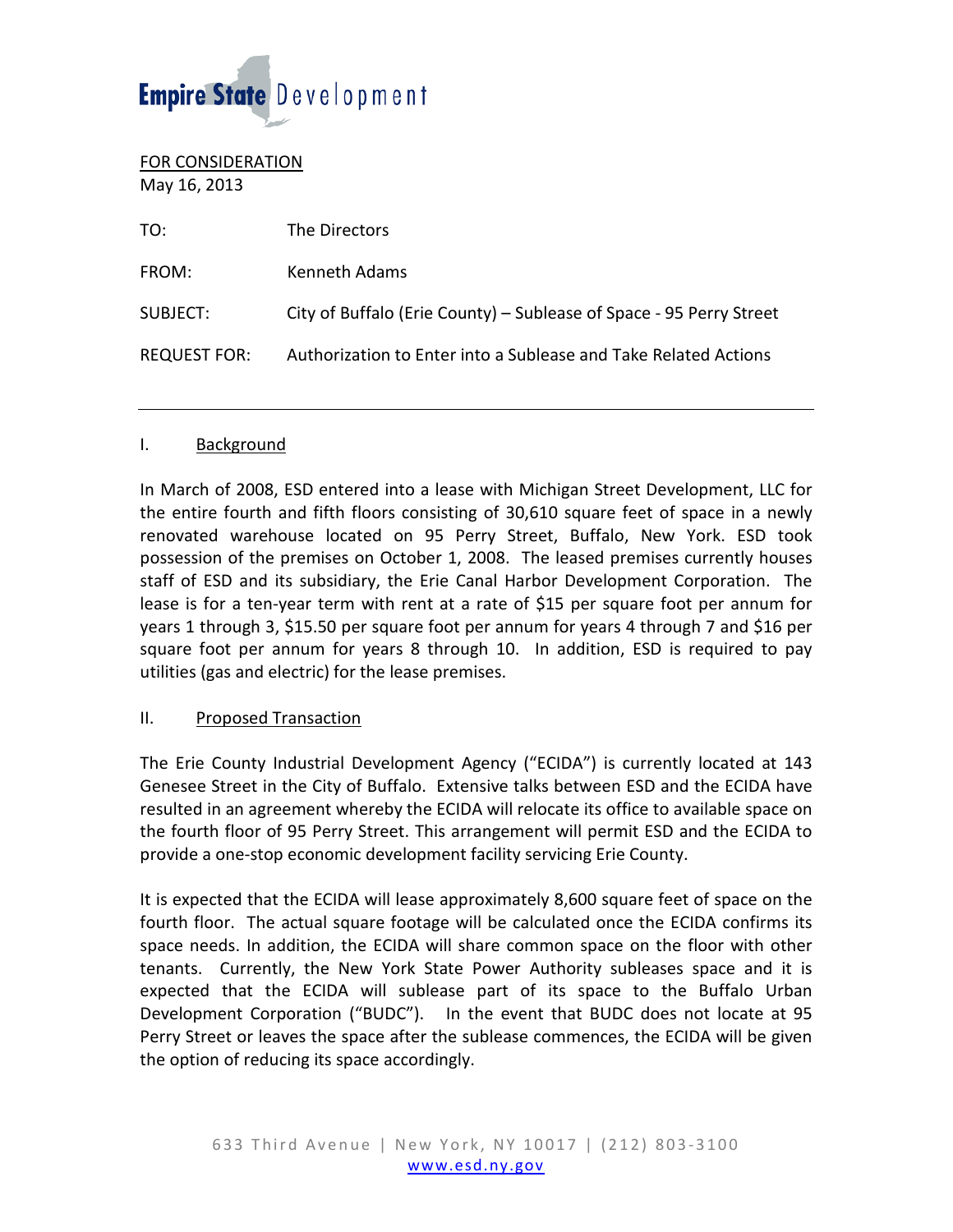The terms of the sublease will require the ECIDA to pay an annual rate of \$11.75 per square foot of space occupied and for its proportionate share of common space. The rent will increase to \$12.25 per square foot in October of 2015 upon ESD's next scheduled rent escalation. The ECIDA will pay for its utility use based on its proportionate share of space occupied and will pay for any build-out required. The term of the sublease will coincide with ESD's remaining term of the leased premises. In addition, the ECIDA will be permitted to use any surplus furniture present on the fourth floor that is not currently being used by ESD and will have access to ESD's main conference room on the fifth floor.

## III. Compliance with the Public Authorities Law

Pursuant to the provisions of the Public Authorities Law ("PAL"), ESD is required to dispose of property through a competitive bid process unless a specific statutory exception applies. For negotiated transactions, the relevant exceptions include situations when: 1) the transferee is a government or other public entity, and the terms and conditions of the transfer require that the ownership and use of the asset will remain with the government or any other public entity; or 2) the purpose of the transfer is within the purpose, mission or governing statute of the public authority.

ESD's mission includes:

- (i) promote a vigorous and growing economy, to prevent economic stagnation and to encourage the creation of new job opportunities in order to protect against the hazards of unemployment, reduce the level of public assistance to now indigent individuals and families, increase revenues to the state and its municipalities and to achieve stable and diversified local economies.
- (ii) encourage maximum participation by the private sector of the economy, including the sale or lease of the corporation's interest in projects at the earliest time deemed feasible.
- (iii) provide or obtain the capital resources necessary to acquire, construct, reconstruct, rehabilitate or improve such industrial, manufacturing, commercial, educational, recreational and cultural facilities, and housing accommodations for persons and families of low income, and facilities incidental or appurtenant thereto.

The sublease of space to the ECIDA will be to a public entity, namely an industrial development agency formed pursuant to the NYS General Municipal Law. In addition, the sublease will permit cooperation and collaboration between the ECIDA and ESD furthering the missions of both entities, namely supporting economic development opportunities in Western New York. Accordingly, the conditions of the PAL for the sublease of the premises to the ECIDA are satisfied.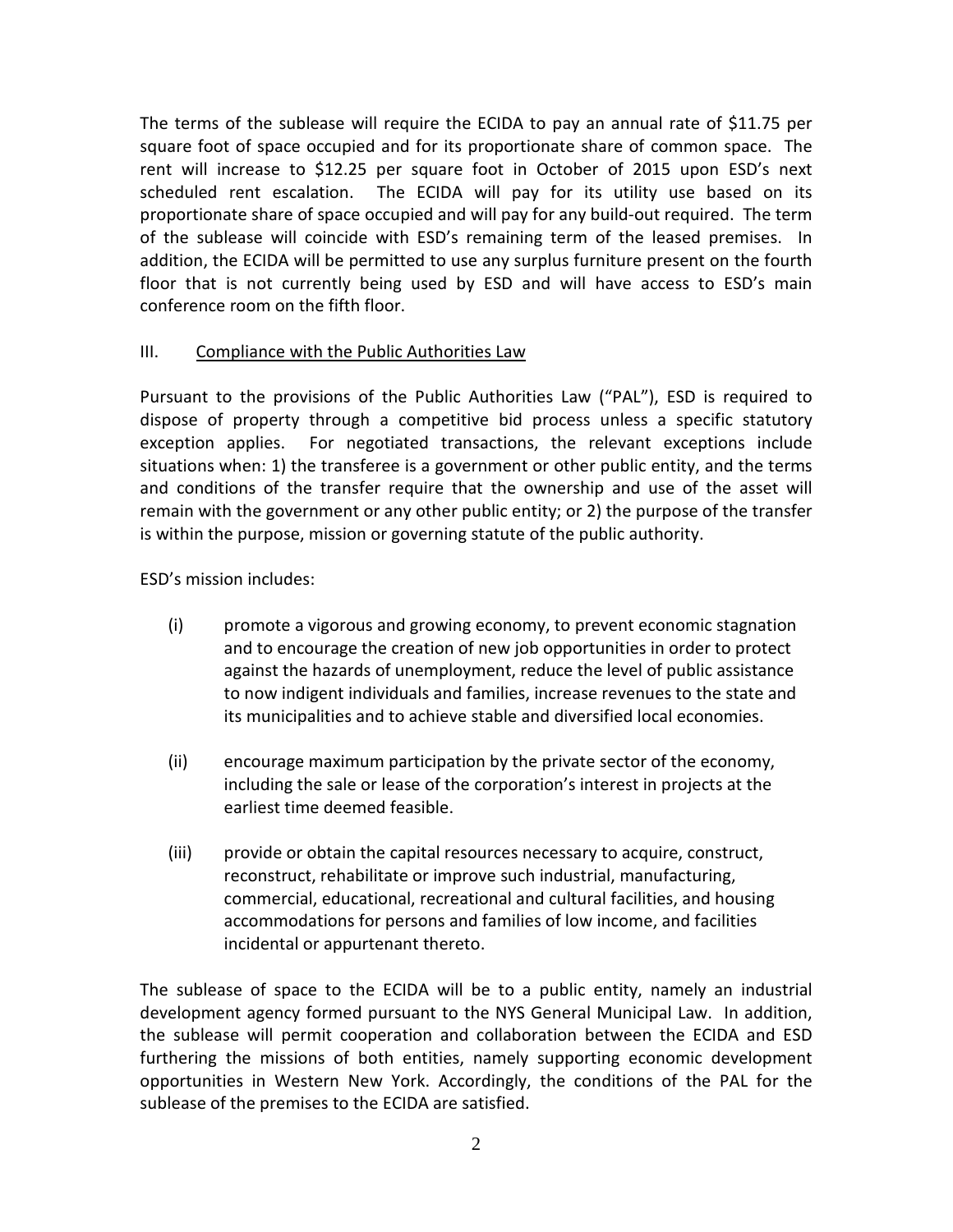Additional information required by the PAL to support the proposed below fair market transfer without bids is as follows:

- (i) A full description of the asset: Office building located at 95 Perry Street, Buffalo New York. ESD leases two floors of the building comprising 15,305 square feet per floor.
- (ii) An appraisal of the fair market value of the asset: Pursuant to independent appraisal completed by ESD, the fair market rent for the space is \$12.50 per square foot per year.
- (iii) A description of the purpose of the transfer, and a reasonable statement of the kind and amount of the benefit to the public resulting from the transfer, including but not limited to the kind, number, location, wages or salaries of jobs created or preserved as are required by the transfer, and the benefits, if any to the communities in which the asset is situated as are required by the transfer: As more fully described in these materials, the public benefit expected includes the creation of a one-stop economic develop facility that will better serve the public.
- (iv) A statement of the value to be received compared to the fair market value: The ECIDA will pay \$11.75 per square foot of space which will increase to \$12.25 per square foot in October of 2015. The fair market value of the lease premises is estimated at \$12.50 per square foot based on an independent appraisal.
- (v) The names of the private parties participating in the transfer: ESD's landlord will be required to approve the sublease between ESD and the ECIDA. No other private parties are participating in the transaction.
- (vi) The names of the private parties who have made an offer for such asset, the value offered, and the purpose for which the asset was sought to be used: ESD has received no offers for the sublease of the space.

The goal of the sublease is to better serve the Western New York region by co-locating two public entities charged with providing economic development assistance. The terms of the lease were negotiated to enable ESD to maximize the amount received for the space while keeping the space affordable to permit the ECIDA's relocation. As described in these materials, there is no reasonable alternative to the negotiated transfer that would achieve the same purpose of such transfer.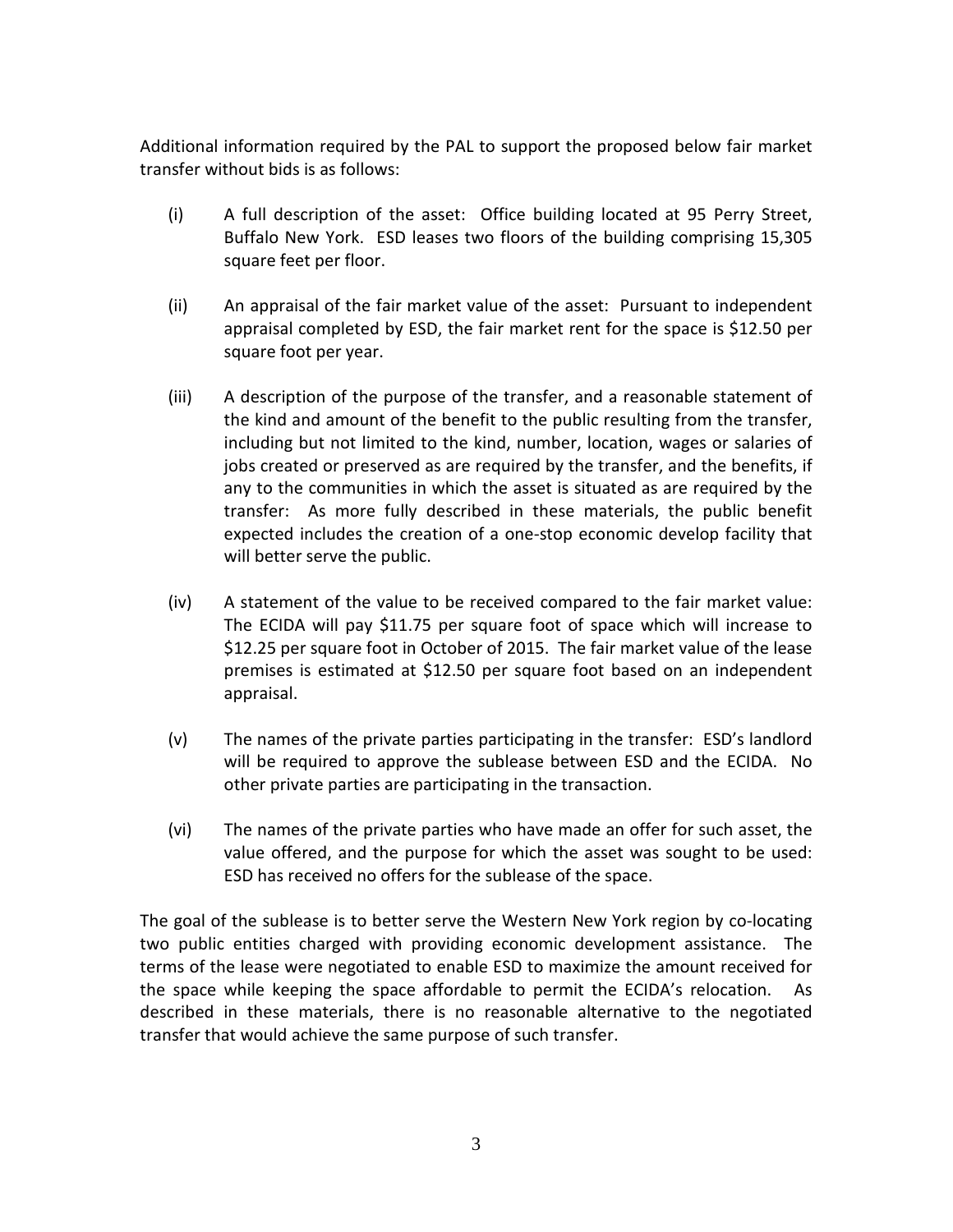# IV. Environmental Review

ESD staff has determined that the action, which involves the transfer (i.e., subletting) of a portion of an existing office lease with no material change in the scope of the office use, constitutes a Type II action as defined by the New York State Environmental Quality Review Act ("SEQRA") and the implementing regulations for the New York State Department of Environmental Conservation. No further environmental review is required in connection with the action.

## V. Requested Action

The Directors are requested to: (1) authorize the corporation to enter into a sublease with the Erie County Industrial Development Agency; and (2) authorize the corporation to take all related actions.

#### VI. Recommendation

Based on the foregoing, I recommend approval of the attached resolution.

#### Attachment

Resolution